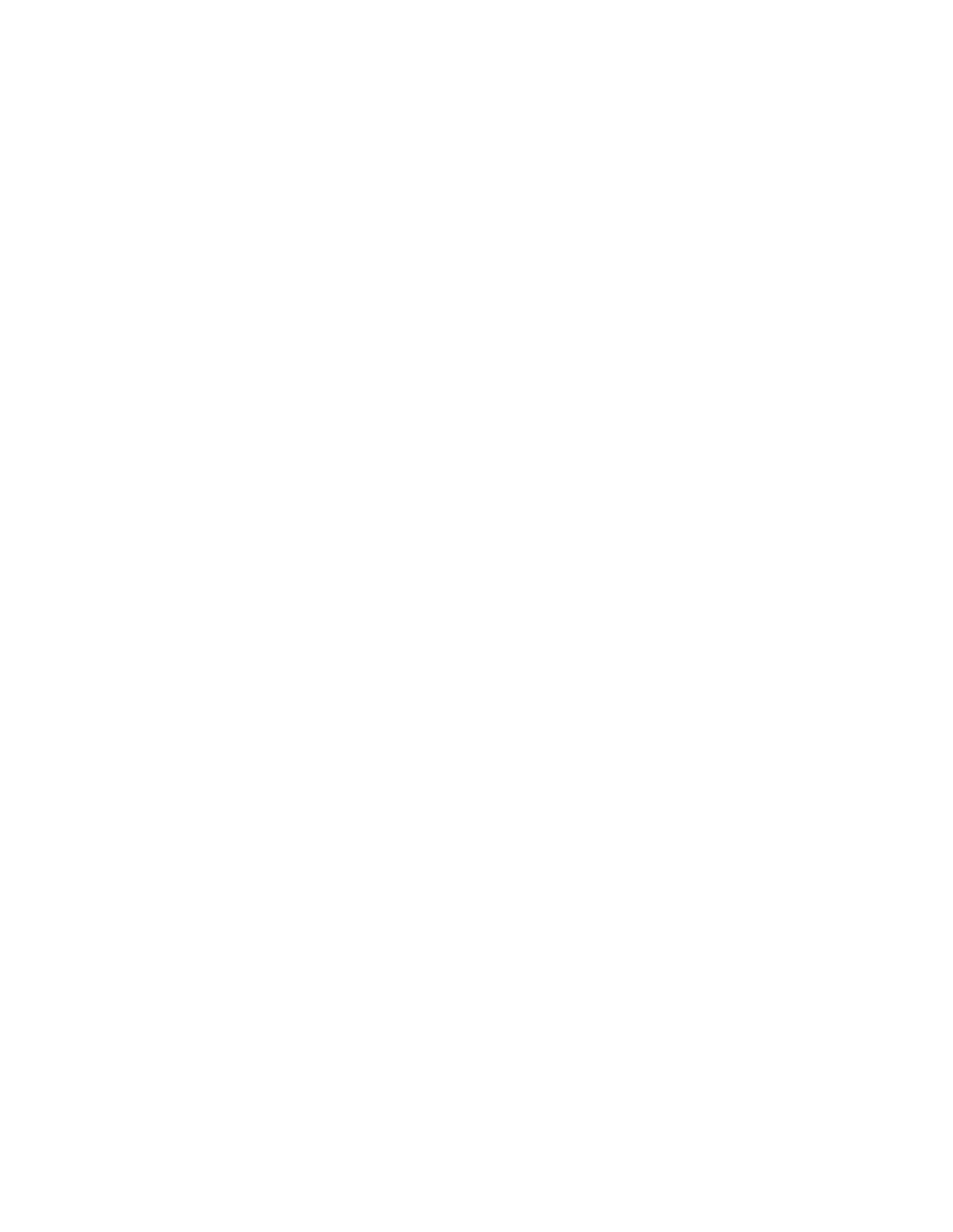# **Land-Margin Ecosystem Hydrologic Data for the Coastal Everglades, Florida, Water Years 1996–2012**

By Gordon H. Anderson, Thomas J. Smith III, and Karen M. Balentine

**Prepared as part of the U.S. Geological Survey Greater Everglades Priority Ecosystem Science Program**

**Prepared in cooperation with the U.S. Army Corps of Engineers and Everglades National Park** 

Data Series 853

**U.S. Department of the Interior U.S. Geological Survey**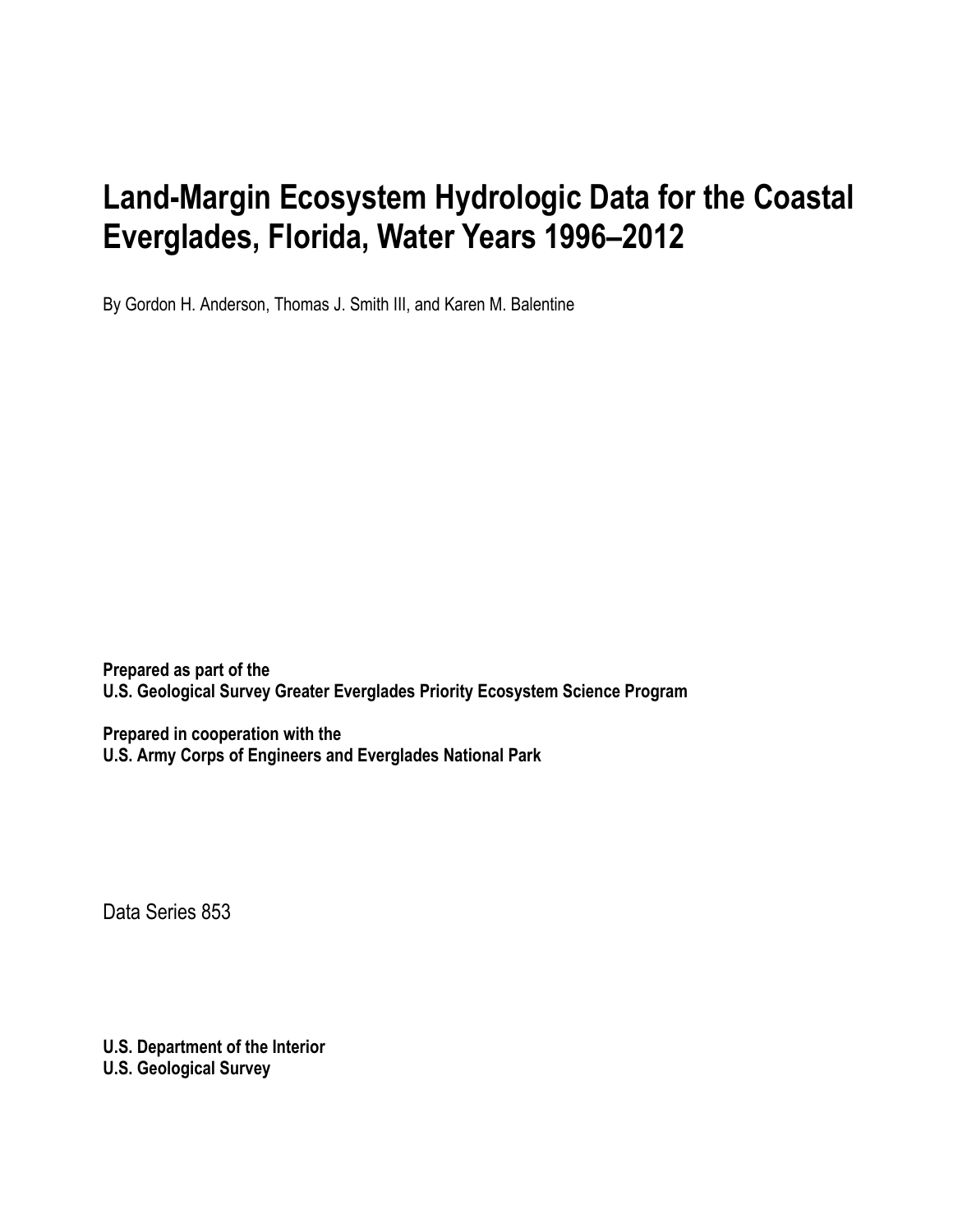## **U.S. Department of the Interior**

SALLY JEWELL, Secretary

## **U.S. Geological Survey**

Suzette M. Kimball, Acting Director

U.S. Geological Survey, Reston, Virginia: 2014

For more information on the USGS—the Federal source for science about the Earth, it's natural and living resources, natural hazards, and the environment—visit *[http://www.usgs.gov](http://www.usgs.gov/)* or call 1–888–ASK–USGS

For an overview of USGS information products, including maps, imagery, and publications, visit *<http://www.usgs.gov/pubprod>*

To order this and other USGS information products, visit *[http://store.usgs.gov](http://store.usgs.gov/)*

Any use of trade, firm, or product names is for descriptive purposes only and does not imply endorsement by the U.S. Government.

Although this information product, for the most part, is in the public domain, it also may contain copyrighted materials as noted in the text. Permission to reproduce copyrighted items must be secured from the copyright owner.

Suggested citation:

Anderson, G.H., Smith, T.J., III, and Balentine, K.M., 2014, Land-margin ecosystem hydrologic data for the coastal Everglades, Florida, water years 1996–2012: U.S. Geological Survey Data Series 853, 38 p., *<http://dx.doi.org/10.3133/ds853>*.

ISSN 2327-638X (online)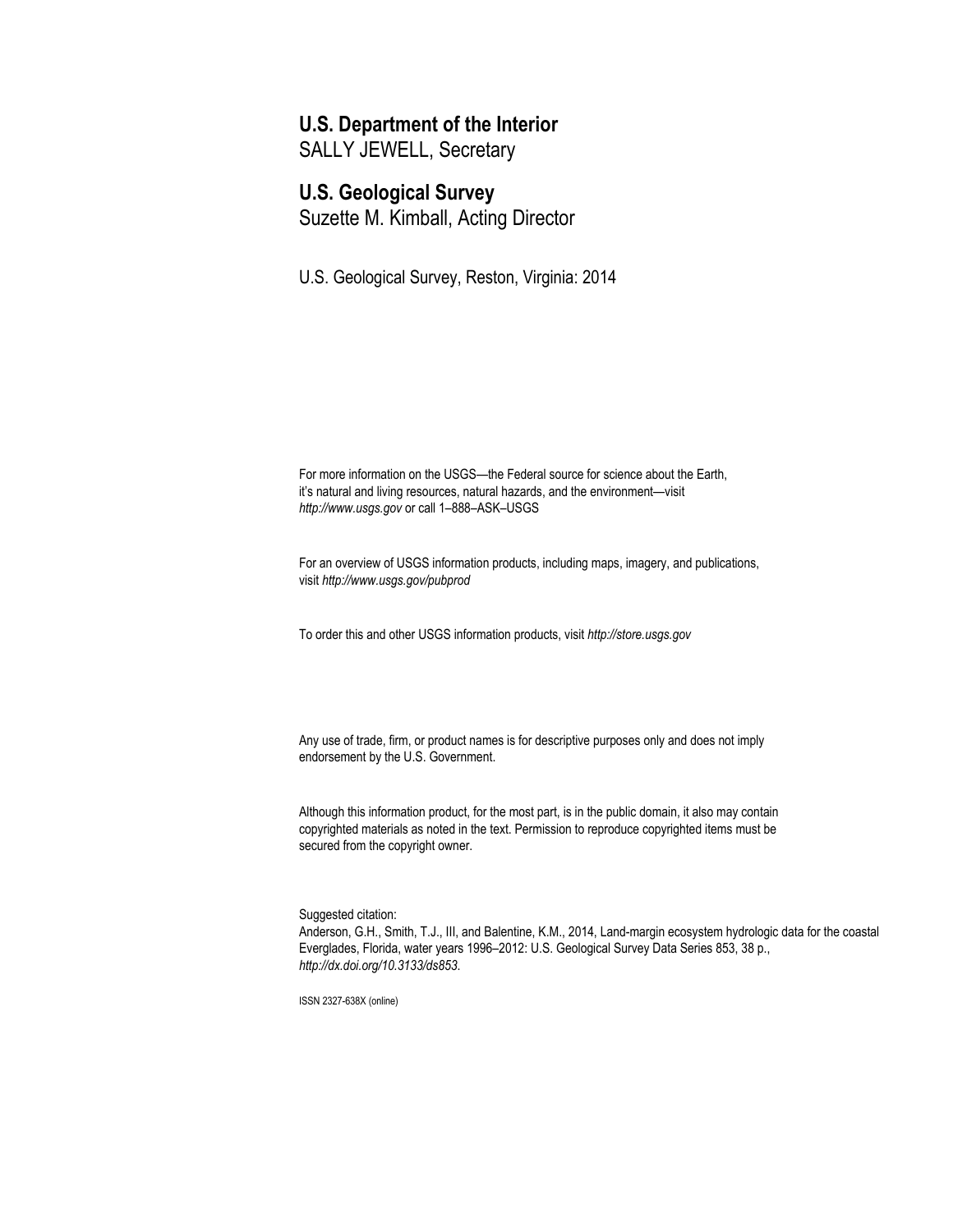# **Contents**

| . 30 |
|------|
|      |
|      |
|      |
|      |
|      |
|      |
|      |
|      |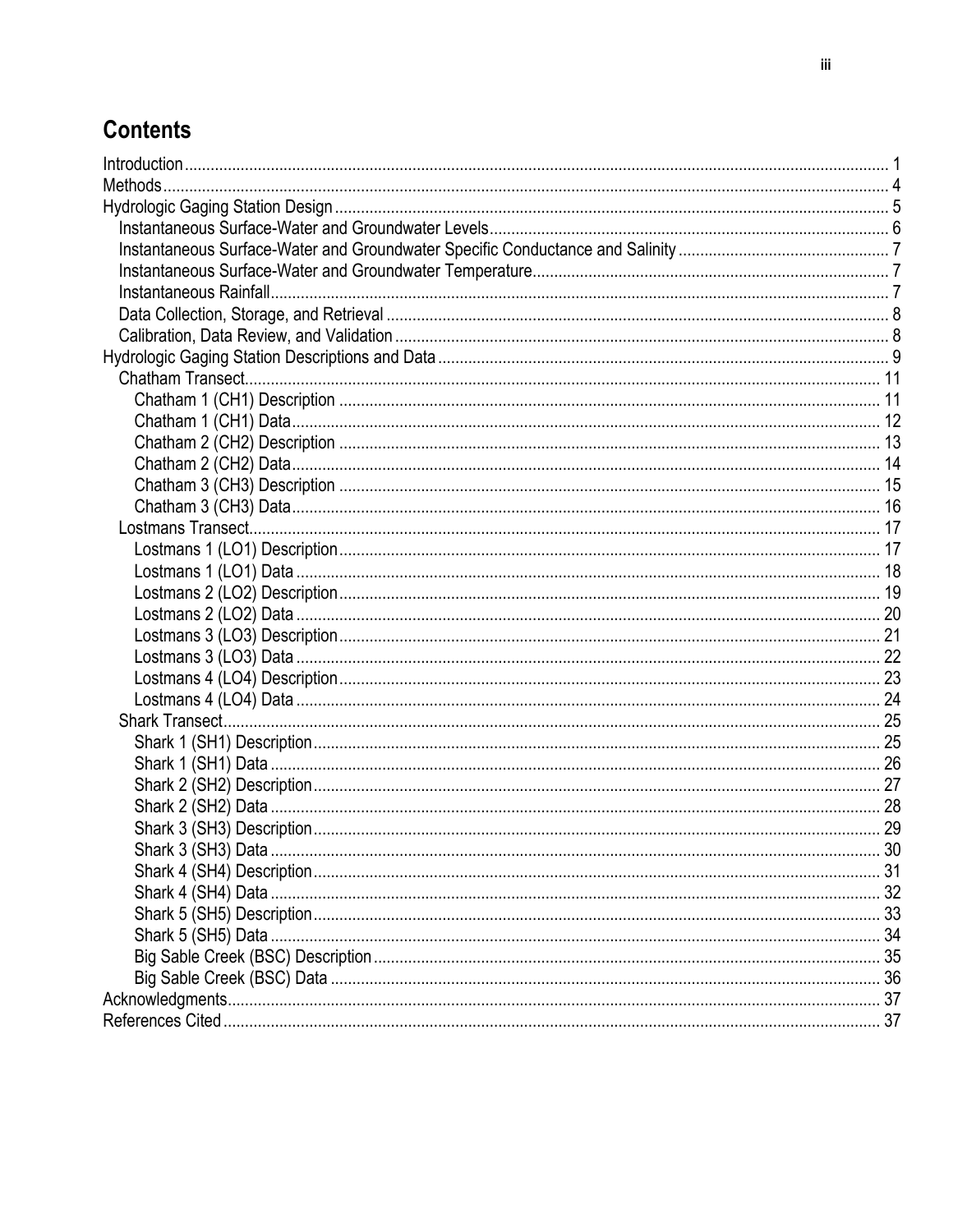# **Figures**

| Figure 1. Map showing location of the 13 Land-Margin Ecosystem study hydrologic gaging stations, |  |
|--------------------------------------------------------------------------------------------------|--|
| Figure 2. Schematic diagram showing typical paired surface-water and groundwater gaging station  |  |
| Figure 3. Example hydrologic gaging station SH2 chart of water parameter data during             |  |
| <b>Tables</b>                                                                                    |  |

| <b>Table 2.</b> Data review and quality assurance and quality control (QA/QC) adjustment methods |  |
|--------------------------------------------------------------------------------------------------|--|
|                                                                                                  |  |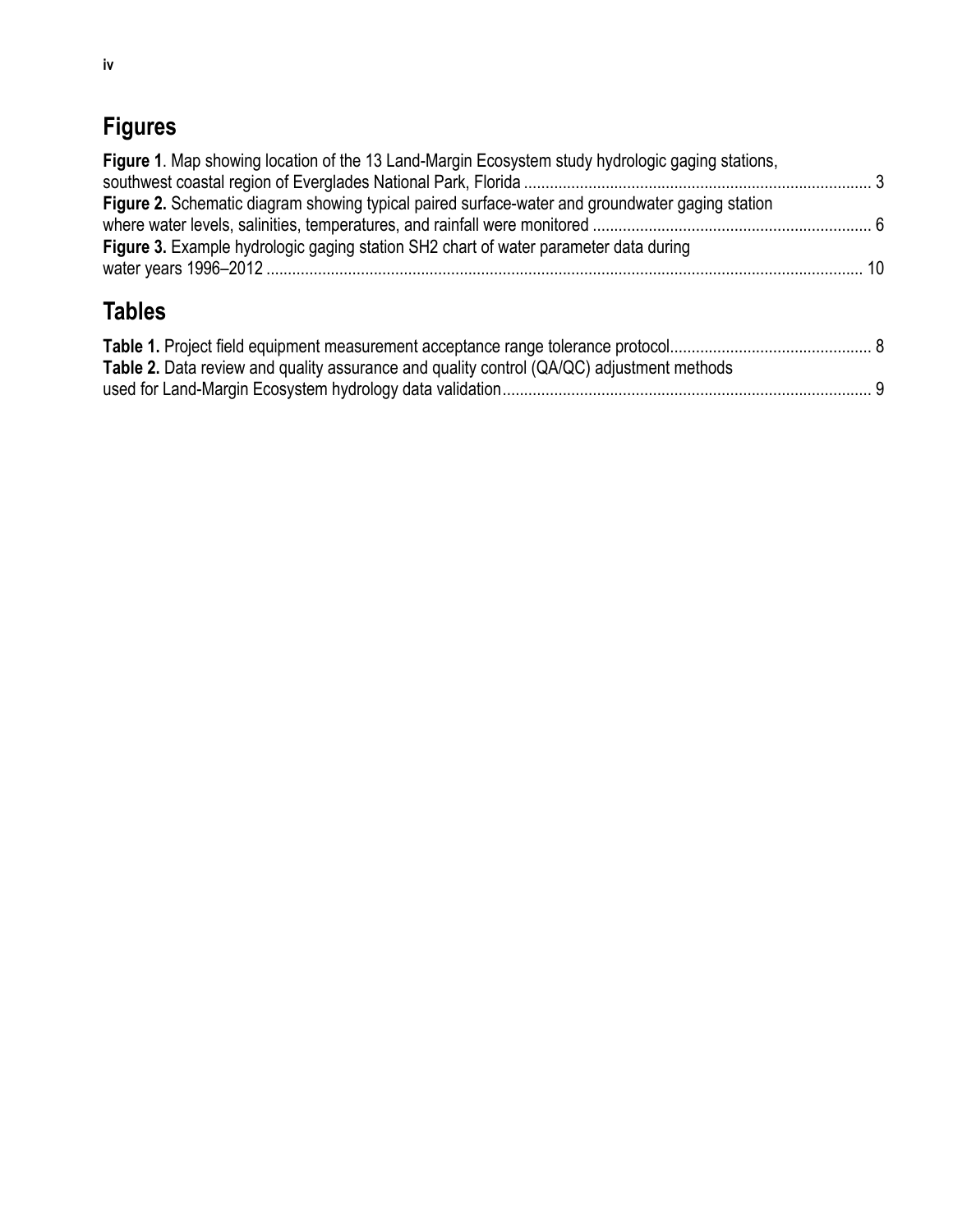## **Conversion Factors and Reference Datum**

#### **Conversion Factors**

| Inch/Pound to SI |        |                     |
|------------------|--------|---------------------|
| <b>Multiply</b>  | By     | To obtain           |
|                  | Length |                     |
| inch (in.)       | 2.54   | centimeter (cm)     |
| inch (in.)       | 25.4   | millimeter (mm)     |
| foot $(ft)$      | 0.3048 | meter (m)           |
| SI to Inch/Pound |        |                     |
| <b>Multiply</b>  | By     | To obtain           |
|                  | Length |                     |
| centimeter (cm)  | 0.3937 | inch (in.)          |
| meter (m)        | 3.281  | foot $(ft)$         |
| meter (m)        | 1.094  | yard (yd)           |
| kilometer (km)   | 0.6214 | mile (mi)           |
| kilometer (km)   | 0.5400 | mile, nautical (nm) |

Temperature in degrees Celsius ( $\degree$ C) may be converted to degrees Fahrenheit ( $\degree$ F) as follows:  $\degree$ F= (1.8× $\degree$ C) +32.

Specific conductance is given in millisiemens per centimeter at 25 degrees Celsius (mS/cm at 25 °C). Specific conductance, in millisiemens per centimeter may be converted to Practical Salinity Units (PSU) as follows: Salinity =  $0.012 + (-0.2174 \times ((\text{SC}/1000)/53.087)^{0.5}) + (25.3283 \times ((\text{SC}/1000)/53.087)^{1}) + (13.7714 \times ((\text{SC}/1000)/53.087)^{1.5})$  $+ (-6.4788 \times ((\text{SC}/1000)/53.087)^2) + (2.5842 \times ((\text{SC}/1000)/53.087)^{25})$ 

SC is the specific conductivity in mS/cm. The salinity is represented in Practical Salinity Units (PSU), a unitless scale, approximately equivalent, but more consistent across the scale range than parts per thousand (PPT).

#### **Reference Datum**

Vertical coordinate information is referenced to the North American Vertical Datum of 1988 (NAVD 88). Horizontal coordinate information is referenced to the North American Datum of 1983 (NAD 83).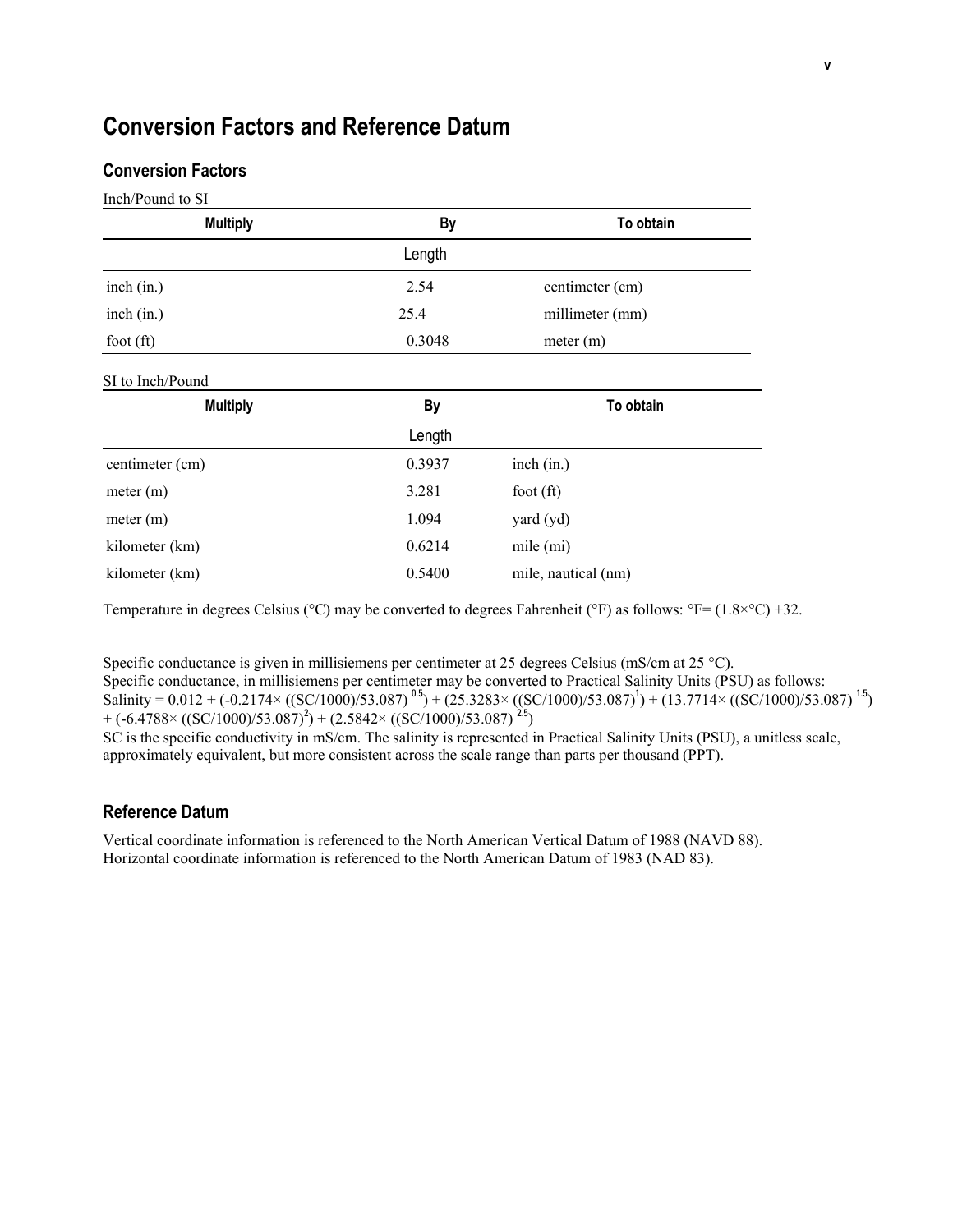# **Acronyms and Abbreviations**

| <b>BRD</b>    | <b>Biological Resources Division</b>                             |
|---------------|------------------------------------------------------------------|
| <b>ENP</b>    | <b>Everglades National Park</b>                                  |
| FCE-LTER      | Florida Coastal Everglades Long Term Ecological Research Program |
| GD            | <b>Geology Division</b>                                          |
| <b>GOES</b>   | <b>Geostationary Operational Environmental Satellites</b>        |
| GPS           | <b>Global Positioning System</b>                                 |
| MP            | measurement point                                                |
| NAD 83        | North American Datum of 1983                                     |
| NAVD 88       | North American Vertical Datum of 1988                            |
| <b>NESDIS</b> | National Environmental Satellite Data and Information Service    |
| <b>NMD</b>    | <b>National Mapping Department</b>                               |
| <b>NPS</b>    | <b>National Park Service</b>                                     |
| N0AA          | National Oceanic and Atmospheric Administration                  |
| <b>OPUS</b>   | <b>Online Positioning User Service</b>                           |
| PV.           | Photovoltaic                                                     |
| <b>POR</b>    | period of record                                                 |
| <b>PSU</b>    | <b>Practical Salinity Units</b>                                  |
| 0A/0C         | quality assurance and quality control                            |
| SDI           | serial digital interface                                         |
| <b>SOFIA</b>  | South Florida Information Access                                 |
| SOFL-GCC      | South Florida Global Climate Change Project                      |
| <b>UNESCO</b> | United Nations Organization for Education, Science and Culture   |
| <b>WRD</b>    | <b>Water Resources Division</b>                                  |
| WY            | Water Year. Begins October 1 and ends on September 30.           |

.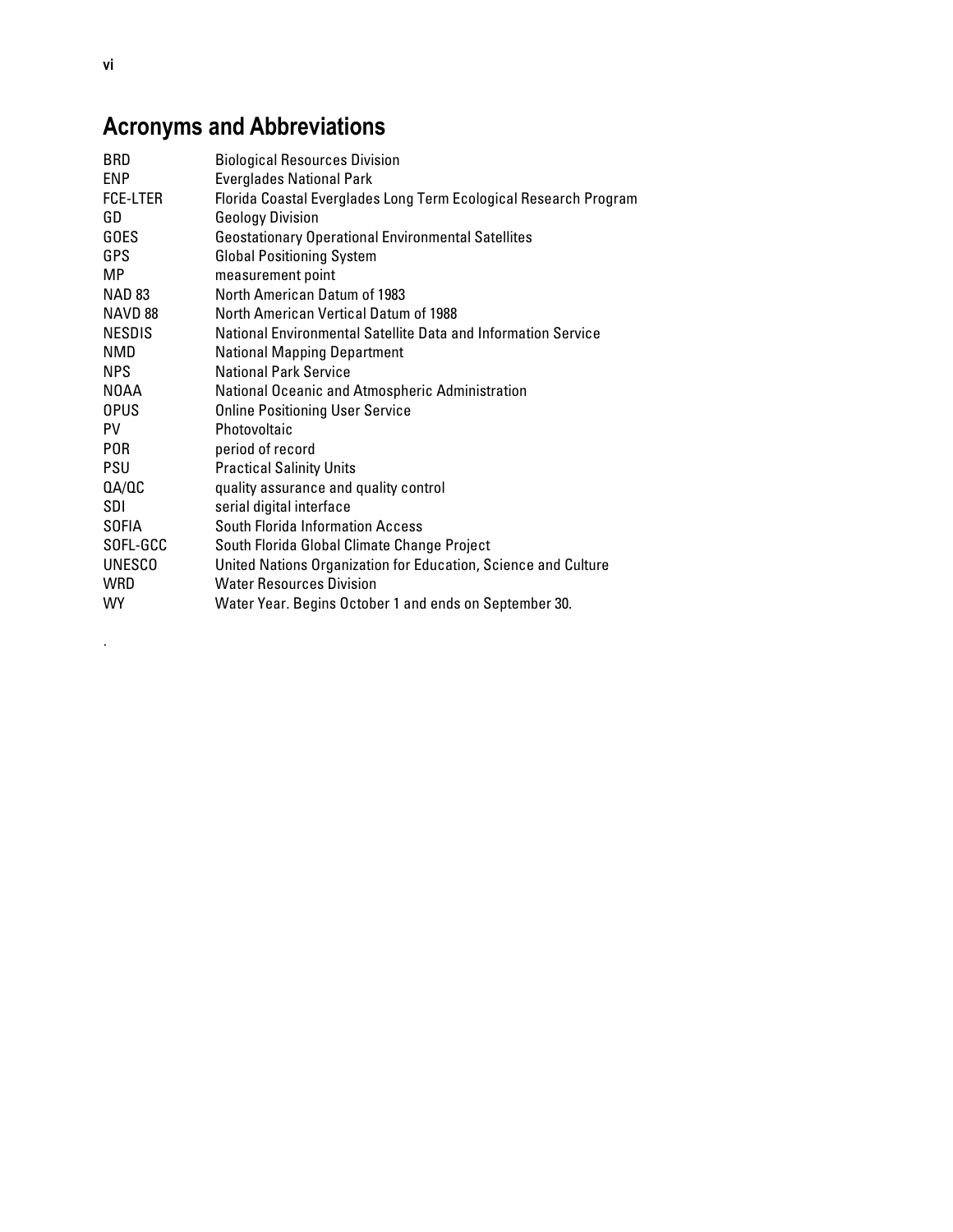# **Land-Margin Ecosystem Hydrologic Data for the Coastal Everglades, Florida, Water Years 1996–2012**

By Gordon H. Anderson, Thomas J. Smith III, and Karen M. Balentine

## **Introduction**

Mangrove forests and salt marshes dominate the landscape of the coastal Everglades (Odum and McIvor, 1990). However, the ecological effects from potential sea-level rise and increased water flows from planned freshwater Everglades restoration on these coastal systems are poorly understood. The National Park Service (NPS) proposed the South Florida Global Climate Change Project (SOFL-GCC) in 1990 to evaluate climate change and the effect from rising sea levels on the coastal Everglades, particularly at the marsh/mangrove interface or ecotone (Soukup and others, 1990). A primary objective of SOFL-GCC project was to monitor and synthesize the hydrodynamics of the coastal Everglades from the upstream freshwater marsh to the downstream estuary mangrove. Two related hypotheses were set forward (Nuttle and Cosby, 1993):

- 1. There exists hydrologic conditions (tide, local rainfall, and upstream water deliveries), which characterize the location of the marsh/mangrove ecotone along the marine and terrestrial hydrologic gradient; and
- 2. The marsh/mangrove ecotone is sensitive to fluctuations in sea level and freshwater inflow from inland areas.

Hydrologic monitoring of the SOFL-GCC network began in 1995 after startup delays from Hurricane Andrew (August 1992) and organizational transfers from the NPS to the National Biological Survey (October 1993) and the merger with the U.S. Geological Survey (USGS) Biological Research Division in 1996 (Smith, 2004). As the SOFL-GCC project progressed, concern by environmental scientists and land managers over how the diversion of water from Everglades National Park would affect the restoration of the greater Everglades ecosystem. Everglades restoration scenarios were based on hydrodynamic models, none of which included the coastal zone (Fennema and others, 1994). Modeling efforts were expanded to include the Everglades coastal zone (Schaffranek and others, 2001) with SOFL-GCC hydrologic data assisting the ecological modeling needs. In 2002, as a response for a more interdisciplinary science approach to understanding the coastal Everglades ecological system, the SOFL-GCC hydrology project was integrated into the "Dynamics of Land-Margin Ecosystems: Historical Change, Hydrology, Vegetation, Sediment, and Climate" study (Smith and others, 2002). Data from the ongoing study has been useful in providing an empirical hydrologic baseline for the greater Everglades ecosystem restoration science and management needs.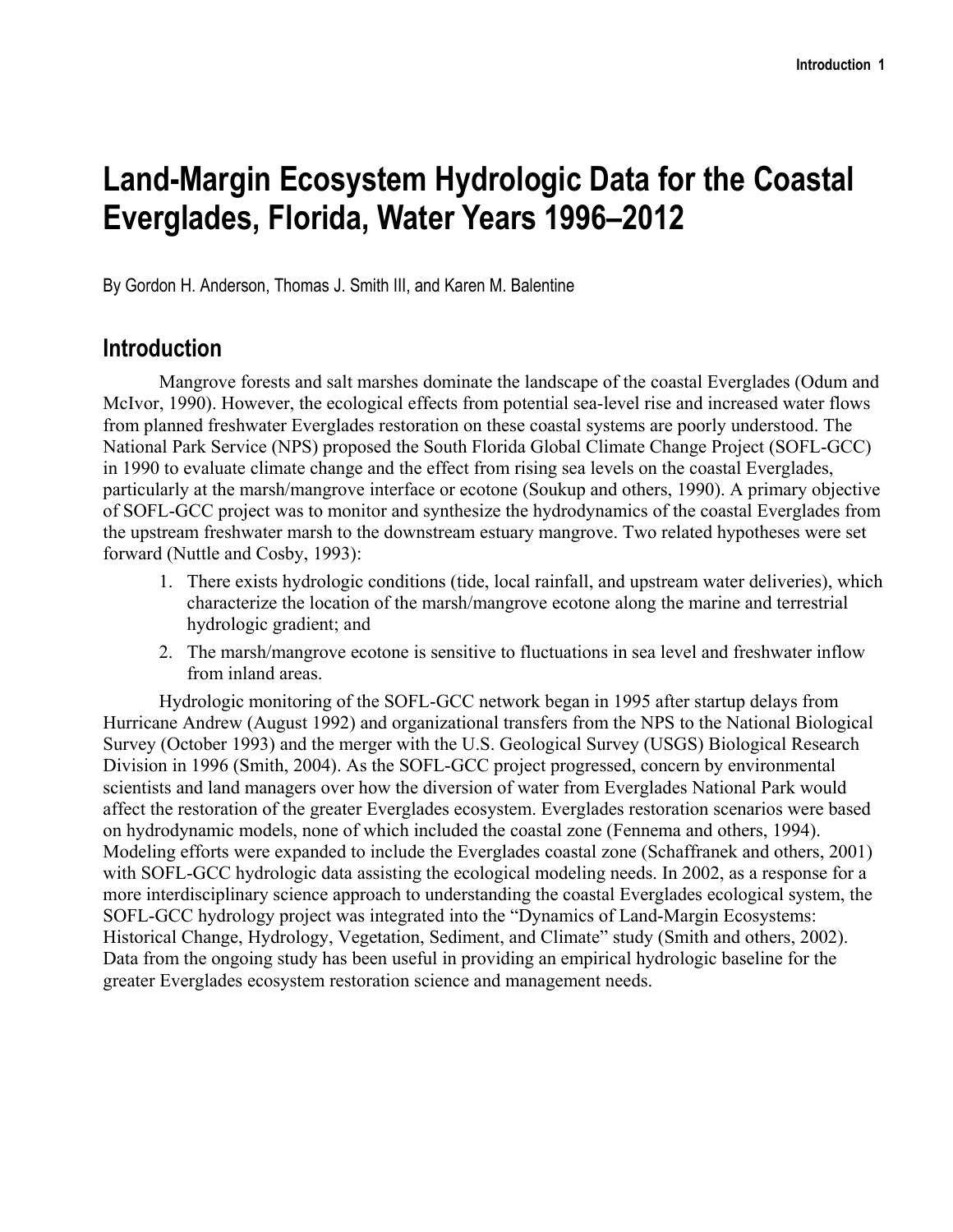#### **2 Land-Margin Ecosystem Hydrologic Data for the Coastal Everglades, Florida, Water Years 1996–2012**

The hydrology network consisted of 13 hydrologic gaging stations installed in the southwestern coastal region of Everglades National Park along three transects: Shark River (Shark or SH) transect, Lostmans River (Lostmans or LO) transect, and Chatham River (Chatham or CH) transect (fig. 1). There were five paired surface-water/groundwater gaging stations on the Shark transect (SH1, SH2, SH3, SH4, and SH5) and one stage gaging station (BSC) in the Big Sable Creek; four paired surfacewater/groundwater gaging stations on the Lostmans transect (LO1, LO2, LO3, and LO4); and three paired surface-water/groundwater gaging stations on the Chatham transect (CH1, CH2, and CH3). Both surface-water and groundwater levels, salinities, and temperatures were monitored at the paired gaging stations. Rainfall was recorded at marsh and open canopy gaging stations. This report details the study introduction, method, and description of data collected, which are accessible through the final instantaneous hydrologic dataset stored in the USGS South Florida Information Access (SOFIA) South Florida Hydrology Database website,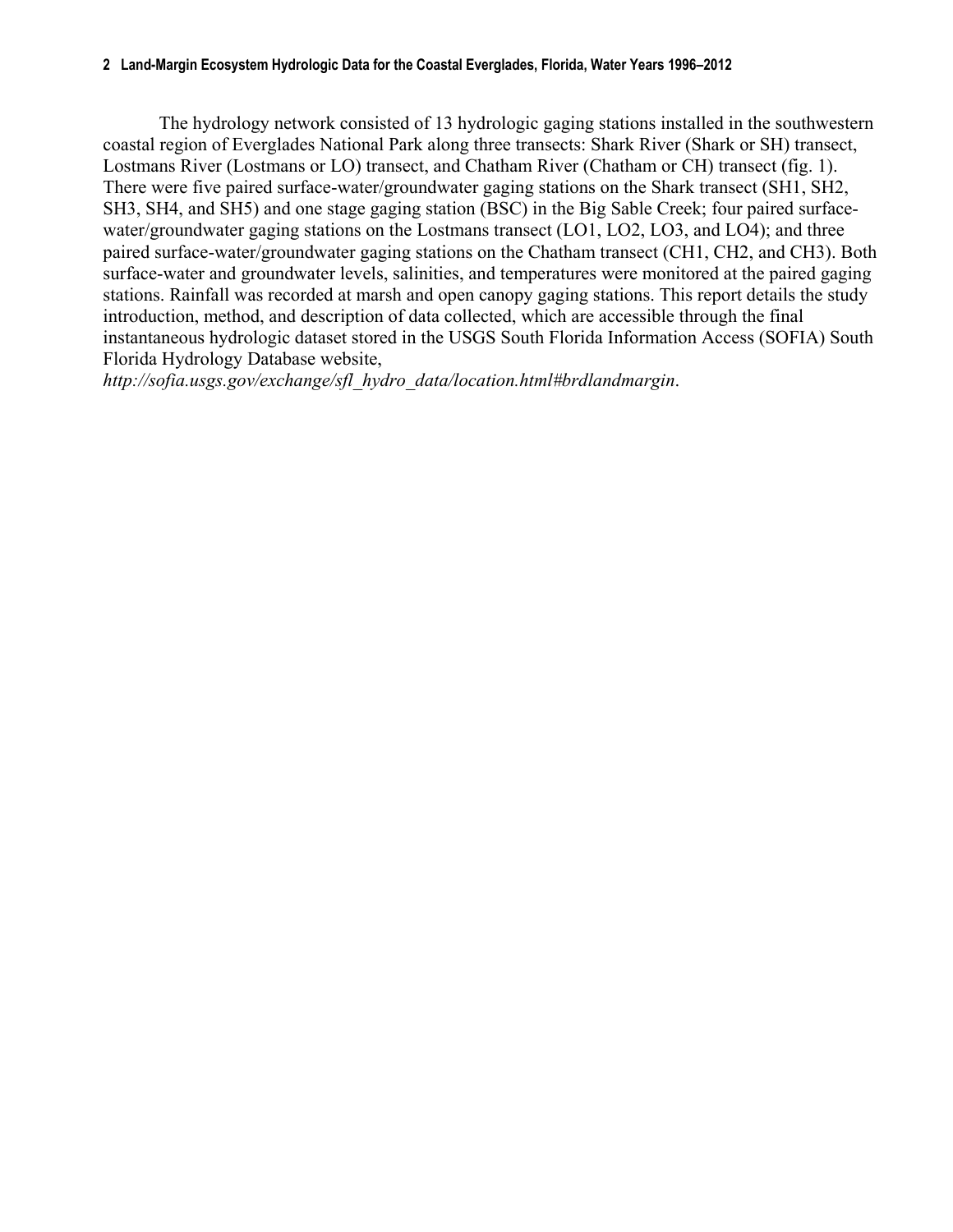

**Figure 1**. Map showing location of the 13 Land-Margin Ecosystem study hydrologic gaging stations, southwest coastal region of Everglades National Park, Florida (Graphic credit: Richard Westcott).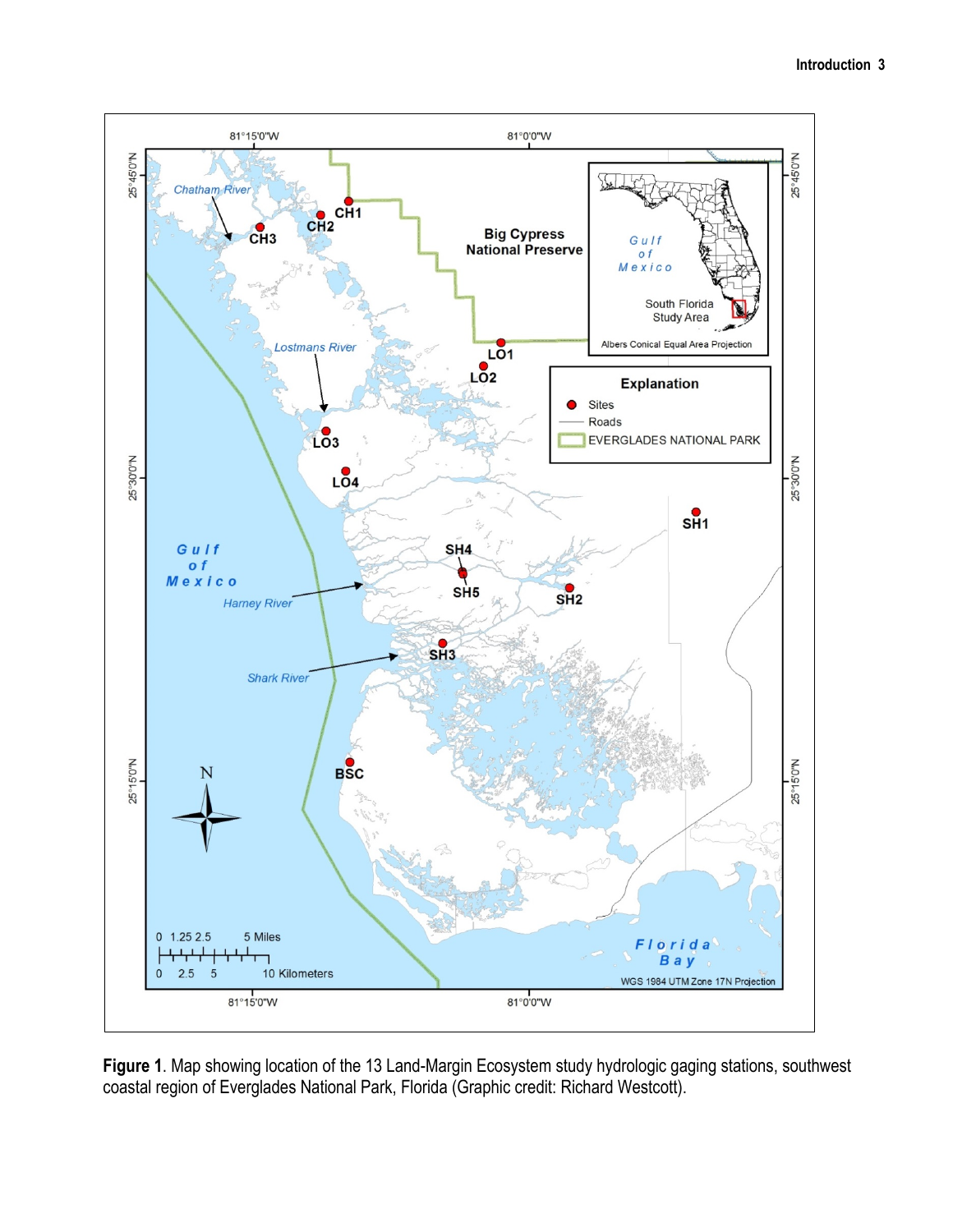**4 Land-Margin Ecosystem Hydrologic Data for the Coastal Everglades, Florida, Water Years 1996–2012**

## **Methods**

The Land-Margin Ecosystem hydrology network consists of three replicate transects (Shark, Lostmans, and Chatham) used to test first SOFL-GCC hypothesis: *There exists hydrologic conditions; tide, local rainfall, and upstream water deliveries that characterize the location of the marsh/mangrove ecotone along the marine – terrestrial hydrologic gradient*. Each transect consisted of at least three gaging stations. An upstream freshwater marsh gaging station, a marsh/mangrove ecotone gaging station, and a downstream estuary mangrove gaging station. Although the river transects differed in reach, ecotone, and freshwater inflow regimes, they collectively represent the principal southwestern coastal drainages within Everglades National Park. Gaging station names were denoted with a two character transect/river abbreviation (SH, LO, CH) and the numbers: 1, 2, or 3. Each upstream transect gaging station (SH1, LO1, and CH1) was located in a freshwater marsh or prairie, typically dominated by sawgrass (*Cladium jamaicense*) and spikerush (*Eleocharis cellulosa*) with no perceptual tidal influence in the surface water. Each middle transect gaging station (SH2, LO2, and CH2) was located near the marsh/mangrove interface or ecotone. This ectone habitat consisted of mixed mangrove—red mangrove (*Rhizophora mangle*), black mangrove (*Avicennia germinans*), white mangrove (*Laguncularia racemosa*), buttonwood (*Conocarpus erectus*); and coastal marsh—rush (*Juncus sp.*) and sawgrass (*Cladium jamaicense*). Surface water and groundwater at the ecotone "2" gaging stations were characterized by an attenuated tidal signal and a large seasonal hydrodynamic fluctuation in salinity. The downstream estuary transect gaging stations (SH3, LO3, CH3) were located within mature stands of red, black, and white mangrove. The surface water at the "3" gaging stations had a pronounced diurnal tidal signal and salinities within the polyhaline zone (30±18 Practical Salinity Units [PSU]).

In addition to the three primary transect gaging stations, the Shark transect had three supplemental gaging stations and the Lostmans transect had one supplemental gaging station. The Shark transect had two supplemental gaging stations (SH4 and SH5) near the Harney River. Gaging station SH4 was in a fringe mangrove forest on the southern bank of the Harney River and gaging station SH5 was in a coastal marsh 300 m south of the river. These two gaging stations represent a scaled-down or mesoscale version of the primary marsh/mangrove transect. The third Shark transect supplemental gaging station, Big Sable Creek (BSC) gaging station, was built in 2001 in the southern branch of the Big Sable Creek near the Gulf of Mexico. Gaging station BSC monitored surface-water parameters and primarily was used to provide supportive hydrologic data to evaluate sediment change dynamics and mangrove ecology (Smith and Cahoon, 2003). Lostmans transect supplemental gaging station (LO4) was installed in coastal marsh on Key McLaughin to assist in characterizing the interior coastal marsh hydrodynamics (fig. 1).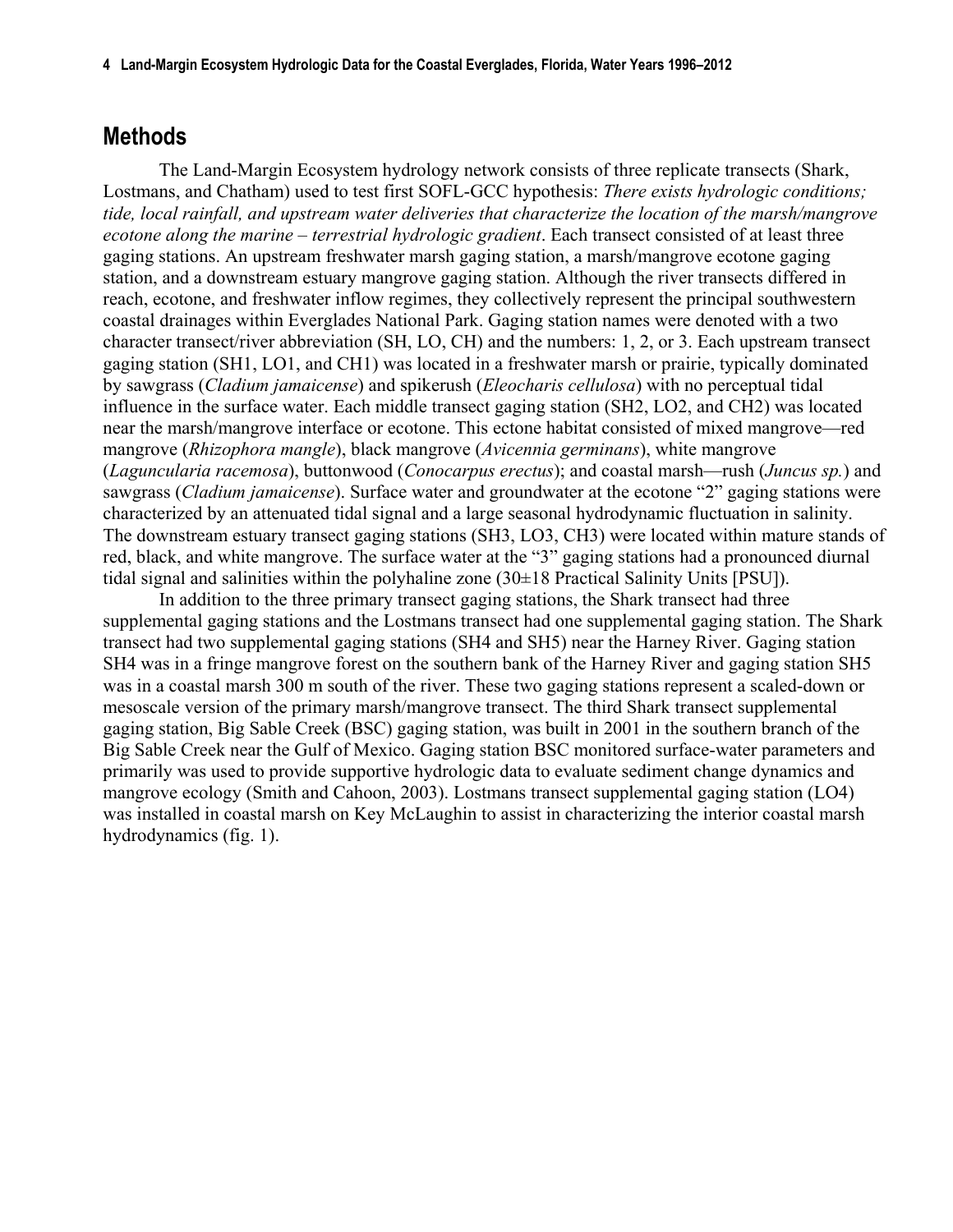## **Hydrologic Gaging Station Design**

The Land-Margin Ecosystem hydrologic gaging stations consisted of a platform supporting an instrument enclosure, a stilling well for measuring surface water height, and a piezometer for measuring hydraulic head (groundwater) in the semi-confined, surficial aquifer (fig. 2). The surface-water stilling well was set within a soil (peat or marl) profile and cased with perforated 30-cm diameter polyvinyl chloride (PVC) pipe. The shallow groundwater well was drilled through the full depth of soil profile and 1–2 m into the limestone surficial aquifer. The borehole was cased with 10-cm diameter PVC pipe and a screened interval for the bottom 150 cm. The screened interval was sealed at the sediment/limestone interface with a well collar and bentonite clay to prevent vertical water mixing. Exact dimensions of each piezometer are listed in section, "Hydrologic Gaging Station Descriptions and Data."

The gaging stations recorded instantaneous measurements of surface-water and groundwater levels (in decimal feet), specific conductance (in millesiemens per centimeter at 25 degrees Celsius), temperature (in degrees Celsius), and rainfall (in inches). Surface-water level was measured using a float and pulley in a stilling well and groundwater level was monitored with a potentiometric sensor (fig. 2). All water-level measurements were referenced to the North American Vertical Datum of 1988 (NAVD 88), established with high precision vertical global positioning surveying methods (Shupe and others, unpub. data, 2007).

Rainfall collectors were installed across the coastal region to better characterize local spatial rainfall distribution. Tipping bucket rainfall collectors were installed at open canopy gaging station sites: SH1, SH2, SH5, BSC, LO1, LO2, LO4, CH1, and CH2. All hydrologic data were collected and stored with a data logger and transmitted daily using (Geostationary Operational Environmental Satellites (GOES) or radio telemetry to NPS database *DataForEver*, locally maintained by Everglades National Park. The NPS database was cooperatively provided to the USGS for local study data access, storage, and review. Final validated study data described in this report are publically accessible through the USGS SOFIA South Florida Hydrology Database website,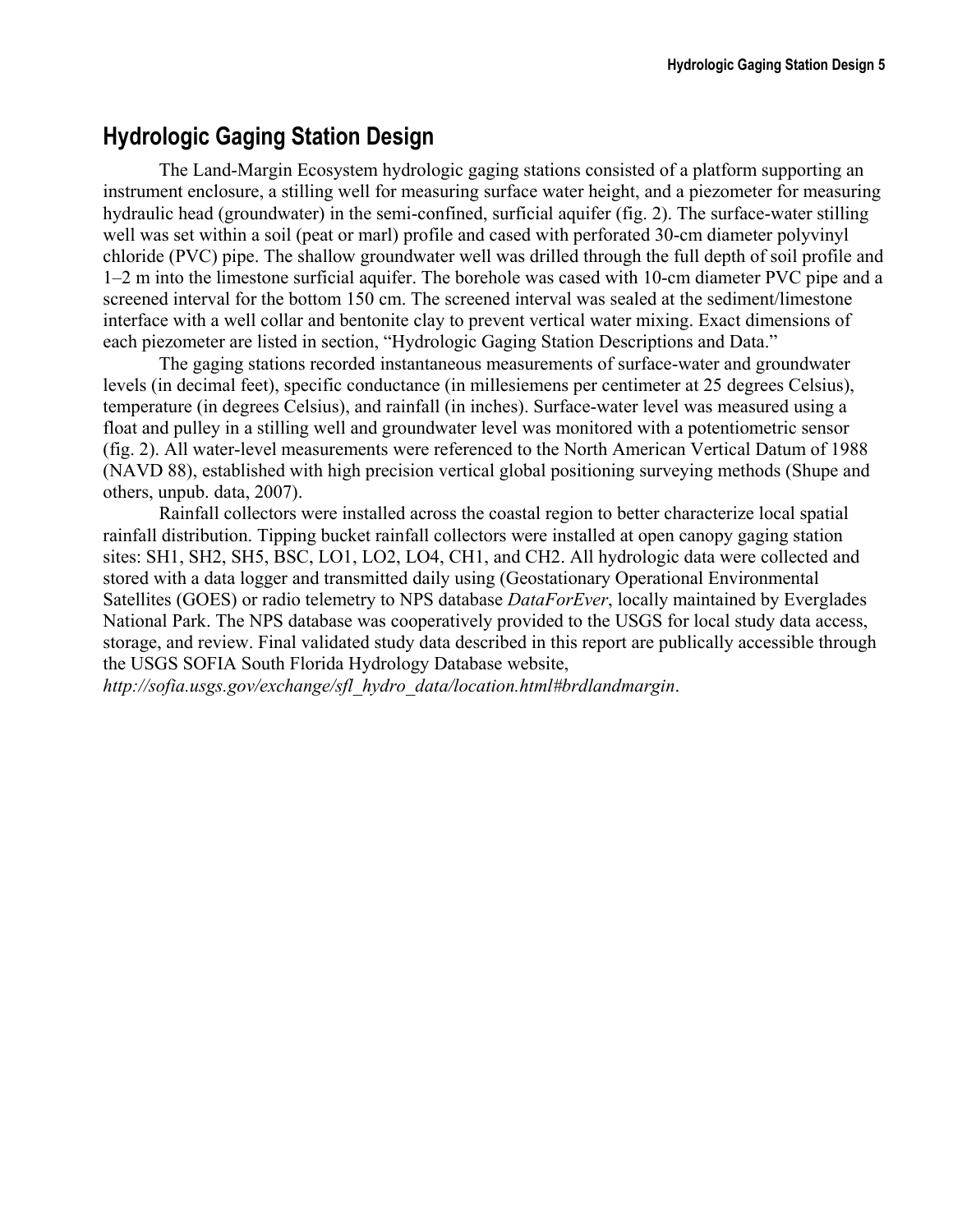**6 Land-Margin Ecosystem Hydrologic Data for the Coastal Everglades, Florida, Water Years 1996–2012**



**Figure 2.** Schematic diagram showing typical paired surface-water and groundwater gaging station where water levels, salinities, temperatures, and rainfall were monitored.

#### **Instantaneous Surface-Water and Groundwater Levels**

Surface-water and groundwater levels were initially recorded as averaged hourly values. Waterlevel monitoring was changed to a 15-minute instantaneous sampling interval at lower estuary gaging stations in 2003 to better characterize tidal influence. Freshwater marsh water levels were changed from hourly averaged values to 15-minute instantaneous measurements after 2006. Surface-water level accuracy and measurement reliability was improved in 2006 when 10-tip float/pulley potentiometers were replaced with float/pulley using serial digital interface (SDI) shaft encoders. Groundwater-level samples were measured with passive resistance tape sensors until 2003 and then replaced with vented pressure transducer sensors, which improved monitoring accuracy. All water levels were measured in decimal feet and referenced to the NAVD 88 datum.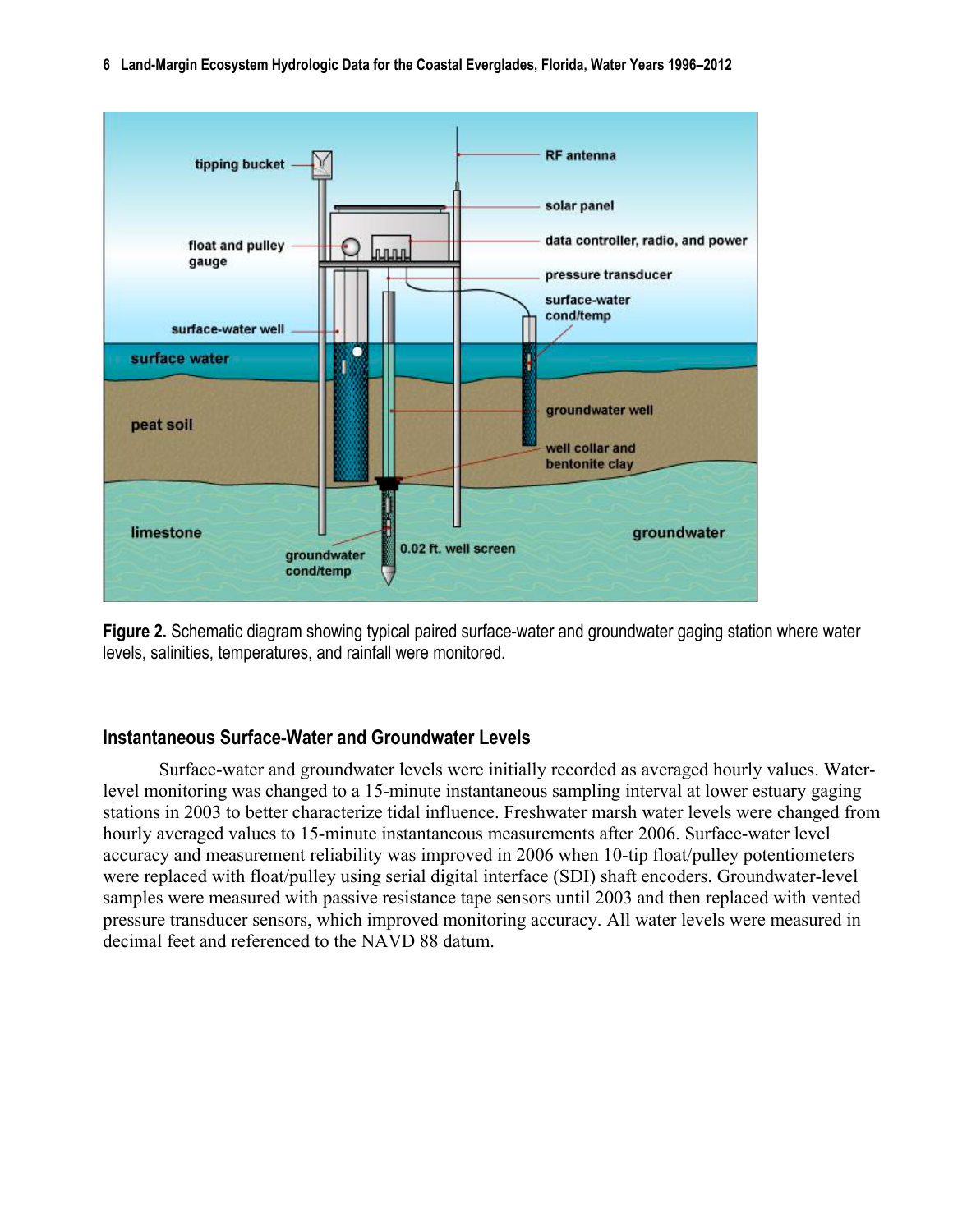## **Instantaneous Surface-Water and Groundwater Specific Conductance and Salinity**

Surface-water and groundwater specific conductance (corrected to 25 °C) was initially measured with a single toroidal induction conductivity sensor inside of a measurement chamber. An hourly surface-water and groundwater sample was pumped into a chamber through water pump/manifold/ tubing system for measurement. However, because of excessive power demand failure of the water pump, and manifold and tubing fouling, this method of sampling was discontinued in 2001 and replaced with *in situ* sampling. Only one operational sensor per gaging station was available to measure either surface-water or groundwater specific conductance until 2003, because of funding limitations. Typically, specific conductance sampling of surface water was preferentially selected during this period. In 2003, the toroidal sensors were replaced with 2-electrode conductivity/temperature sensors (sondes) to improve accuracy and reduce measurement drift, and additional sensors were obtained to allow monitoring of both surface water and groundwater. Additionally, the sampling interval frequency was increased to 15 min to coincide with the water-level sampling. Specific conductance field measurements were measured in millisiemens per centimeter and normalized to 25 °C (mS/cm at 25 °C). Field recorded specific conductance values were converted and stored as PSU within the *DataForEver*  database using the 1985 United Nations Organization for Education, Science and Culture (UNESCO) standard formula (United Nations Organization for Education, Science and Culture, 1985).

## **Instantaneous Surface-Water and Groundwater Temperature**

In 1999, thermistor temperature probes were added for sampling water temperature. The temperature thermistor was used with a toroidal specific conductivity sensor for hourly water sampling using the pump/manifold/tubing system until the pump system was discontinued in 2001. After 2001, surface-water temperature was measured *in situ*. In 2003, the thermistor sensors were replaced with single 2-electrode conductivity/temperature sondes for monitoring surface-water and groundwater temperature at the gaging station. Water temperature sampling was changed from an hourly to a 15 minute interval during 2003–06 to coincide with the water-level and specific conductance sampling schedule. Water temperature data were recorded in degrees Celsius.

## **Instantaneous Rainfall**

Instantaneous rainfall was measured only at gaging station locations free of tree canopy interference. Beginning in 1997, rainfall was measured at gaging stations LO4 and H2. Additional rain tipping buckets were installed at gaging stations SH1, SH2, SH5, LO1, LO2, and BSC during 2000–01. Rainfall was measured with a pulse-funnel style tipping bucket (0.01 in. per tip). Rainfall measurements were recorded in decimal inches and stored as hourly summed data.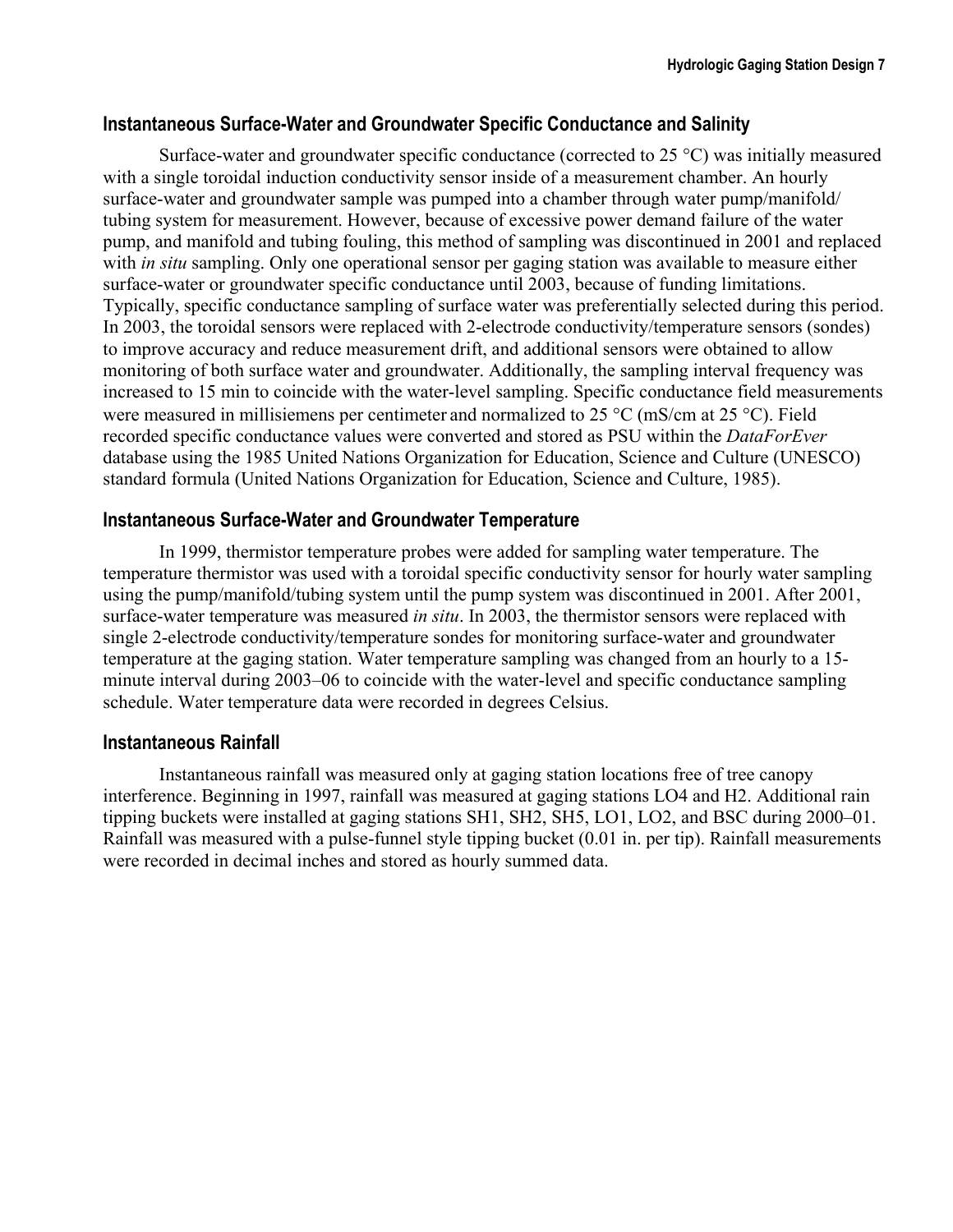## **Data Collection, Storage, and Retrieval**

Instantaneous water data were recorded and stored at each gaging station in a data logger/controller powered with a solar photovoltaic (PV) 12-volt battery system. Initially, logger-stored data were transferred daily to the Everglades National Park computer database *DataForEver* using a local radio frequency (RF) network. After 2006, GOES satellite transmitters replaced the RF network and data were sent directly from the logger to GOES satellite, operated by the National Oceanic and Atmospheric Administration's National Environmental Satellite Data and Information Service (NESDIS). Incoming data, transmitted hourly to NESDIS, was downloaded through the Internet to the NPS database on a daily basis. These data from the Land-Margin Ecosystem Hydrology study were reviewed, and validated at the project level. (Anderson and Balentine, 2011. Unpublished report "Standard operating procedures for USGS-BRD Land-Margin Ecosystem study hydrological instrument calibration and quality control of physical water parameter data collected in Everglades National Park.")

#### **Calibration, Data Review, and Validation**

Quality Assurance and Quality Control (QA/QC) of the hydrologic data were fundamental to the USGS Land-Margin Ecosystem study. During field visits, sensors were cleaned and calibrated, and data were manually collected to fill in satellite transmission data gaps (table 1). Repair or replacement of faulty equipment was done as promptly as feasible. Gaging stations on the primary transects (Shark and Lostmans) were scheduled for routine field visits every 30–60 days; whereas, secondary network transect gaging stations (CH1, CH2, LO4) were scheduled for visits every 90–120 days. Site visits were made more frequently in response to observed data irregularities, or evidence of equipment failure or data loss. Monitoring equipment was calibrated or replaced (if inoperable) when field measured values exceeded acceptable study tolerance ranges. Instantaneous data were transferred to the USGS-operated SOFIA South Florida Hydrology database after project data were locally reviewed for QA/QC and validation (table 2). It should be noted that these data were not processed by USGS protocols and should be considered "furnished data" (Larsen, 2008).

| <b>Monitoring equipment type</b>                                              | Reset or replace sensor when difference between<br>recorded value and calibration measurement is greater<br>than:                         |
|-------------------------------------------------------------------------------|-------------------------------------------------------------------------------------------------------------------------------------------|
| All water level sensors (potentiometer/shaft)<br>encoder/pressure transducer) | Greater than 0.015 feet from field measurement                                                                                            |
| All specific conductivity sensors (electrode<br>and toroidal probes)          | Greater than 5 percent of the measurement range or<br>1 millisiemens (whichever is less)                                                  |
| All temperature sensors                                                       | Greater than 1.50 degrees Celsius. Note: Temperature<br>sensors are typically nonadjustable. Replace or factory<br>recalibration required |
| Tipping bucket rain collector                                                 | Greater than 5 percent drip bottle field test calibrate<br>every 6 months (typically in May and December)                                 |

**Table 1.** Project field equipment measurement acceptance range tolerance protocol.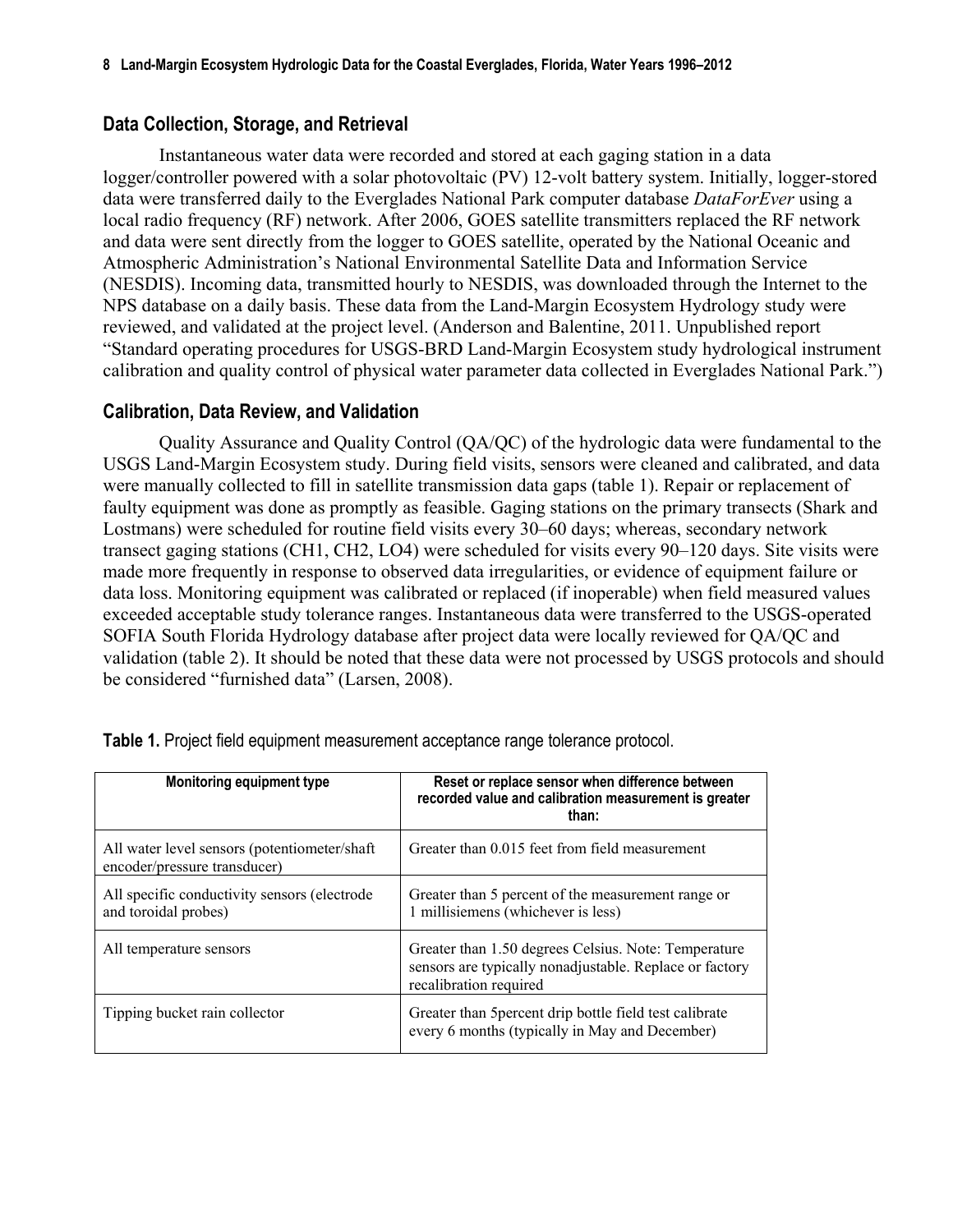**Table 2.** Data review and quality assurance and quality control (QA/QC) adjustment methods used for Land-Margin Ecosystem hydrology data validation.

| Data QA/QC adjustment methods | Description of data QA/QC adjustment methods                                                                                                                                                                                                                                                                                                                                                                                                                         |
|-------------------------------|----------------------------------------------------------------------------------------------------------------------------------------------------------------------------------------------------------------------------------------------------------------------------------------------------------------------------------------------------------------------------------------------------------------------------------------------------------------------|
| Graph                         | First review of data. Look for obvious and erroneous spikes, flat<br>lines, outliers or missing data from transmission gap. Delete bad<br>records and manually upload data from field visits into database to<br>backfill data record.                                                                                                                                                                                                                               |
| Visual                        | Primarily useful for short duration time-series data gaps, that can be<br>accurately estimated from local or ancillary knowledge of<br>mechanical, electrical, or environmental factors.                                                                                                                                                                                                                                                                             |
| Linear interpolation          | When sensor values drift or deviate from acceptable tolerances<br>(table x), the linear interpolation method can be used to adjusts<br>sensor drift between two field sensor calibrations. The data record<br>time series slope is adjusted from the two field calibrated<br>measurements. This method of adjustment is limited to slight-<br>modest sensor drift, not acute and dramatic changes of slope or<br>magnitude that is, tape slip, sensor out of water). |
| Constant offset               | Constant offset adjustment of data. Change in reference datum such<br>as, local datum to North American Vertical Datum of 1988 new<br>platform height or field adjusted survey, fixed coefficient change<br>(water density) are several examples of constant offset data<br>adjustment.                                                                                                                                                                              |
| Block record removal          | Missing or erroneous data records can result from dry wells, power<br>failure, faulty sensors, and data logger overflow, or from numerous<br>mechanical, electrical, human, or environment factors. Because of a<br>myriad of unknown conditions and variables, these data are never<br>estimated and are marked as absent or "null."                                                                                                                                |

## **Hydrologic Gaging Station Descriptions and Data**

The gaging station descriptions summarize the history and development of each gaging station; including gaging station name, location, well development, gaging station design, equipment, and vertical control reference. Figure 3 shows an example chart (SH2) of water parameter data from water years 1996–2012. Data from each gaging station is accessible through the SOFIA South Florida Hydrology Database website,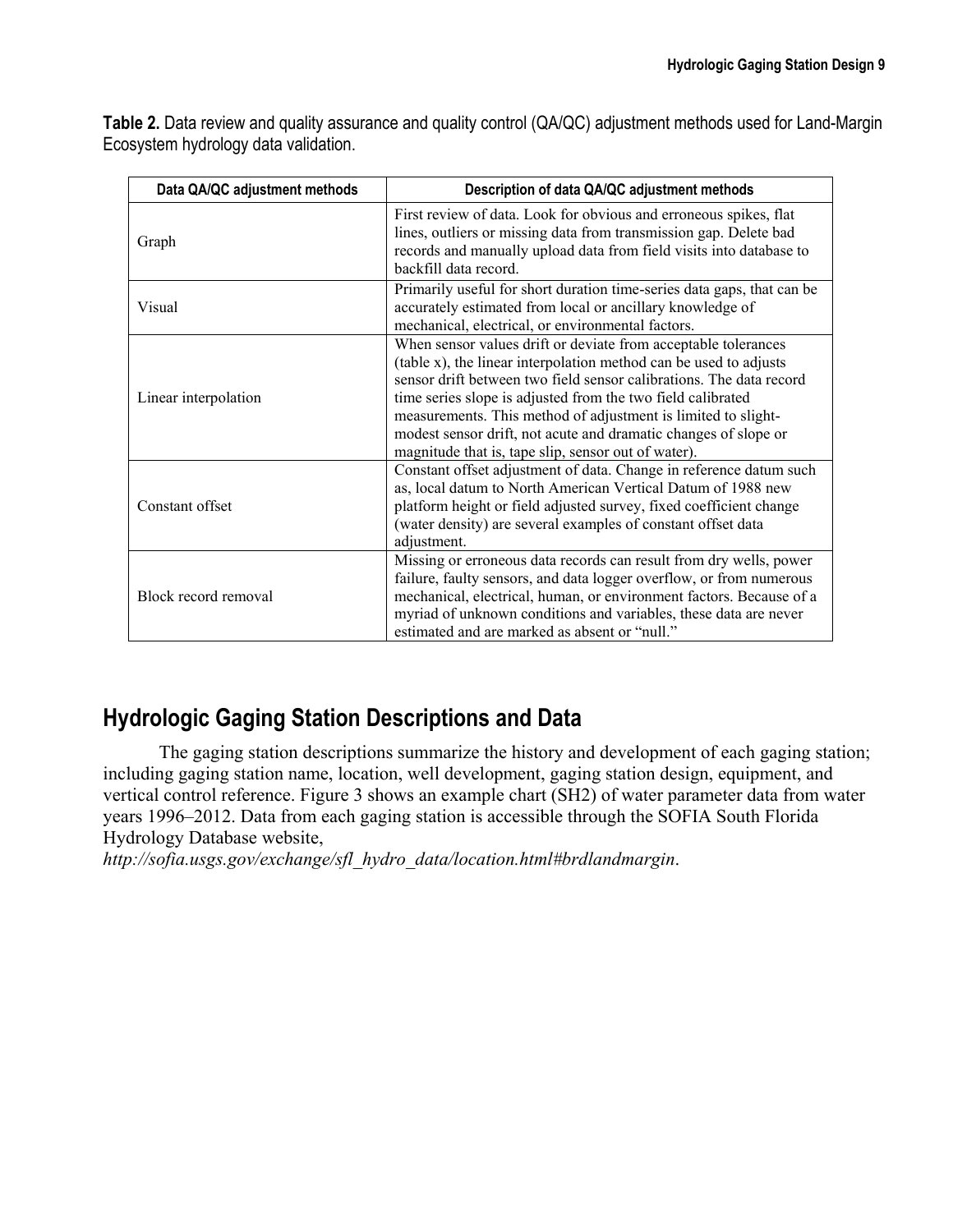

**Figure 3.** Example hydrologic gaging station SH2 chart of water parameter data during water years 1996–2012.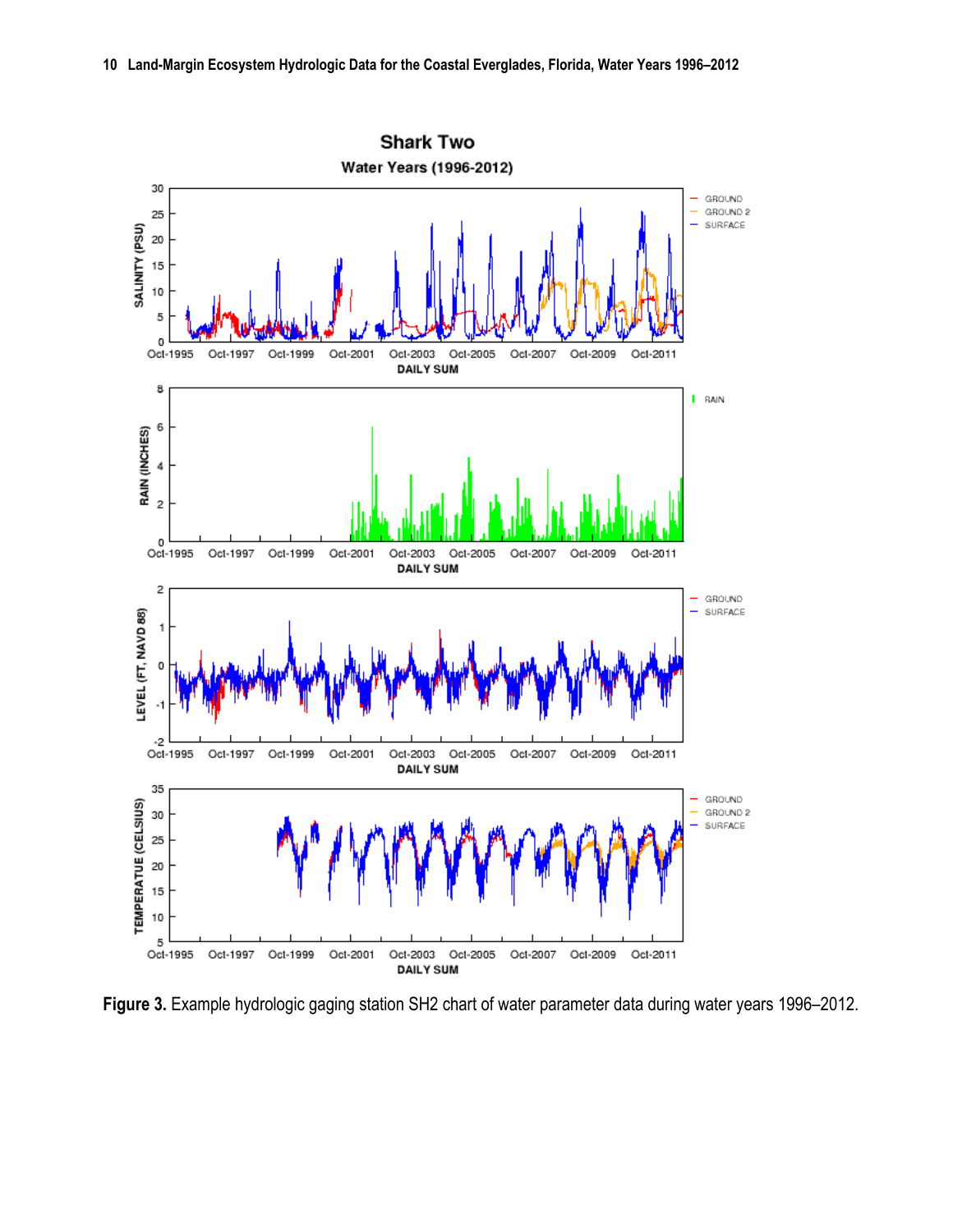## **Chatham Transect**

Chatham 1 (CH1) Description Latitude: 25°43'44.03" Longitude: -81°09'51.44" UTM Easting Zone 17N: 483520.79 UTM Northing Zone 17N: 2845671.74 Gaging station Operational: January 1, 1996 Gaging station Status: Transferred to USGS Coastal Gradients Study on October 1, 2012 (renamed MO-216).

## Gaging Station Location

Gaging station is located in a freshwater sawgrass prairie within Everglades National Park, 9 km southwest of NPS gaging station 'Roberts Lake', Big Cypress National Preserve. Accessed by airboat or helicopter.

## **History**

The gaging station consists of two monitoring wells: surface water stilling well consisting of a 12-in. diameter PVC pipe set in shallow marl sediment (1 ft) to bedrock and groundwater well in a drilled bore hole (10 ft) into the limestone aquifer and cased with a 3-in. PVC riser and 5 ft screened interval on the bottom (0.02-in. well screen). Groundwater well was drilled on April 28, 1995, and gaging station was operational by January 1, 1996. Gaging station platform top was replaced on September 15, 2010, with no change in platform reference height with new monitoring equipment installed. Gaging station was transferred to USGS-WRD October 1, 2012, and renamed MO-216.

#### Gaging Station Design

Data logger, battery, and monitoring instruments are housed within an aluminum housing box on top of a wooden platform supported by four steel pipes. Surface-water and groundwater levels; surface-water and groundwater specific conductance; surface-water and groundwater temperature; and rainfall were monitored. Gaging station was operated by a PV power system. Radio telemetry was initially used and later GOES satellite transmission was used for daily data transfer.

## References and Benchmarks

Measurement point (MP) is the aluminum base of the instrument housing on the gaging station platform. A local benchmark is 3-in. aluminum cap set on a 5/8-in. rebar driven to refusal within a 3-in. PVC pipe filled with concrete approximately 20 ft southeast of gaging station. Vertical (NAVD 88) and horizontal (NAD 83) references were determined by precise differential GPS survey by USGS in 2000 and 2001 (OPUS solution, GEIOD 99).

| CH <sub>1</sub>             | Aluminum platform base 3-in. aluminum cap |                 | <b>Ground surface (Marsh)</b> |         |         |
|-----------------------------|-------------------------------------------|-----------------|-------------------------------|---------|---------|
| <b>Reference elevations</b> | Measurement point                         | Local benchmark | Average                       | Maximum | Minimum |
| (ft, NAVD 88)               | 3.16                                      | 1.43            | -0.14                         | በ በ1    | $-0.52$ |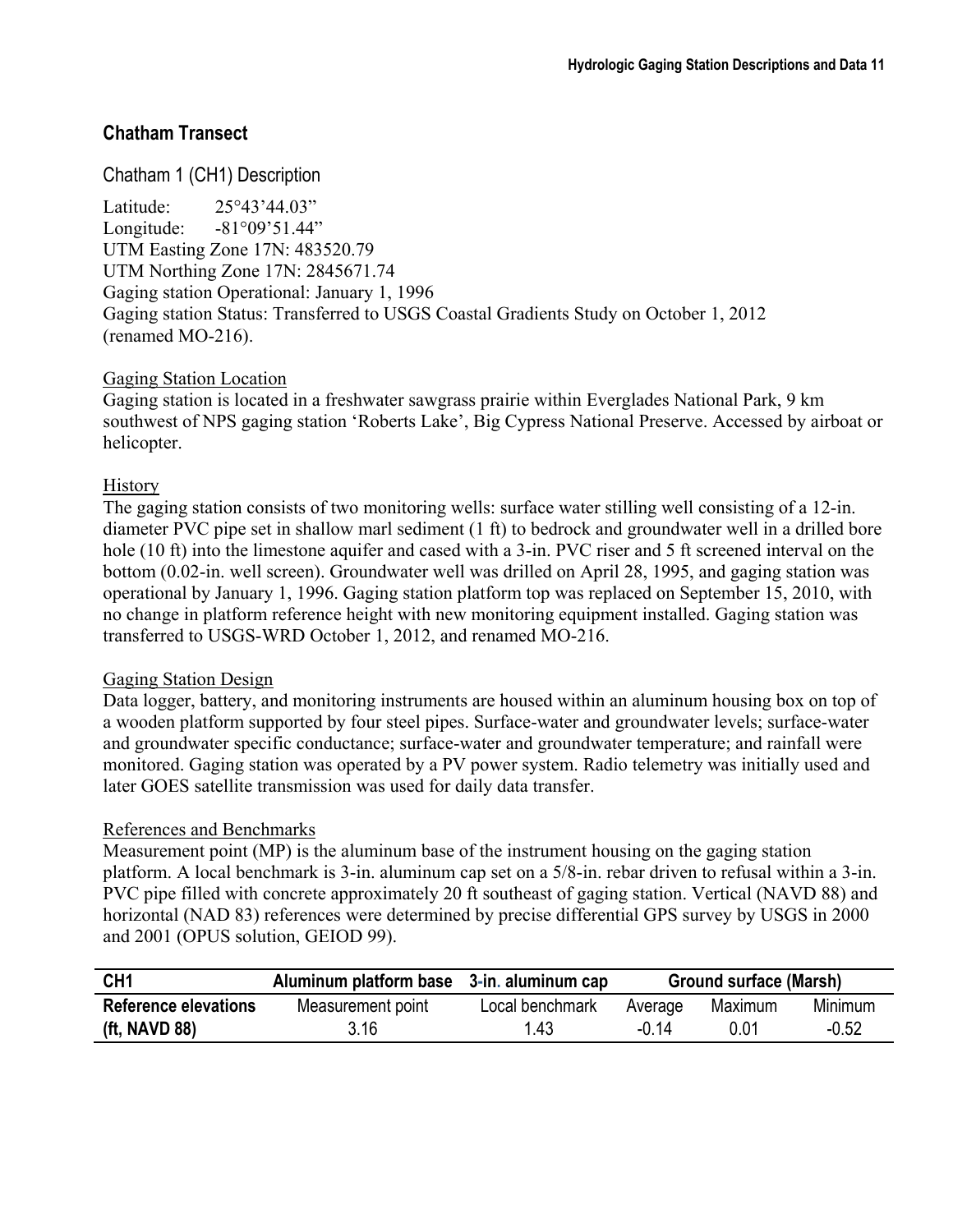## Chatham 1 (CH1) Data

CH1 gaging station was operated for 16.75 years (January 1996–January 2012). Hourly surface-water and groundwater monitoring record began in 1996 for water levels and in 1998 for surface-water salinity. Water temperatures and groundwater salinity monitoring started in 2000 and in 2001 for rainfall. All water parameters, except rainfall, time-series measurement interval were changed to 15 min in 2008.

| CH <sub>1</sub>                                             | <b>Groundwater</b><br>Surface water |            |             | Rainfall  |            |             |           |
|-------------------------------------------------------------|-------------------------------------|------------|-------------|-----------|------------|-------------|-----------|
| Period of record (hourly)                                   | Level                               | Salinity   | Temperature | Level     | Salinity   | Temperature |           |
| <b>Begin</b>                                                | 1/1/1996                            | 10/16/1998 | 10/12/2000  | 1/1/1996  | 10/12/2000 | 10/12/2000  | 5/7/2001  |
| End                                                         | 5/27/2008                           | 5/27/2008  | 5/27/2008   | 5/27/2008 | 5/27/2008  | 5/27/2008   | 9/30/2012 |
| Period of record (15 min)                                   |                                     |            |             |           |            |             |           |
| <b>Begin</b>                                                | 5/28/2008                           | 5/28/2008  | 5/28/2008   | 5/28/2008 | 5/28/2008  | 5/28/2008   |           |
| End                                                         | 9/30/2012                           | 9/30/2012  | 9/30/2012   | 9/30/2012 | 9/30/2012  | 9/30/2012   |           |
| Successful collection of<br>data (% of days during<br>POR). | 94                                  | 89         | 95          | 96        | 83         | 90          | 77        |

CH1 data quality was good. Rainfall data collection was diminished due to equipment failure. Water pump sampling was not used for salinity measurements. Field visits were irregular after 2006, due to curtailed funding. CH1 period of record for water levels (feet), salinity (Practical Salinity Units), temperature (degrees Celsius), and rainfall (inches), Everglades National Park, Florida. CH1 instantaneous water data are available at South Florida Hydrologic Database, *[http://sofia.usgs.gov/exchange/sfl\\_hydro\\_data/location.html#brdlandmargin.](http://sofia.usgs.gov/exchange/sfl_hydro_data/location.html#brdlandmargin.

)*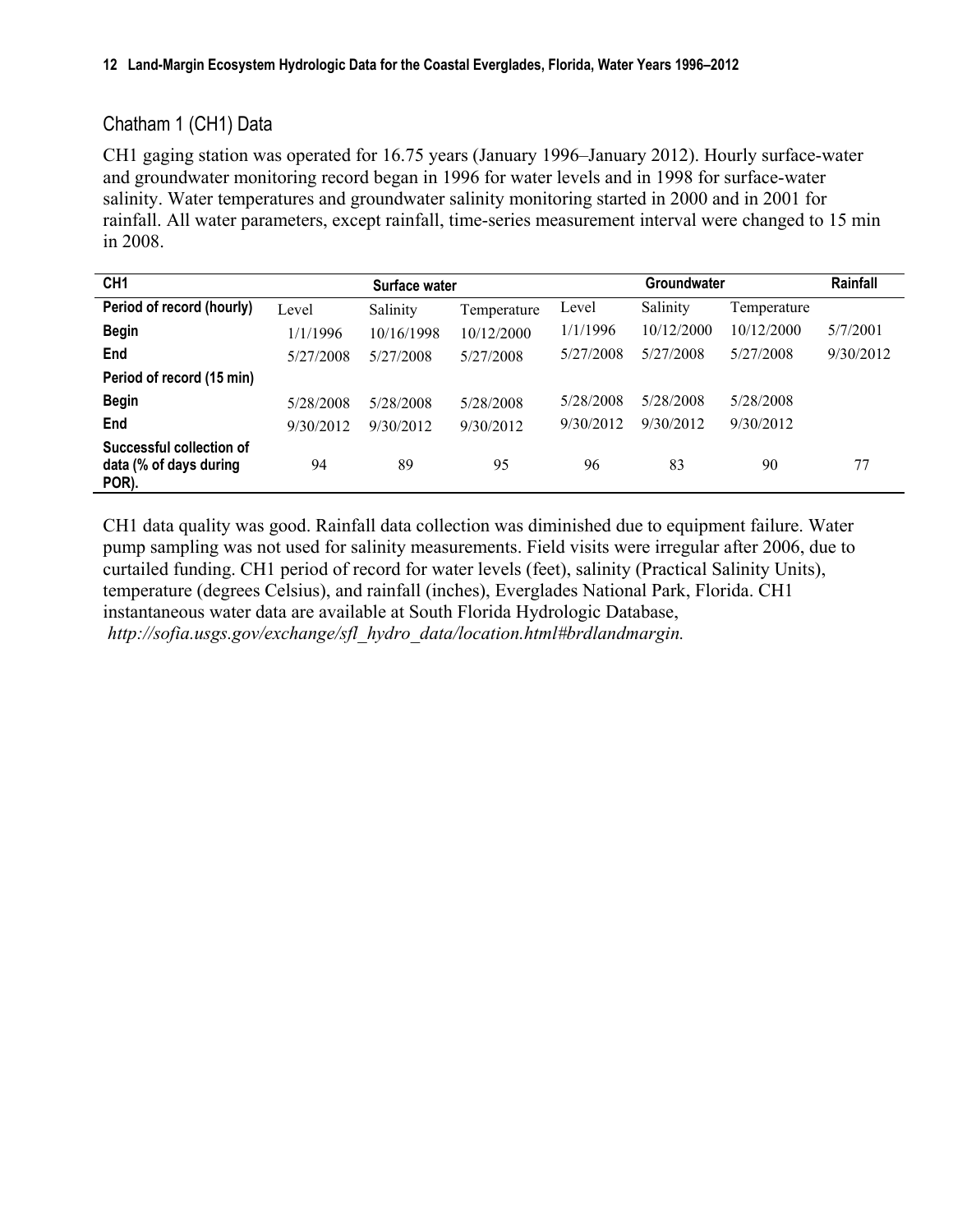## Chatham 2 (CH2) Description

Latitude: 25°43'03.74" Longitude: -81°11'22.66" UTM Easting Zone 17N: 480977.35 UTM Northing Zone 17N: 2844435.78 Gaging station Operational: January 27, 1996 Gaging station Status: Discontinued May 8, 2007

#### Gaging Station Location

Gaging station is located in coastal scrub mangrove marsh, 0.3 km east of Chevelier Bay, Everglades National Park. Accessed by Helicopter.

#### **History**

The gaging station consists of two monitoring wells: surface water stilling well consists of a 12-in. diameter PVC pipe set into peat sediment (6 ft) to bedrock and groundwater well in a drilled bore hole (14 ft) into the limestone aquifer and cased with a 3-in. PVC riser and 5-ft screened interval on the bottom (0.02-in. well screen). Groundwater well was drilled on May 24, 1994, and gaging station was operational by January 27, 1996. Gaging station was discontinued on May 8, 2007.

#### Gaging Station Design

Data logger, battery, and monitoring instruments are housed within an aluminum housing box on top of a wooden platform supported by four steel pipes. Surface-water and groundwater levels, surface-water and groundwater specific conductance; surface-water and groundwater temperature; and rainfall were monitored. Gaging station was operated by a photovoltaic power system. Radio telemetry was initially used and later GOES satellite transmission was used for daily data transfer.

#### References and Benchmarks

Measurement point (MP) is the aluminum base of the instrument housing on the gaging station platform. A local benchmark is a 3-in. aluminum cap set on a 5/8-in. rebar driven to refusal within a 3 in. PVC pipe filled with concrete approximately 5 ft west of gaging station. Vertical (NAVD 88) and horizontal (NAD 83) references were determined by precise differential GPS survey by USGS in 2001 and 2002 (OPUS solution, GEOID 99).

| CH <sub>2</sub>             | Aluminum platform base 3-in. aluminum cap |                 | Ground surface (Marsh) |         |         |
|-----------------------------|-------------------------------------------|-----------------|------------------------|---------|---------|
| <b>Reference elevations</b> | Measurement Point                         | Local Benchmark | Average                | Maximum | Minimum |
| (ft, NAVD 88)               | 2.47                                      | $-0.15$         | -0.55                  | -0 44   | -0.70   |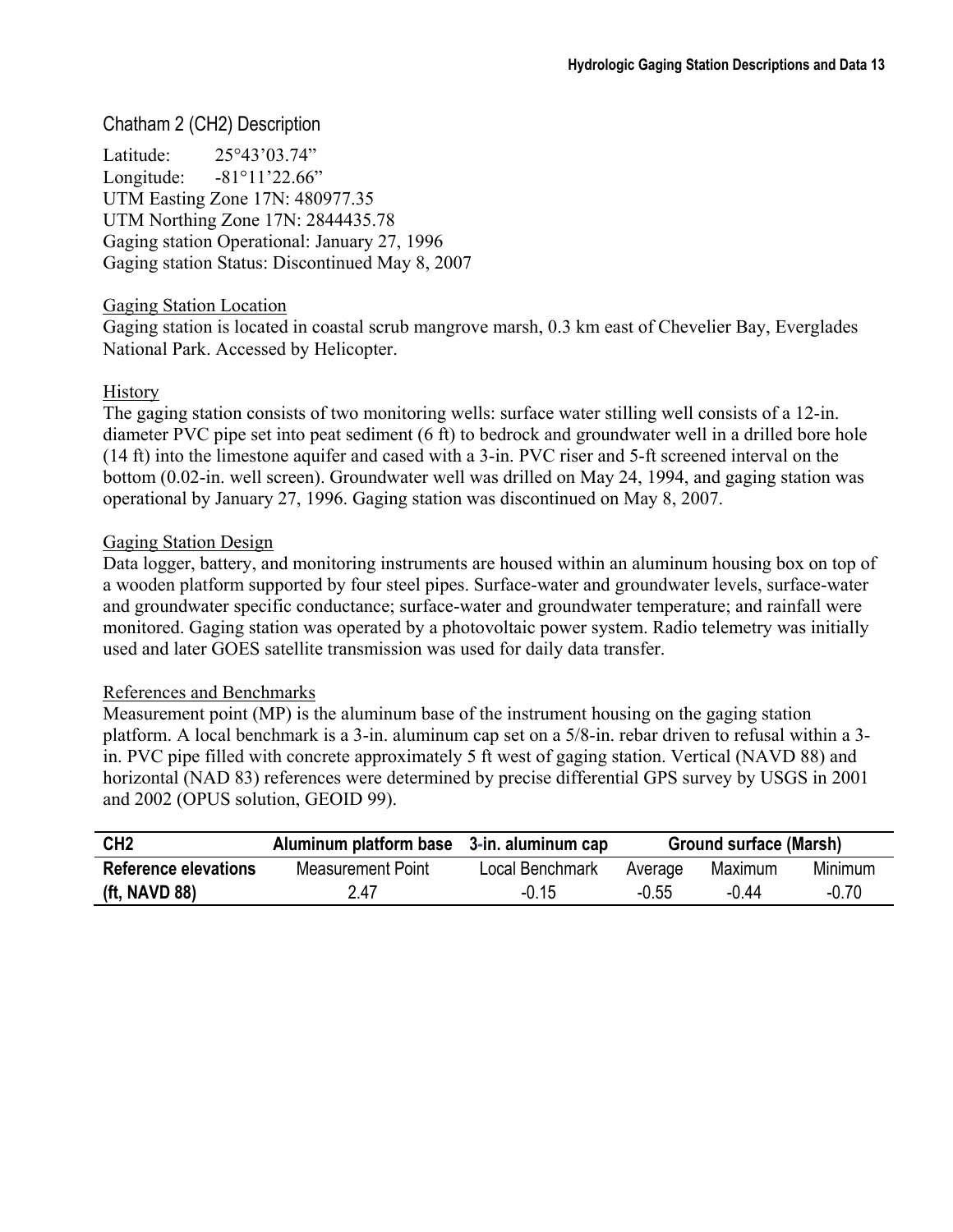## Chatham 2 (CH2) Data

CH2 gaging station was operated for 10.75 years (January 1996–September 2006). Overall, data quality was good. Hourly surface-water and groundwater monitoring record began in 1996 for water levels and in 1998 for surface water salinity and rainfall. Water temperatures and groundwater salinity monitoring begin in 2000.

| CH <sub>2</sub>                                             |           | Surface water |             |           | Groundwater |             | Rainfall  |
|-------------------------------------------------------------|-----------|---------------|-------------|-----------|-------------|-------------|-----------|
| Period of record (hourly)                                   | Level     | Salinity      | Temperature | Level     | Salinity    | Temperature |           |
| <b>Begin</b>                                                | 1/27/1996 | 10/16/1998    | 6/18/2001   | 1/27/1996 | 12/21/2000  | 12/21/2000  | 7/24/1998 |
| End                                                         | 5/16/2006 | 7/30/2004     | 7/30/2004   | 9/10/2006 | 9/9/2006    | 9/9/2006    | 9/9/2006  |
| Successful collection of<br>data (% of days during<br>POR). | 81        | 46            | 60          | 86        | 89          | 90          | 84        |

Overall, CH2 data quality was good. Surface water salinity and temperature data were limited due to equipment failure. Data quality, especially salinity, was affected by sensor failure from irregular field visits, due to difficulty of remote gaging station access. Water pump sampling was not used for salinity measurements. All monitoring ended by September 2006, due to curtailed funding. CH2 instantaneous water data are available at South Florida Hydrologic Database,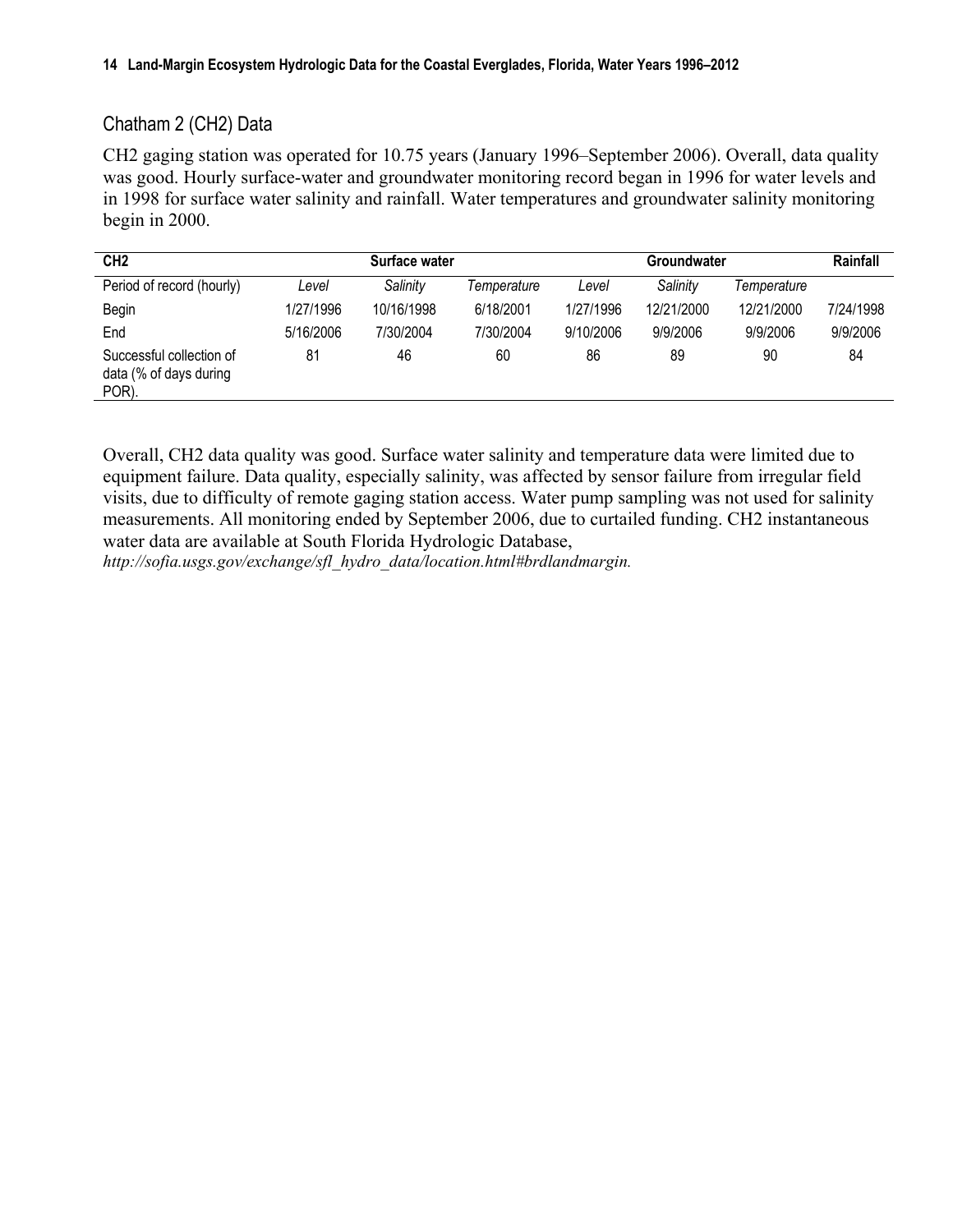## Chatham 3 (CH3) Description

Latitude: 25°42'26.44" Longitude: -81°14'40.41" UTM Easting Zone 17N: 475464.78 UTM Northing Zone 17N: 2843297.45 Gaging station Operational: January 27, 1996 Gaging station Status: Discontinued October 2, 2012

#### Gaging Station Location

Gaging station located in a riverine mangrove forest near Chatham River, 0.2 km southeast of Watson Place Campground, Everglades National Park. Accessed by boat.

#### **History**

The gaging station consists of two monitoring wells: surface water stilling well is a 12-in. diameter PVC pipe set in peat sediment (7 ft) to bedrock and groundwater well in a drilled bore hole (16 ft) into the limestone aquifer and cased with a 3-in. PVC riser and 5-ft screened interval on the bottom (0.02-in. well screen). Groundwater well was drilled on May 20, 1994, and gaging station was operational by January 27, 1996. Gaging station was rebuilt July 2, 2003, with wooden frame 2.56 ft higher than previous monitoring platform with new monitoring equipment installed. Gaging station was discontinued October 2, 2012.

#### Gaging Station Design

Data logger, battery, and monitoring instruments are housed within an aluminum housing box on top of a wooden platform supported by four steel pipes. Surface-water and groundwater levels, surface-water and groundwater specific conductance; surface-water and groundwater temperature were monitored. Gaging station was operated by a photovoltaic power system. Radio telemetry was initially used and later GOES satellite transmission was used for daily data transfer.

#### References and Benchmarks

Measurement point (MP) is the aluminum base of the instrument housing on the gaging station platform. A local benchmark is a 3-in. aluminum cap set on a 5/8-in. rebar driven to refusal within a 3 in. PVC pipe filled with concrete approximately 10 ft east of gaging station. Vertical (NAVD 88) and horizontal (NAD 83) references were determined by precise differential GPS survey by USGS-NMD and USGS-GD in 2007 (OPUS solution, GEOID 99).

| CH <sub>3</sub>             | Aluminum platform base 3-in. Aluminum cap |                 | Ground surface (Mangrove) |         |         |
|-----------------------------|-------------------------------------------|-----------------|---------------------------|---------|---------|
| <b>Reference elevations</b> | Measurement point                         | Local benchmark | Average                   | Maximum | Minimum |
| (ft, NAVD 88)               | 5.62                                      | 2.09            | 0.29                      | 0.38    | 0.22    |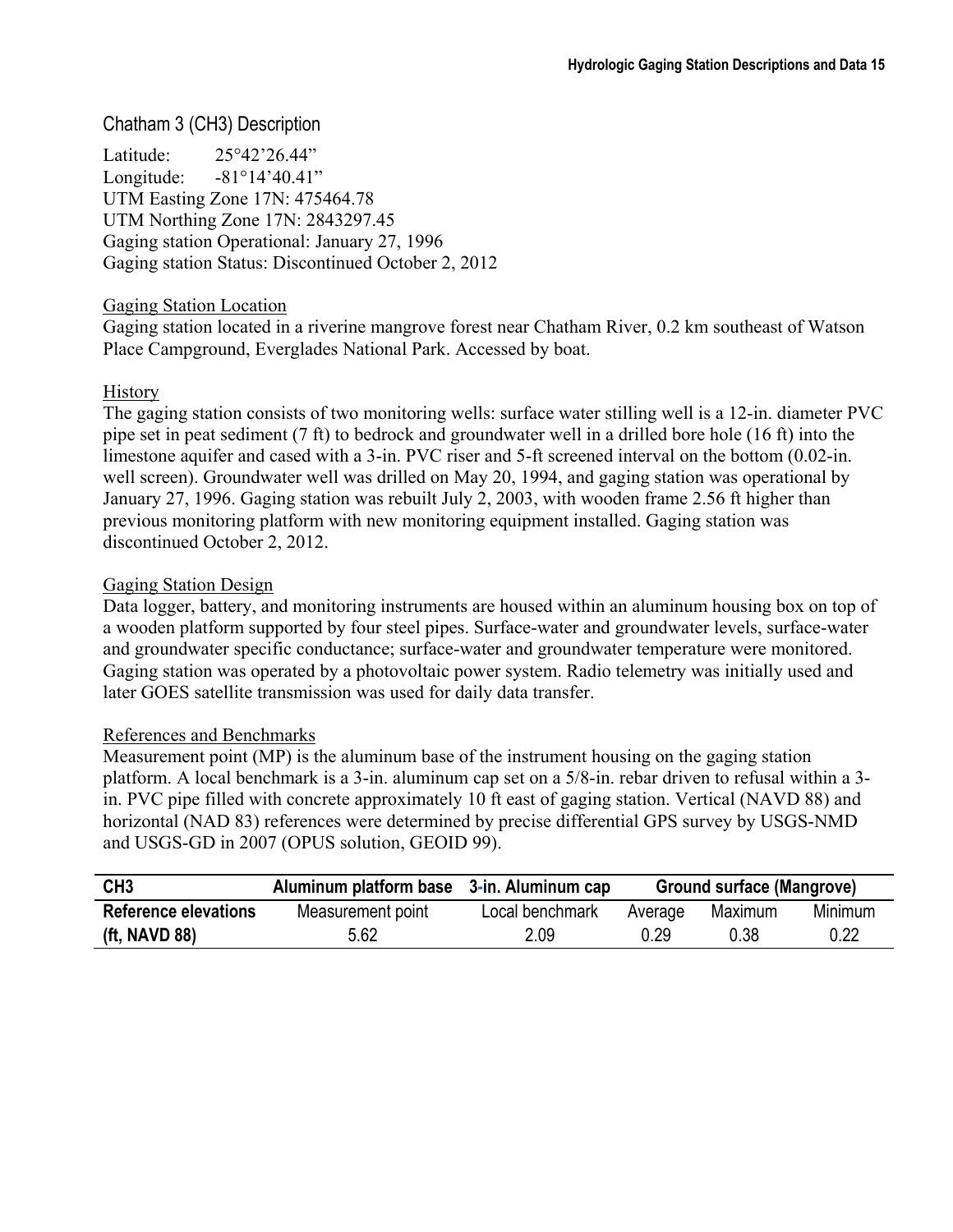## Chatham 3 (CH3) Data

CH3 gaging station was operated for 16.75 years (January 1996–September 2012). Overall, data quality was fair, because of the impact the harsh coastal saline environment and dense tree canopy had on sensor reliability, PV power and data transmission. Hourly surface-water and groundwater monitoring record began in 1996 for water levels and salinities. Groundwater temperature monitoring began in 2000 and in 2002 for surface water. Water level time-series measurement interval was changed to 15 min in 2003 and in 2007 for salinity and temperature measurements.

| CH <sub>3</sub>                                          | Surface water |            |             | <b>Groundwater</b> |            |             |  |
|----------------------------------------------------------|---------------|------------|-------------|--------------------|------------|-------------|--|
| Period of record (hourly)                                | Level         | Salinity   | Temperature | Level              | Salinity   | Temperature |  |
| <b>Begin</b>                                             | 1/27/1996     | 10/11/1996 | 1/16/2002   | 1/27/1996          | 10/11/1996 | 10/25/2000  |  |
| End                                                      | 8/14/2003     | 1/10/2007  | 1/10/2007   | 8/14/2003          | 1/10/2007  | 1/10/2007   |  |
| Period of record (15 min)                                |               |            |             |                    |            |             |  |
| <b>Begin</b>                                             | 8/15/2003     | 1/11/2007  | 1/11/2007   | 8/15/2003          | 1/11/2007  | 1/11/2007   |  |
| End                                                      | 9/30/2012     | 9/30/2012  | 9/30/2012   | 12/23/2011         | 9/30/2012  | 9/30/2012   |  |
| Successful collection of data<br>(% of days during POR). | 72            | 54         | 56          | 68                 | 46         | 63          |  |

Overall, CH3 data quality was fair, due to harsh site conditions and there was substantial data loss, especially salinity and temperature data, due to equipment failure. Water pump sampling for surface water salinity was used for 2 years with modest success, but was discontinued because of excessive maintenance and equipment failure. New platform was rebuilt and new monitoring equipment installed in August 2003. Data loss occurred from Hurricane Katrina (August 25, 2005) and Hurricane Wilma (October 24, 2005) wind and flood damage to equipment. Field visits and sensor calibration were irregular after 2006, due to curtailed funding. CH3 instantaneous water data are available at South Florida Hydrologic Database,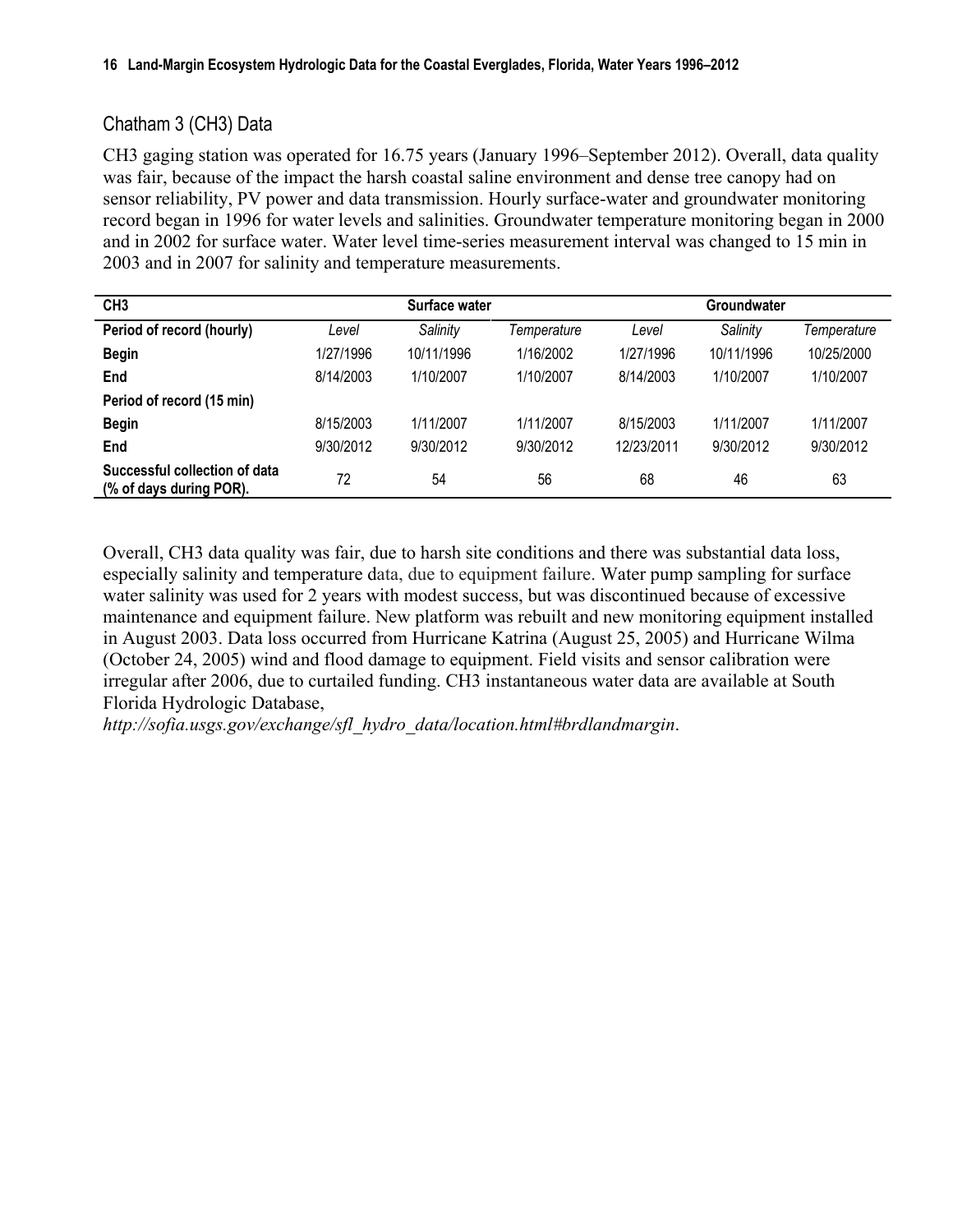## **Lostmans Transect**

## Lostmans 1 (LO1) Description

Latitude: 25°36'44.10" Longitude: -81°01'30.94" UTM Easting Zone 17N: 497489.90 UTM Northing Zone 17N: 2832744.36 Gaging station Operational: March 1, 1996 Gaging station Status: Transferred to USGS Coastal Gradients Study as of October 1, 2012 (Renamed MO-214).

#### Gaging Station Location

Gaging station located in a freshwater sawgrass prairie within Everglades National Park and 1 km south of Coconuts Camp, Big Cypress National Preserve. Accessed by airboat or helicopter.

#### **History**

The gaging station consists of two monitoring wells: surface water stilling well is a 12-in. diameter PVC pipe set in marl sediment (1 ft) to bedrock and groundwater well in a drilled bore hole (7.8 ft) through sediment and into the limestone aquifer, cased with a 3-in. PVC riser and 5-ft screened interval on the bottom (0.02-in. well screen). Groundwater well was drilled on July 20, 1994, and gaging station was operational by March 1, 1996. Gaging station was rebuilt on August 25, 2006, with a wooden frame 1.85 ft higher than previous monitoring platform with new monitoring equipment installed. Gaging station was transferred to USGS-WRD October 1, 2012, and renamed MO-214.

#### Gaging Station Design

Data logger, battery, and monitoring instruments are housed within an aluminum housing box on top of a wooden platform supported by four steel pipes. Surface-water and groundwater levels, surface-water and groundwater specific conductance; surface-water and groundwater temperature; and rainfall were monitored. Gaging station was operated by a photovoltaic power system. Radio telemetry was initially used and later GOES satellite transmission was used for daily data transfer.

#### References and Benchmarks

Measurement point (MP) is the aluminum base of the instrument housing on the gaging station platform. A local benchmark is a 3-in. aluminum cap set on a 5/8-in. rebar driven to refusal within a 3-in. PVC pipe filled with concrete approximately 10 ft west of gaging station. Vertical (NAVD 88) and horizontal (NAD 83) references were determined by precise differential GPS survey by USGS in 2000, 2001 and 2007 (OPUS solution, GEOID 99).

| L <sub>01</sub>             | Aluminum platform base 3-in. aluminum cap |                 | Ground surface (Marsh)        |      |         |
|-----------------------------|-------------------------------------------|-----------------|-------------------------------|------|---------|
| <b>Reference elevations</b> | Measurement Point                         | Local Benchmark | Minimum<br>Maximum<br>Average |      |         |
| (ft, NAVD 88)               | 3.85                                      | 1.52            | $-0.03$                       | 0.07 | $-0.21$ |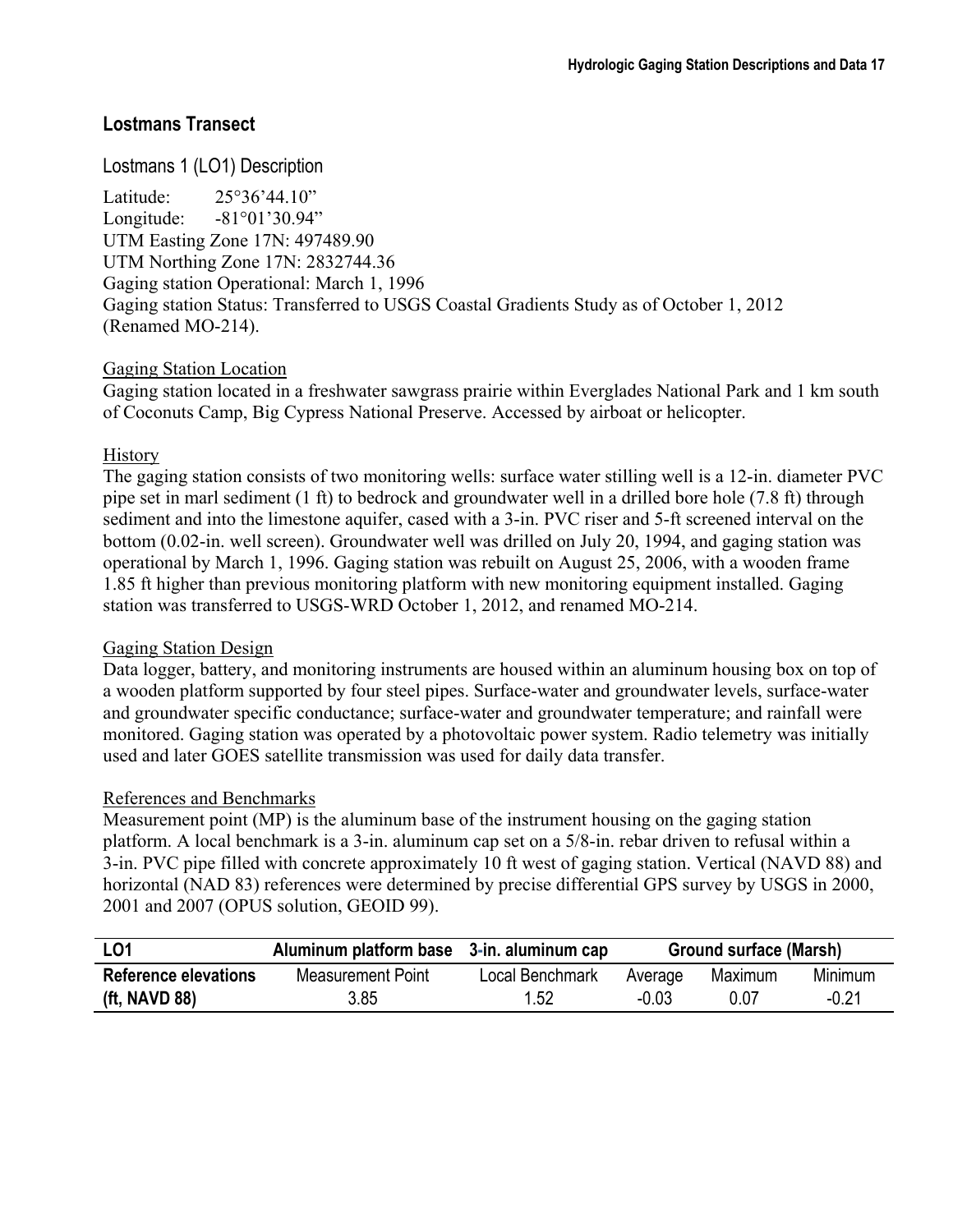## Lostmans 1 (LO1) Data

LO1 gaging station was operated for 16.6 years (January 1996–September 2012). Overall, data quality was good. Hourly surface-water level measurements began in 1996 and in 1997 for groundwater levels and salinities. Water temperature and rainfall monitoring began in 2001. Water level time-series measurement interval, except rainfall, was changed to 15 min in 2006.

| Lostmans 1                                                  |            | Surface water |             |            | Groundwater |             | Rainfall  |
|-------------------------------------------------------------|------------|---------------|-------------|------------|-------------|-------------|-----------|
| Period of Record (hourly)                                   | Level      | Salinity      | Temperature | Level      | Salinity    | Temperature |           |
| <b>Begin</b>                                                | 3/1/1996   | 9/12/1997     | 1/5/2001    | 10/9/1997  | 10/9/1997   | 1/5/2001    | 5/7/2001  |
| End                                                         | 11/15/2006 | 11/15/2006    | 11/15/2006  | 11/15/2006 | 11/15/2006  | 11/15/2006  | 9/30/2012 |
| Period of Record (15 min)                                   |            |               |             |            |             |             |           |
| <b>Begin</b>                                                | 11/16/2006 | 11/16/2006    | 11/16/2006  | 11/16/2006 | 11/16/2006  | 11/16/2006  |           |
| End                                                         | 9/30/2012  | 9/30/2012     | 9/30/2012   | 9/30/2012  | 9/30/2012   | 9/30/2012   |           |
| Successful collection of<br>data (% of days during<br>POR). | 84         | 74            | 65          | 84         | 81          | 91          | 91        |

LO1 data quality was good. Surface-water temperature data collection was limited due to equipment failure. Water pump sampling was not used for salinity measurements. Notably data loss occurred from high water caused by Tropical Storm Harvey (September 21, 1999). Gaging station platform was rebuilt in August 2006 and new monitoring equipment was installed. LO1 instantaneous water data are available at South Florida Hydrologic Database,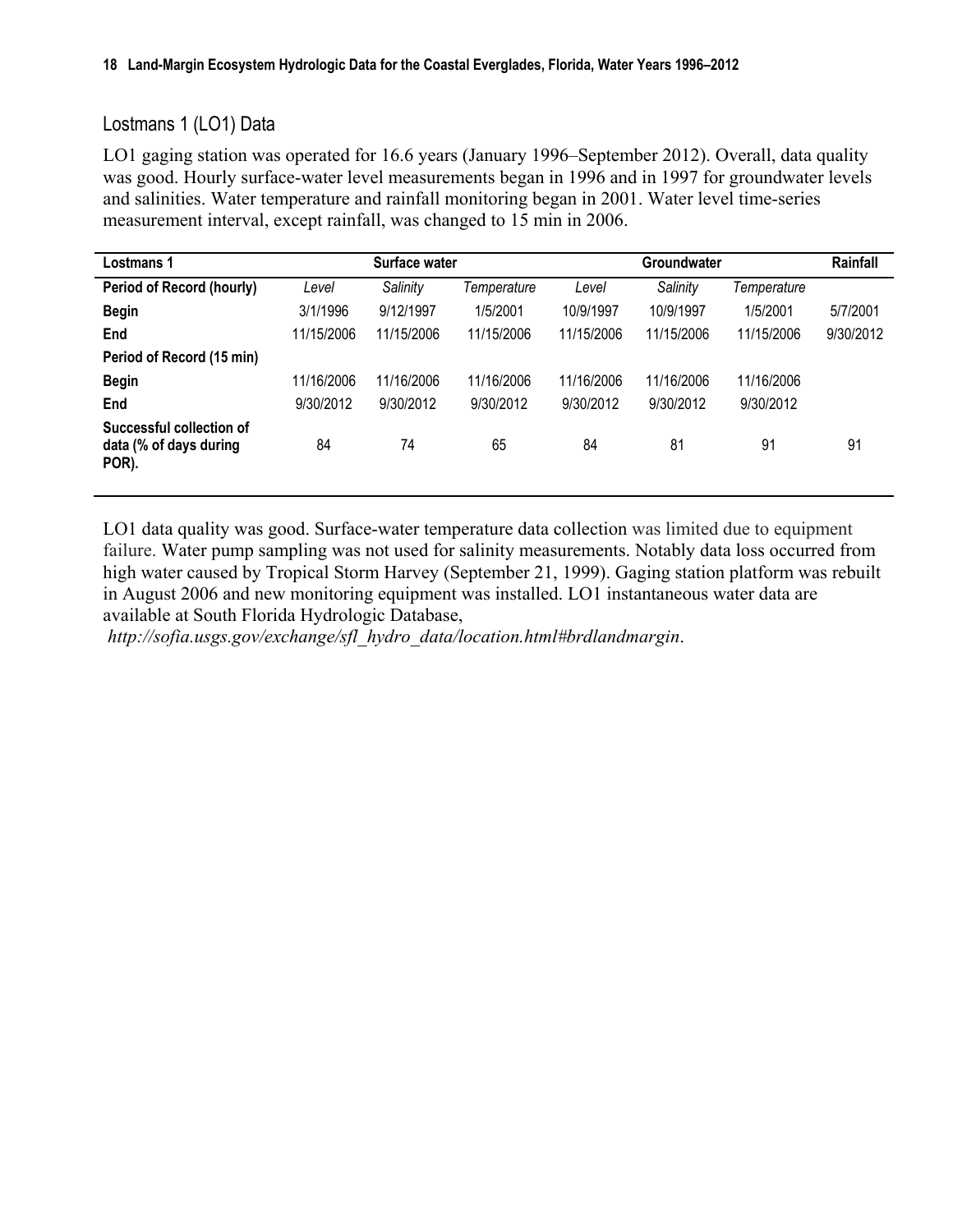## Lostmans 2 (LO2) Description

Latitude: 25°35'35.39" Longitude: -81°02'29.53" UTM Easting Zone 17N: 495828.96 UTM Northing Zone 17N: 2830630.80 Gaging station Operational: March 1, 1996 Gaging station Status: Transferred to NPS-Everglades October 1, 2012

#### Gaging Station Location

Gaging station located in a coastal rush marsh, 0.7 km northeast of NPS gaging station 'Willy Willy', Everglades National Park. Accessed by helicopter.

#### **History**

The gaging station consists of two monitoring wells: surface water stilling well is a 12-in. diameter PVC pipe set in marl sediment (1 ft) to bedrock and groundwater well in a drilled bore hole (4.8 ft) through sediment and into the limestone aquifer, cased with a 3-in. PVC riser and 2.5 ft screened interval on the bottom (0.02-in. well screen). Groundwater well was drilled on June 14, 1994, and gaging station was operational by March 1, 1996. Gaging station platform was reconstructed February 25, 2010, with a stainless steel frame 0.26 ft higher than previous monitoring platform with new monitoring equipment installed. Gaging station was transferred to NPS-Everglades October 1, 2012.

#### Gaging Station Design

Data logger, battery, and monitoring instruments are housed within an aluminum housing box on top of a wooden platform (rebuilt with stainless steel) supported by four steel pipes. Surface-water and groundwater levels, surface-water and groundwater specific conductance; surface-water and groundwater temperature; and rainfall were monitored. Gaging station was operated by a photovoltaic power system. Radio telemetry was initially used and later GOES satellite transmission was used for daily data transfer.

#### References and Benchmarks

Measurement point (MP) is the aluminum base of the instrument housing on the gaging station platform. A local benchmark is a 3-in. aluminum cap set on a 5/8-in. rebar driven to refusal within a 3-in. PVC pipe filled with concrete approximately 8 ft north of gaging station. Vertical (NAVD 88) and horizontal (NAD 83) references were determined by precise differential GPS survey by USGS in 2000, 2001, and 2007 (OPUS solution, GEOID 99).

| LO <sub>2</sub>             | Aluminum platform base 3-in. aluminum cap |                 |         | <b>Ground surface (Marsh)</b> |                |  |
|-----------------------------|-------------------------------------------|-----------------|---------|-------------------------------|----------------|--|
| <b>Reference elevations</b> | Measurement point                         | Local benchmark | Average | Maximum                       | <b>Minimum</b> |  |
| (ft, NAVD 88)               | 2.88                                      | 0.34            | $-0.66$ | $-0.52$                       | -0 74          |  |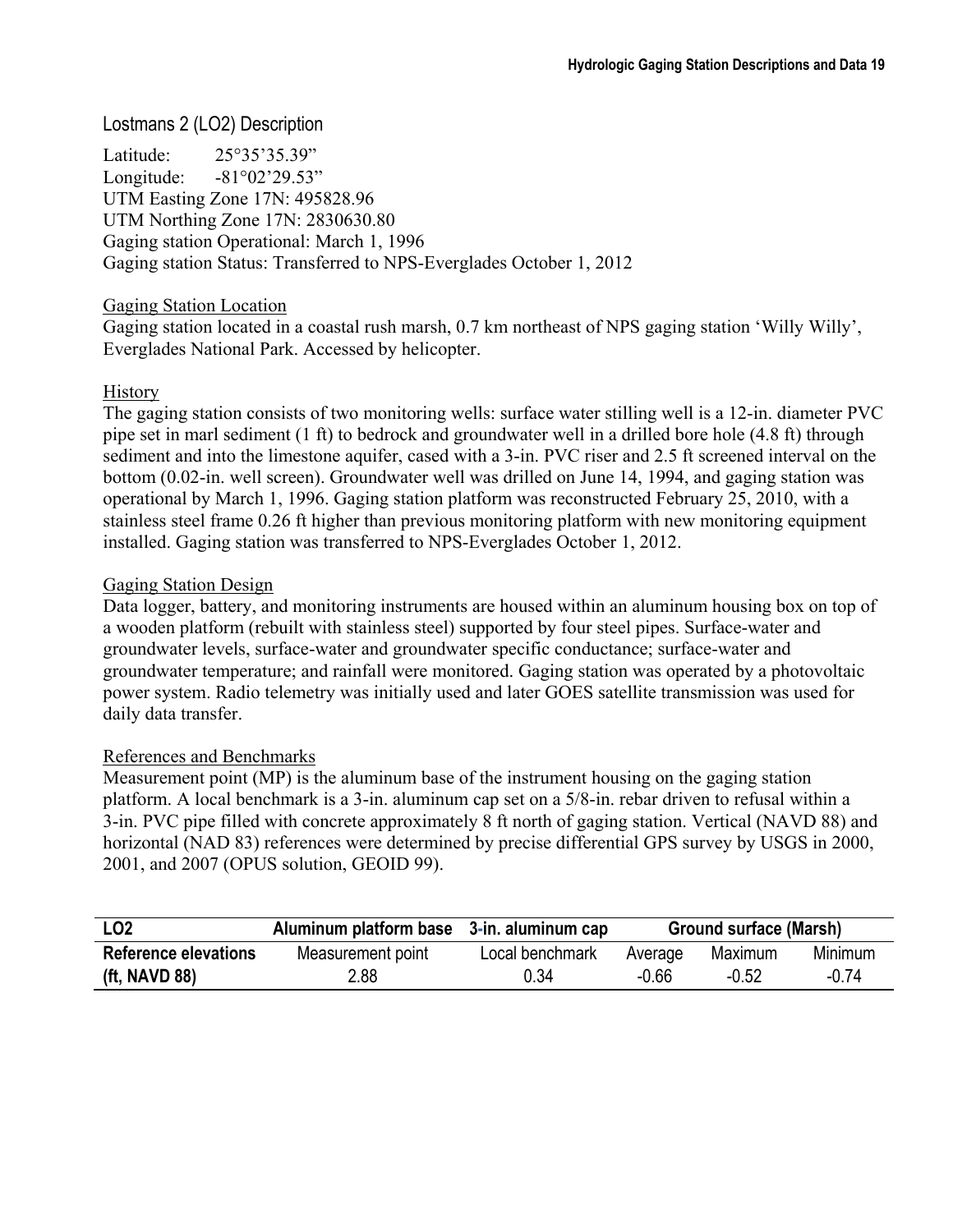## Lostmans 2 (LO2) Data

LO2 gaging station was operated for 16.6 years (January 1996–September 2012). Overall, data quality was good. Hourly surface-water and groundwater monitoring record began in 1996 for water levels and salinities. Groundwater temperature monitoring began in 2000 and in 2002 for surface water. Water temperature began in 2000 and rainfall in 2001. Water level time-series measurement interval, except rainfall, was changed to 15 min in 2007.

| Lostmans 2                                                  |           | Surface water |             |           | Groundwater |             | Rainfall  |
|-------------------------------------------------------------|-----------|---------------|-------------|-----------|-------------|-------------|-----------|
| Period of record (hourly)                                   | Level     | Salinity      | Temperature | Level     | Salinity    | Temperature |           |
| <b>Begin</b>                                                | 3/1/1996  | 5/6/1996      | 10/25/2000  | 3/1/1996  | 5/6/1996    | 10/25/2000  | 7/18/2001 |
| End                                                         | 5/7/2007  | 5/7/2007      | 5/7/2007    | 5/7/2007  | 2/28/2007   | 2/28/2007   | 9/30/2012 |
| Period of record (15 min)                                   |           |               |             |           |             |             |           |
| <b>Begin</b>                                                | 5/8/2007  | 5/8/2007      | 5/8/2007    | 5/8/2007  | 3/1/2007    | 3/1/2007    |           |
| End                                                         | 9/30/2012 | 9/30/2012     | 9/30/2012   | 9/30/2012 | 9/30/2012   | 9/30/2012   |           |
| Successful collection of<br>data (% of days during<br>POR). | 87        | 64            | 81          | 82        | 82          | 92          | 98        |

LO2 data quality was good. However, surface water salinity data were limited due to equipment failure. Water pumping to sample surface water salinity was used for 2 years with modest success, but was discontinued because of excessive maintenance and equipment failure. New monitoring equipment was added in 2006 and the platform was rebuilt with stainless steel frame in August 2009. LO2 instantaneous water data are available at South Florida Hydrologic Database, *[http://sofia.usgs.gov/exchange/sfl\\_hydro\\_data/location.html#brdlandmargin](http://sofia.usgs.gov/exchange/zucker_woods_patino/index.php)*.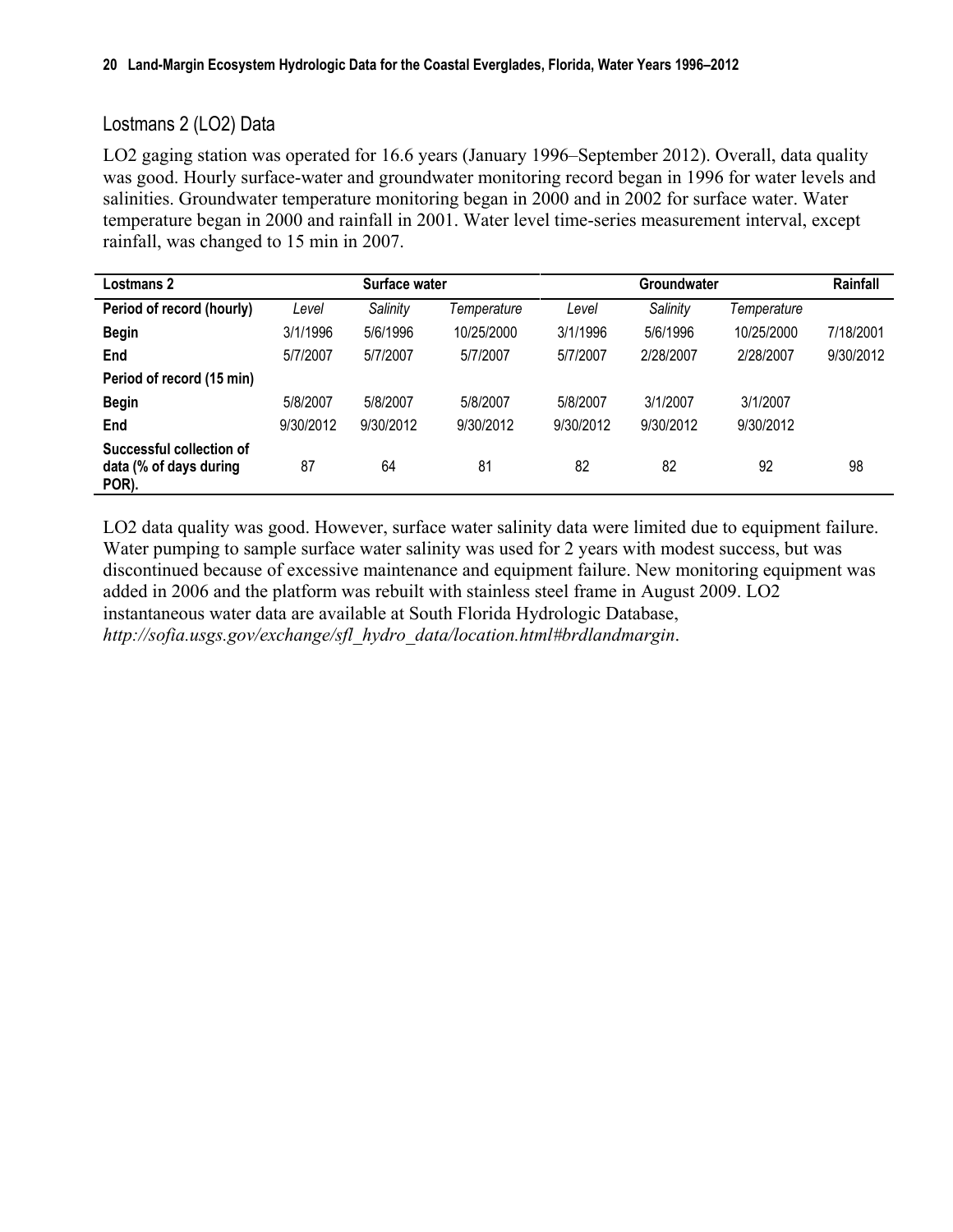## Lostmans 3 (LO3) Description

Latitude: 25°32'21.21" Longitude: -81°11'03.44" UTM Easting Zone 17N: 481485.43 UTM Northing Zone 17N: 2824670.38 Gaging station Operational: January 1, 1996 Gaging station Status: Discontinued August 30, 2012

#### Gaging Station Location

Gaging station located in a riverine mangrove forest near Johnson Creek, 0.8 km southeast of First Bay of the Lostmans River, Everglades National Park. Accessed only at high tide by boat. Local knowledge is recommended to avoid grounding.

#### **History**

The gaging station consists of two monitoring wells: surface water stilling well is a 12-in. diameter PVC pipe set in peat sediment (11 ft) to bedrock and groundwater well in a drilled bore hole (24 ft) through peat and into the limestone aquifer, cased with a 3-in. PVC riser and 5-ft screened interval on the bottom (0.02-in. well screen). Groundwater well was drilled on May 16, 1994, and gaging station was operational by January 1, 1996. Gaging station was rebuilt on July 25, 2003, with a wooden frame platform 2.25 ft higher than previous monitoring platform with new monitoring equipment installed. Hurricane Wilma (October 24, 2005) flood damage ruined monitoring equipment. Replacement equipment was installed on October 20, 2006. Gaging station was discontinued on August 30, 2012.

#### Gaging Station Design

Data logger, battery, and monitoring instruments are housed within an aluminum housing box on top of a wooden platform supported by four steel pipes. Surface-water and groundwater levels, surface-water and groundwater specific conductance, and surface-water and groundwater temperature were monitored. Gaging station was operated by a photovoltaic power system. Radio telemetry was initially used and later GOES satellite transmission was used for daily data transfer.

#### References and Benchmarks

Measurement point (MP) is the aluminum base of the instrument housing on the gaging station platform. A local benchmark is a 3-in. aluminum cap set on a 5/8-in. rebar driven to refusal within a 3-in. PVC pipe filled with concrete approximately 4 ft north of gaging station. Vertical (NAVD 88) and horizontal (NAD 83) references were determined by precise differential GPS survey by USGS in 2001, 2002, 2003, and 2007 (OPUS solution, GEOID 99).

| LO <sub>3</sub>             | Aluminum platform base 3-in. aluminum cap |                 | Ground surface (Mangrove)     |  |      |
|-----------------------------|-------------------------------------------|-----------------|-------------------------------|--|------|
| <b>Reference elevations</b> | Measurement point                         | Local benchmark | Minimum<br>Maximum<br>Average |  |      |
| (ft, NAVD $88$ )            | 6.10                                      | 2.28            | 1 14                          |  | 1.08 |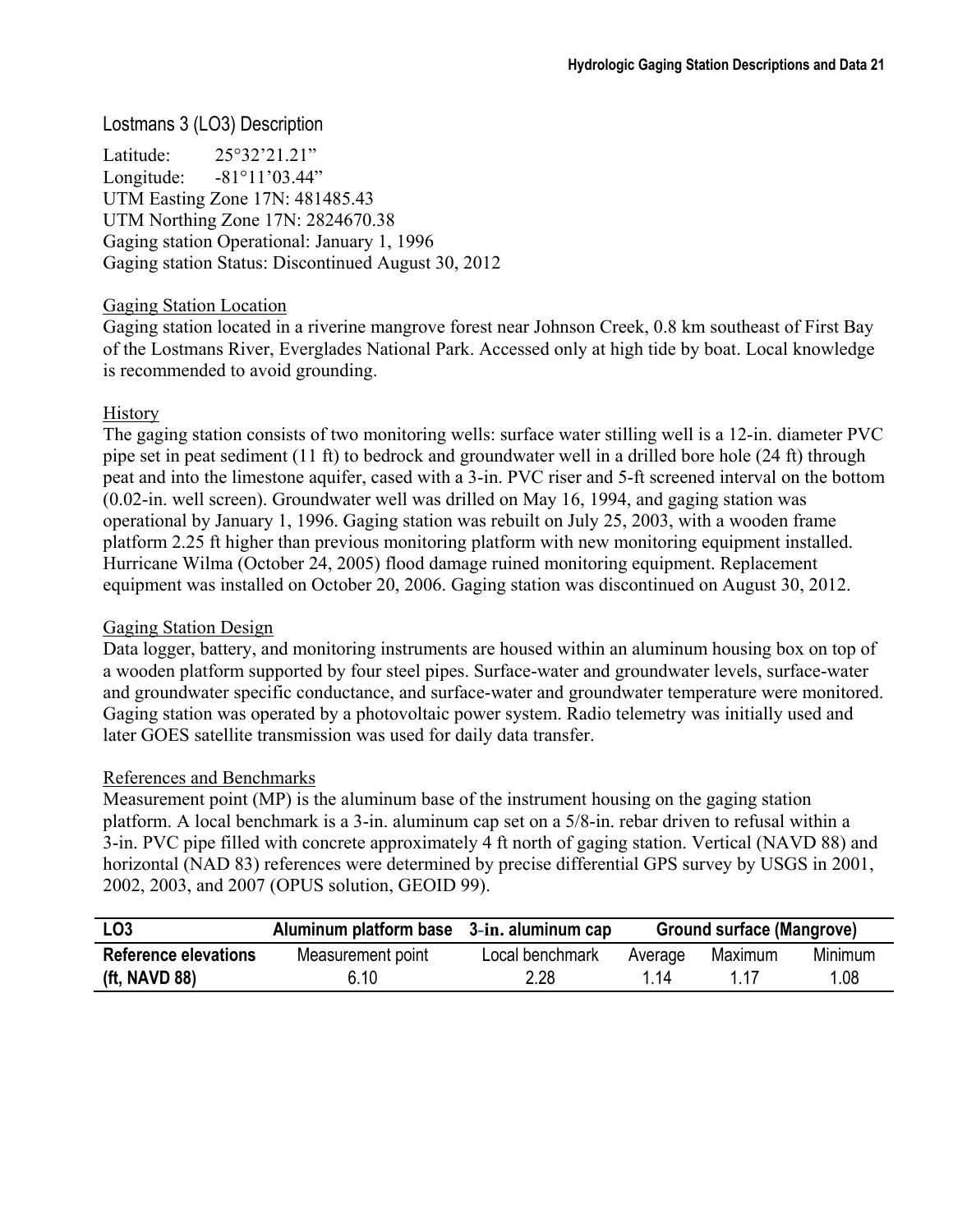## Lostmans 3 (LO3) Data

LO3 gaging station was operated for 16.7 years (January 1996–September 2012). Overall, data quality was fair, because of the impact the harsh coastal saline environment and dense tree canopy had on sensor reliability, PV power and data transmission. Hourly surface-water and groundwater monitoring record began in 1996 for water levels and in 1997 for salinities. Groundwater temperature monitoring began in 2002 and in 2003 for surface water. Water level time-series measurement interval was changed to 15 min in 2003 for water levels and in 2007 for salinity and temperature.

| Lostmans 3                                                  |           | Surface water |             |           | Groundwater |             |
|-------------------------------------------------------------|-----------|---------------|-------------|-----------|-------------|-------------|
| Period of record (hourly)                                   | Level     | Salinity      | Temperature | Level     | Salinity    | Temperature |
| <b>Begin</b>                                                | 1/1/1996  | 4/24/1997     | 8/11/2003   | 1/1/1996  | 10/13/1997  | 7/11/2002   |
| End                                                         | 8/10/2003 | 5/13/2007     | 5/13/2007   | 8/10/2003 | 5/13/2007   | 5/13/2007   |
| Period of record (15 min)                                   |           |               |             |           |             |             |
| <b>Begin</b>                                                | 8/11/2003 | 5/14/2007     | 5/14/2007   | 8/11/2003 | 5/14/2007   | 5/14/2007   |
| End                                                         | 3/24/2012 | 3/16/2012     | 3/16/2012   | 8/20/2012 | 12/19/2011  | 2/4/2012    |
| Successful collection of<br>data (% of days during<br>POR). | 66        | 53            | 69          | 64        | 56          | 73          |

Overall, LO3 data quality was fair due to harsh site conditions and there was substantial data loss due to chronic equipment failure. Water pumping to sample surface water salinity was used for less than 1 year with poor results and was discontinued because of excessive maintenance and equipment failure. New platform was rebuilt and new monitoring equipment was added in June 2003. Hurricane Katrina (August 25, 2005) and Hurricane Wilma (October 24, 2005) flooding and high winds caused catastrophic equipment failure and a 10-month loss of gaging station monitoring. LO3 instantaneous water data are available at South Florida Hydrologic Database,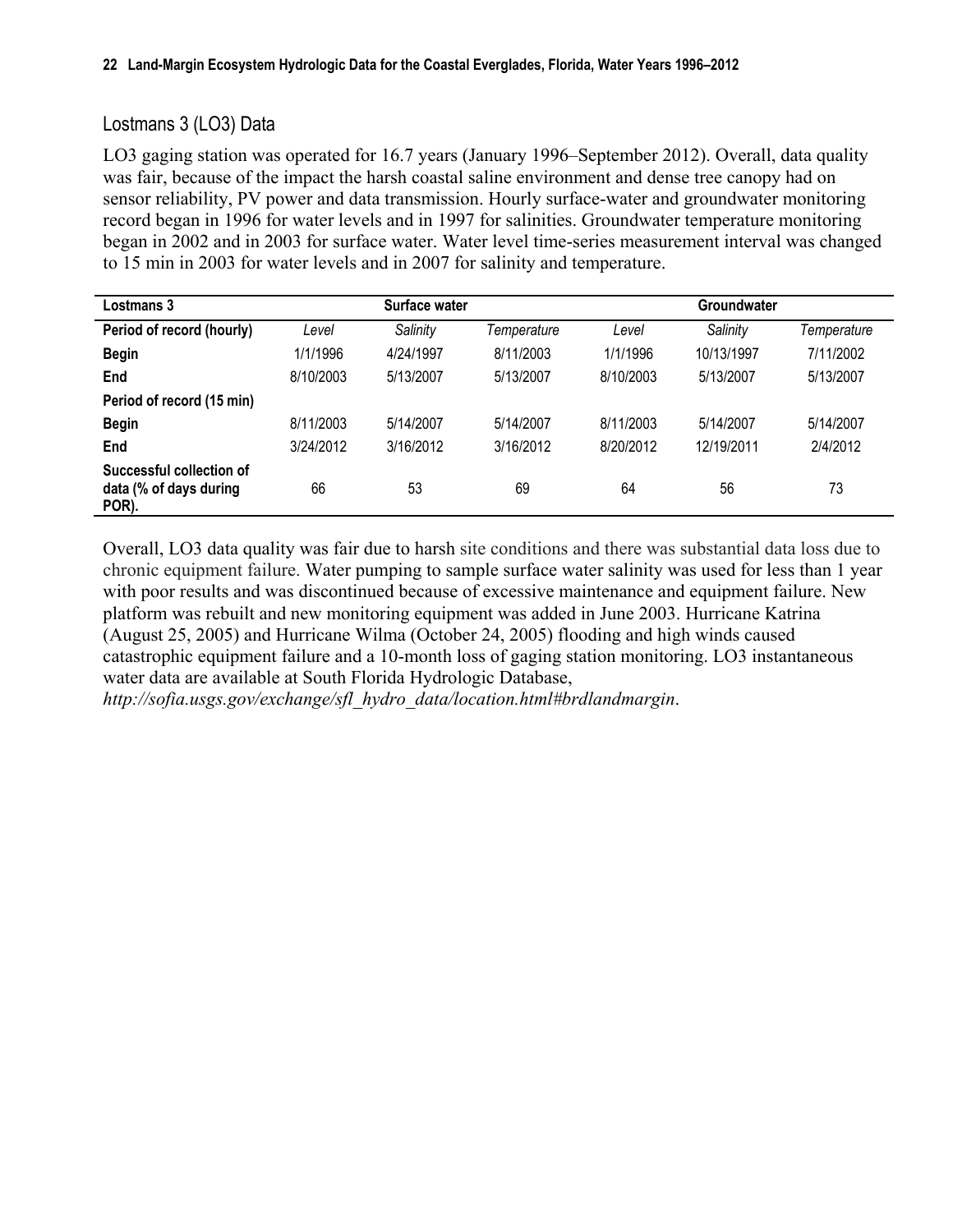#### Lostmans 4 (LO4) Description

Latitude: 25°30'23.19" Longitude: -81°09'59.51" UTM Easting Zone 17N: 483252.67 UTM Northing Zone 17N: 2821037.53 Gaging station Operational: January 1, 1996 Gaging station Status: Discontinued March 15, 2004

#### Gaging Station Location

Gaging station is located in a coastal cordgrass (*Spartina*) marsh surrounded by mangrove forest, 4 km south of LO3 gaging station and 4 km east of Highland Beach, Gulf of Mexico, and Everglades National Park. Accessed only by helicopter.

#### **History**

The gaging station consists of two monitoring wells: surface water stilling well is a 12-in. diameter PVC pipe set in peat sediment (10 ft) to bedrock and groundwater well in a drilled bore hole (14 ft) through sediment and into the limestone aquifer, cased with a 3-in. PVC riser and 5-ft screened interval on the bottom (0.02-in. well screen). Groundwater well was drilled on May 18, 1994, and gaging station was operational by January 1, 1996. Gaging station was rebuilt on May 7, 2003, with a wooden frame 2.76 ft higher and new monitoring equipment was installed. Gaging station was discontinued on March 15, 2004.

#### Gaging Station Design

Data logger, battery, and monitoring instruments are housed within an aluminum housing box on top of a wooden platform supported by four steel pipes. Surface-water and groundwater levels, surface-water and groundwater specific conductance; surface-water and groundwater temperature; and rainfall were monitored. Gaging station was operated by a photovoltaic power system. Radio telemetry was initially used and later GOES satellite transmission was used for daily data transfer.

#### References and Benchmarks

Measurement point (MP) is the aluminum base of the instrument housing on the gaging station platform. A local benchmark is a 3-in. aluminum cap set on a 5/8-in. rebar driven to refusal within a 3-in. PVC pipe filled with concrete approximately 6 ft north of gaging station. Vertical (NAVD 88) and horizontal (NAD 83) references were determined by precise differential GPS survey by USGS in 2001 and 2003 (OPUS solution, GEOID 99).

| Lostmans 4                  | Aluminum platform base 3-in. aluminum cap |                 | <b>Ground surface (Marsh)</b> |      |      |
|-----------------------------|-------------------------------------------|-----------------|-------------------------------|------|------|
| <b>Reference elevations</b> | Measurement point                         | Local benchmark | Minimum<br>Maximum<br>Average |      |      |
| (ft, NAVD 88)               | 4.77                                      | 0.94            | 0.51                          | 0.63 | 0.39 |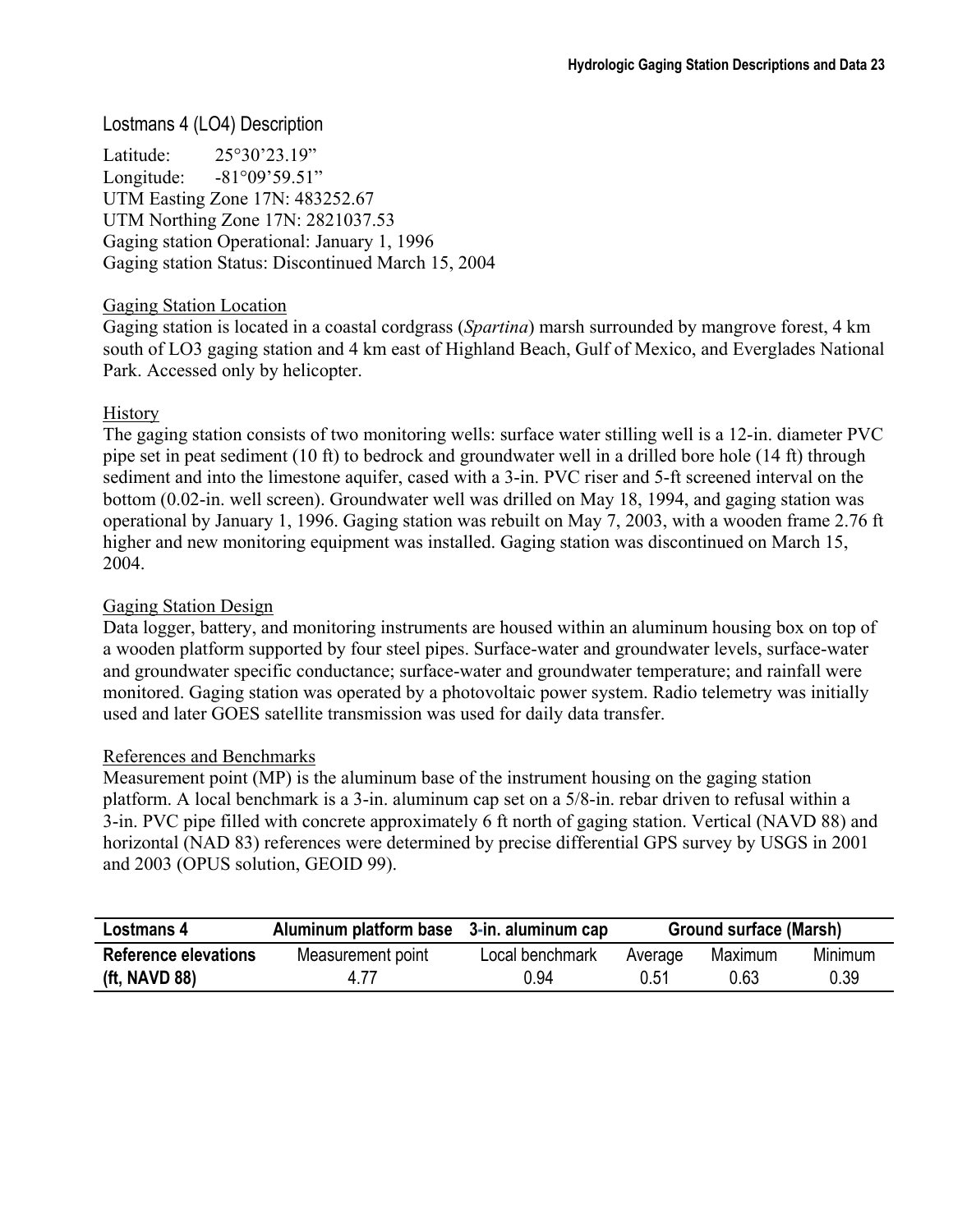## Lostmans 4 (LO4) Data

LO4 gaging station was operated for 8.25 years (January 1996–March 2004). Overall, data quality was good. Hourly surface-water and groundwater monitoring record began in 1996 for water levels and in 1997 for salinities and rainfall. Groundwater temperature monitoring began in 2000 and in 2003 for surface water.

| Lostmans 4                                                  |           | Surface water |             |           | <b>Groundwater</b> |             | Rainfall  |
|-------------------------------------------------------------|-----------|---------------|-------------|-----------|--------------------|-------------|-----------|
| Period of record (hourly)                                   | Level     | Salinity      | Temperature | Level     | Salinity           | Temperature |           |
| <b>Begin</b>                                                | 1/1/1996  | 6/18/1997     | 5/7/2003    | 1/1/1996  | 6/18/1997          | 4/16/2000   | 10/1/1997 |
| End                                                         | 3/15/2004 | 3/15/2004     | 3/15/2004   | 3/15/2004 | 3/15/2004          | 3/15/2004   | 3/15/2004 |
| Successful collection of<br>data (% of days during<br>POR). | 67        | 64            | 100         | 71        | 45                 |             | 78        |

Overall, LO4 data quality was good, although data were diminished due to infrequent site visits because of limited access to this remote site. Groundwater salinity data collection was diminished due to equipment failure. Salinity data quality especially suffered because of limited access to this remote gaging station for field calibration. Water pumping to sample salinity was not used successfully. New platform was rebuilt and new monitoring equipment was added in March 2003. Gaging station was discontinued in March 2004, due to curtailed funding. LO4 instantaneous water data are available at South Florida Hydrologic Database,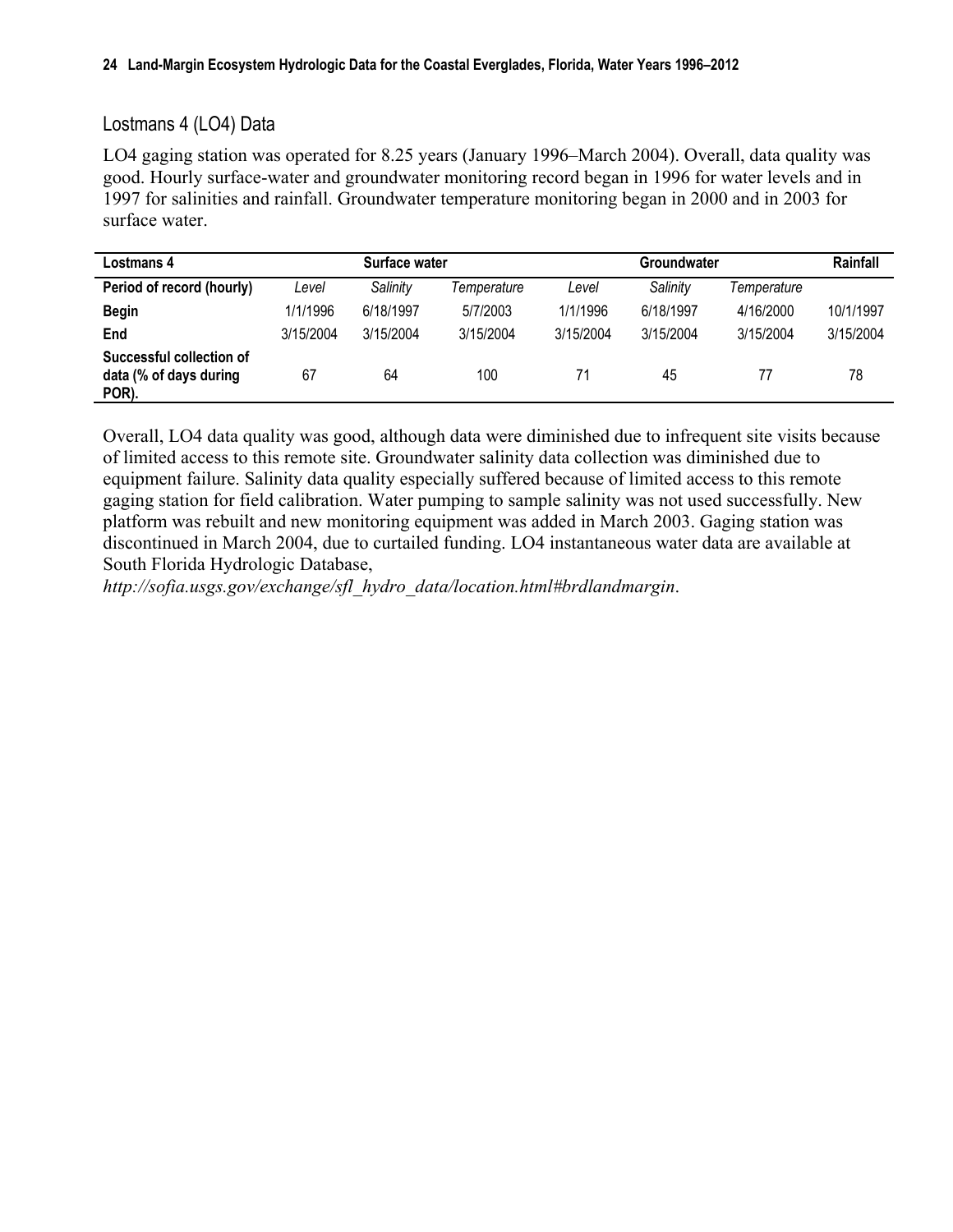## **Shark Transect**

## Shark 1 (SH1) Description

Latitude: 25°28'20.65" Longitude: -80°50'53.59" UTM Easting Zone 17N: 515257.11 UTM Northing Zone 17N: 2817266.59 Gaging station Operational: January 11, 1996 Gaging station Status: Transferred to USGS Coastal Gradients Study as of October 1, 2012 (Renamed MO-215)

#### Gaging Station Location

Gaging station is located in a freshwater sawgrass marsh along the Shark River Slough, 0.7 km northeast of Rookery Branch, Everglades National Park. Accessed by airboat or helicopter.

#### **History**

The gaging station consists of two monitoring wells: surface water stilling well is a 12-in. diameter PVC pipe set in muck sediment (3 ft) to bedrock and groundwater well in a drilled bore hole (11 ft) through sediment and into the limestone aquifer, cased with a 3-in. PVC riser and 5-ft screened interval on the bottom (0.02-in. well screen). Groundwater well was drilled on December 28, 1993, and gaging station was operational by January 11, 1996.Gaging station was rebuilt on July 21, 2003, with a wooden frame 1.04 ft higher than previous monitoring platform with new monitoring equipment installed. Gaging station was transferred to USGS-WRD on October 1, 2012, and renamed MO-215.

#### Gaging Station Design

Data logger, battery, and monitoring instruments are housed within an aluminum housing box on top of a wooden platform supported by four steel pipes. Surface-water and groundwater levels, surface-water and groundwater specific conductance; surface-water and groundwater temperature; and rainfall were monitored. Gaging station was operated by a photovoltaic power system. Radio telemetry was initially used and later GOES satellite transmission was used for daily data transfer.

#### References and Benchmarks

Measurement point (MP) is the aluminum base of the instrument housing on the gaging station platform. A local benchmark is a 3-in. aluminum cap set on a 5/8-in. rebar driven to refusal within a 3-in. PVC pipe filled with concrete approximately 4 ft west of gaging station. Vertical (NAVD 88) and horizontal (NAD 83) references were determined by precise differential GPS survey by USGS in 2002, 2003, and 2007 (OPUS solution, GEOID 99).

| Shark 1                     | Aluminum platform base 3-in. aluminum cap |                 | Ground surface (Marsh)        |       |         |
|-----------------------------|-------------------------------------------|-----------------|-------------------------------|-------|---------|
| <b>Reference elevations</b> | Measurement point                         | Local benchmark | Minimum<br>Maximum<br>Average |       |         |
| (ft, NAVD 88)               | 5.38                                      | 1.79            | $-0.32$                       | -0 24 | $-0.49$ |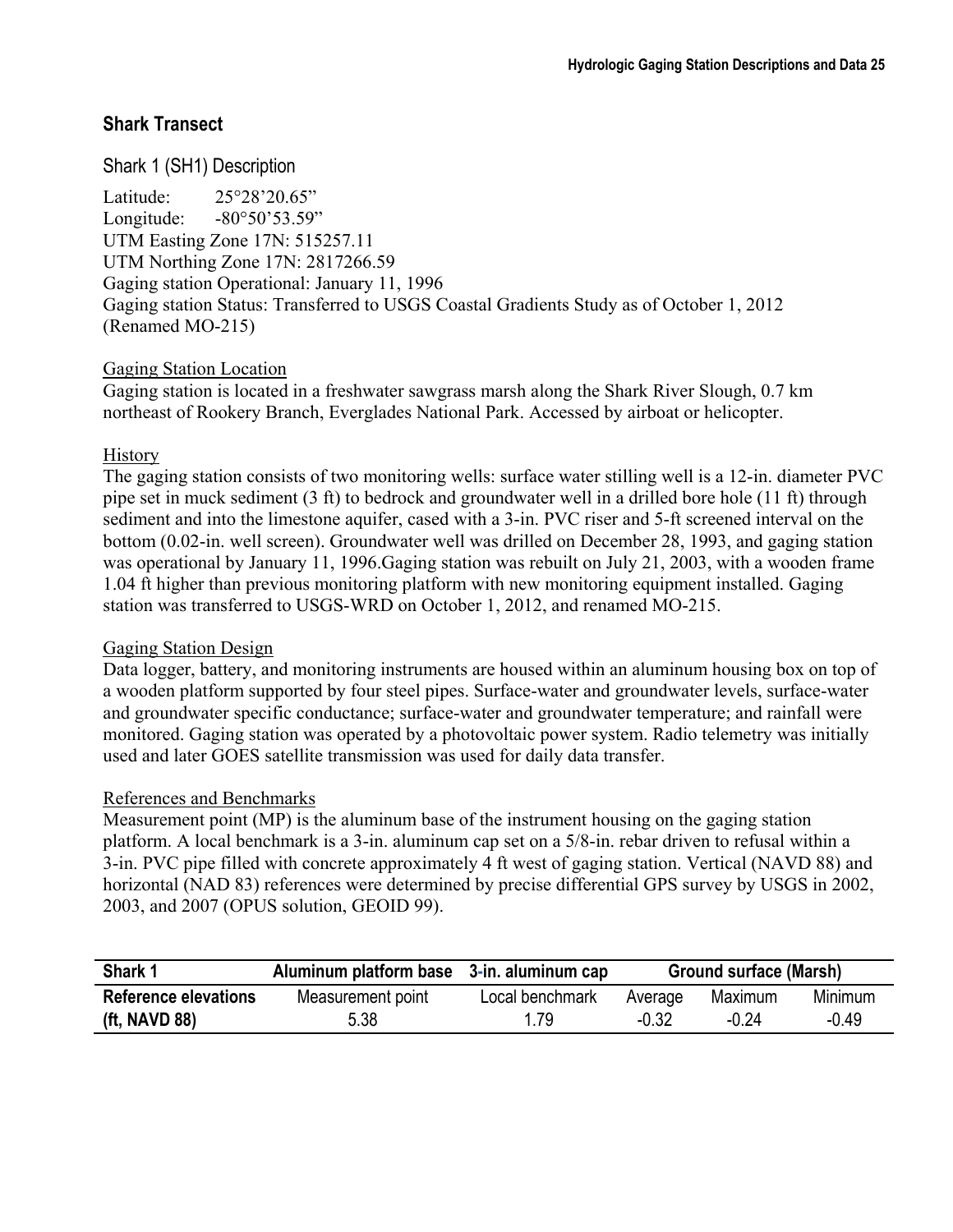## Shark 1 (SH1) Data

SH1 gaging station was operated for 16.75 years (January 1996–September 2012). Overall, data quality was good-excellent. Hourly surface-water and groundwater monitoring record began in 1996 for water levels and surface water salinity and in 1997 for groundwater salinity. Groundwater temperature monitoring started in 1999 and in 2000 for surface water and rainfall. Water level time-series measurement interval was changed to 15 min for water levels and surface water salinity and temperature in 2006 and for groundwater salinity and temperature in 2007.

| Shark 1                                                                   |            | Surface water |             |            | Groundwater |             | Rainfall  |
|---------------------------------------------------------------------------|------------|---------------|-------------|------------|-------------|-------------|-----------|
| Period of record (hourly)                                                 | Level      | Salinity      | Temperature | Level      | Salinity    | Temperature |           |
| <b>Begin</b>                                                              | 1/11/1996  | 5/7/1996      | 8/16/2000   | 1/11/1996  | 6/12/1997   | 12/8/1999   | 9/5/2000  |
| End                                                                       | 10/17/2006 | 12/13/2006    | 12/13/2006  | 10/17/2006 | 1/17/2007   | 1/17/2007   | 9/30/2012 |
| Period of record (15 min)                                                 |            |               |             |            |             |             |           |
| <b>Begin</b>                                                              | 1/18/2006  | 12/14/2006    | 12/14/2006  | 1/18/2006  | 1/18/2007   | 1/18/2007   |           |
| End                                                                       | 9/30/2012  | 9/30/2012     | 9/30/2012   | 9/30/2012  | 9/30/2012   | 9/30/2012   |           |
| Daily data successfully<br>collected (% of days<br>during POR).(% of days | 94         | 92            | 92          | 87         | 87          | 92          | 94        |

SH1 data quality was good. Water pumping to sample salinity was used for 2 years with modest success, but was discontinued because of excessive maintenance and equipment failure. Notably data loss occurred from high water caused by Tropical Storm Harvey (September 21, 1999) and storm damage from Hurricane Katrina (August 25, 2005). Gaging station platform was rebuilt in August 2003 and new monitoring equipment was installed. SH1 instantaneous water data are available at South Florida Hydrologic Database,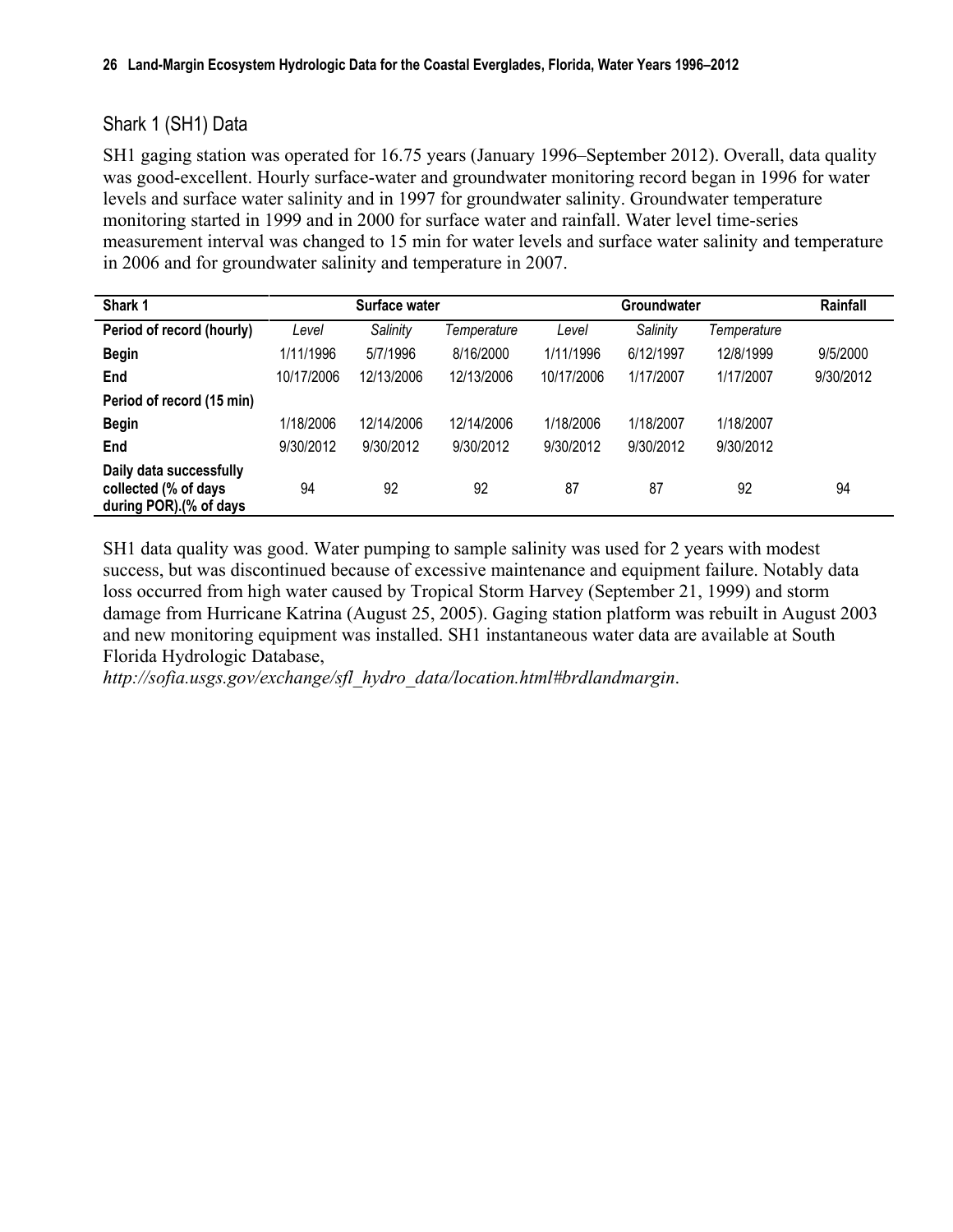## Shark 2 (SH2) Description

Latitude: 25°24'36.22" Longitude: -80°57'47.88" UTM Easting Zone 17N: 503691.00 UTM Northing Zone 17N: 2810354.99 Gaging station Operational: June 6, 1995 Gaging station Status: Transferred to FCE-LTER October 1, 2012

#### Gaging Station Location

Gaging station is located in an estuarine sawgrass /rush marsh surrounded by mangrove and buttonwood forest, 0.1 km east of NPS gaging station 'Tarpon East', Tarpon Bay, Everglades National Park. Accessed by boat.

#### History

The gaging station consists of two monitoring wells: surface water stilling well is a 12-in. diameter PVC pipe set in peat sediment (6 ft) to bedrock and groundwater well in a drilled bore hole (12 ft) through sediment and into the limestone aquifer, cased with a 3-in. PVC riser and 7-ft screened interval on the bottom (0.02-in. well screen). Groundwater well drilled on April 11, 1994, and gaging station was operational by June 6, 1995. Gaging station was rebuilt on February 12, 2003 with a wooden frame 2.10 ft higher than previous monitoring platform with new monitoring equipment installed. Gaging station was transferred to FCE-LTER on October 1, 2012.

#### Gaging Station Design

Data logger, battery, and monitoring instruments are housed within an aluminum housing box on top of a wooden platform supported by four steel pipes. Surface-water and groundwater levels, surface-water and groundwater specific conductance, surface-water and groundwater temperature, and rainfall were monitored. A second groundwater conductivity/temperature was installed on January 8, 2008, 1 m deeper in well to evaluate salinity density. Gaging station was operated by a photovoltaic power system. Radio telemetry was initially used and later GOES satellite was used transmission for daily data transfer.

#### References and Benchmarks

Measurement point (MP) is the aluminum base of the instrument housing on the gaging station platform. A local benchmark is a 3-in. aluminum cap set on a 5/8-in. rebar driven to refusal within a 3-in. PVC pipe filled with concrete approximately 4 ft east of gaging station. Vertical (NAVD 88) and horizontal (NAD 83) references were determined by precise differential GPS survey by USGS-NMD and USGS-GD in 2001 and 2002 (OPUS solution, GEOID 99).

| Shark 2                     | Aluminum platform base 3-in. aluminum cap |                 | <b>Ground surface (Marsh)</b> |         |         |
|-----------------------------|-------------------------------------------|-----------------|-------------------------------|---------|---------|
| <b>Reference elevations</b> | Measurement point                         | Local benchmark | Average                       | Minimum |         |
| (ft, NAVD 88)               | 4 17                                      | 0.88            | $-0.52$                       | $-0.32$ | $-0.69$ |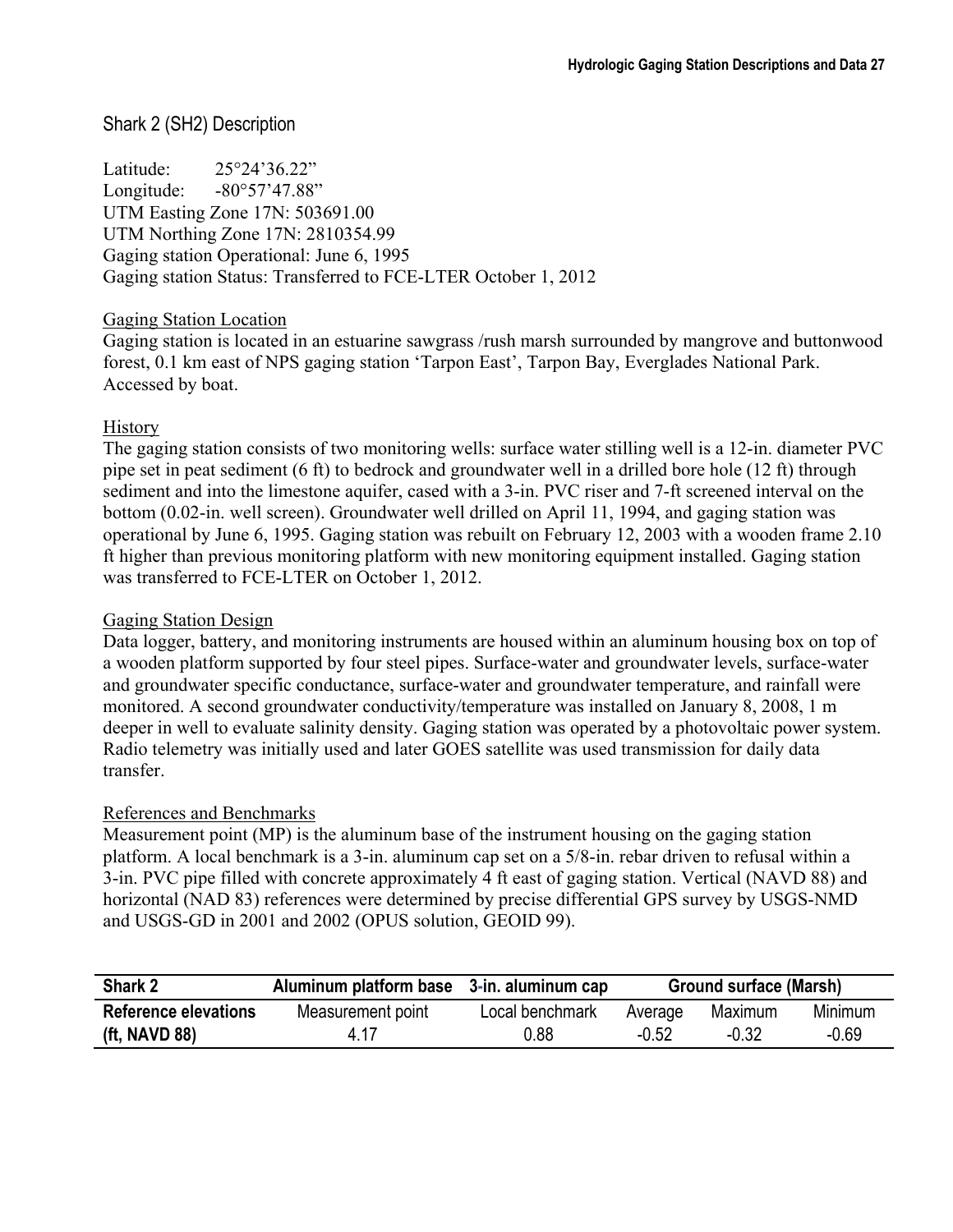## Shark 2 (SH2) Data

SH2 gaging station was operated for 17.3 years (June 1995–September 2012). Overall, data quality was good-excellent. Hourly surface and groundwater level monitoring in began in 1995 (water year 1996). Both surface water and groundwater salinity measurements begin in 1996 and water temperature monitoring was started in 1999. Rainfall monitoring began in 2001. Surface water level time-series measurement interval was changed to 15 min in 2003 and groundwater level, salinity, and temperature parameters in 2008. A second groundwater salinity/temperature sensor was installed in January 2008 to better characterize salinity variability in well.

| Shark 2                                                         |           | Surface water |             |           | Groundwater |             |           | <b>Groundwater 2</b> | Rainfall  |
|-----------------------------------------------------------------|-----------|---------------|-------------|-----------|-------------|-------------|-----------|----------------------|-----------|
| Period of record (hourly)                                       | Level     | Salinity      | Temperature | Level     | Salinity    | Temperature | Salinity  | Temperature          |           |
| <b>Begin</b>                                                    | 6/6/1995  | 4/18/1996     | 4/20/1999   | 12/7/1995 | 4/18/1996   | 4/20/1999   | 1/8/2008  | 1/8/2008             | 10/5/2001 |
| End                                                             | 2/11/2003 | 3/25/2008     | 3/25/2008   | 2/11/2003 | 8/3/2010    | 8/3/2010    | 3/25/2008 | 3/25/2008            | 9/30/2012 |
| Period of record (15 min)                                       |           |               |             |           |             |             |           |                      |           |
| <b>Begin</b>                                                    | 2/12/2003 | 3/26/2008     | 3/26/2008   | 2/12/2003 | 8/4/2010    | 8/4/2010    | 3/26/2008 | 3/26/2008            |           |
| End                                                             | 9/30/2012 | 9/30/2012     | 9/30/2012   | 9/30/2012 | 9/30/2012   | 9/30/2012   | 9/30/2012 | 9/30/2012            |           |
| Daily data successfully<br>collected (% of days during<br>POR). | 97        | 84            | 91          | 91        | 71          | 65          | 99        | 99                   | 99        |

SH2 data quality was good. Water pumping to sample salinity was used for 5 years with modest success, but was discontinued because of excessive maintenance and equipment failure. Gaging station platform was rebuilt in January 2003 and new monitoring equipment was installed. SH2 instantaneous water data are available at South Florida Hydrologic Database,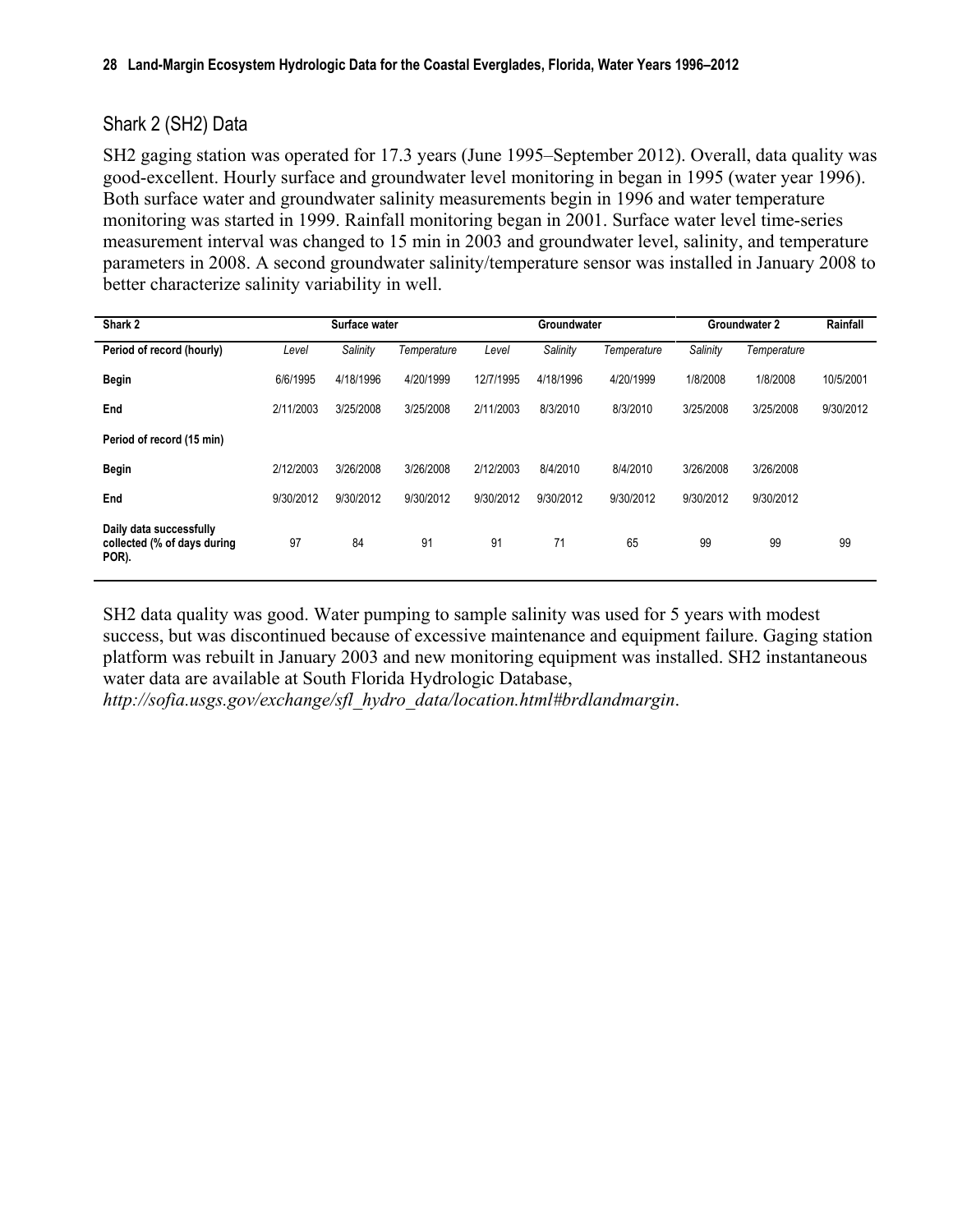## Shark 3 (SH3) Description

Latitude: 25°21'50.74" Longitude: -81°04'42.53" UTM Easting Zone 17N: 492115.47 UTM Northing Zone 17N: 2824659.87 Gaging station Operational: October 1, 1995 Gaging station Status: Transferred to FCE-LTER October 1, 2012

#### Gaging Station Location

Gaging station is located in a riverine mangrove forest adjacent to the Shark River, 4 km northeast of Ponce de Leon Bay, Everglades National Park. Accessed by boat.

#### **History**

The gaging station consists of two monitoring wells: surface water stilling well is a 12-in. diameter PVC pipe set in peat sediment (18 ft) to bedrock and groundwater well in a drilled bore hole (24 ft) through sediment and into the limestone aquifer, cased with a 3-in. PVC riser and 5-ft screened interval on the bottom (0.02-in. well screen). Groundwater well drilled on April 18, 1994, and gaging station was operational by October 1, 1995. Gaging station was rebuilt on January 20, 2003, with a wooden frame 2.48 ft higher than previous monitoring platform with new monitoring equipment installed. Hurricane Wilma (October 24, 2005) flood damage ruined monitoring equipment. Replacement equipment was installed on August 17, 2006. Gaging station was transferred to FCE-LTER on October 1, 2012.

#### Gaging Station Design

Data logger, battery, and monitoring instruments are housed within an aluminum housing box on top of a wooden platform supported by four steel pipes. Surface and groundwater levels, surface and groundwater specific conductance; surface and groundwater temperature were monitored. Gaging station was operated by a photovoltaic power system. Radio telemetry was initially used and later GOES satellite transmission was used for daily data transfer.

#### References and Benchmarks

Measurement point (MP) is the aluminum base of the instrument housing on the gaging station platform. A local benchmark is a 3-in. aluminum cap set on a 5/8-in. rebar driven to refusal within a 3-in. PVC pipe filled with concrete approximately 3 ft east of gaging station. Vertical (NAVD 88) and horizontal (NAD 83) references were determined by precise differential GPS survey by USGS in 2002, 2003, and 2007 (OPUS solution, GEOID 99).

| Shark 3                     | Aluminum platform base 3-in. aluminum cap |                 | <b>Ground surface (Mangrove)</b> |         |                |
|-----------------------------|-------------------------------------------|-----------------|----------------------------------|---------|----------------|
| <b>Reference elevations</b> | Measurement point                         | Local benchmark | Average                          | Maximum | <b>Minimum</b> |
| (ft, NAVD 88)               | 5.08                                      | .85             | 0.27                             | 0.36    | 0.13           |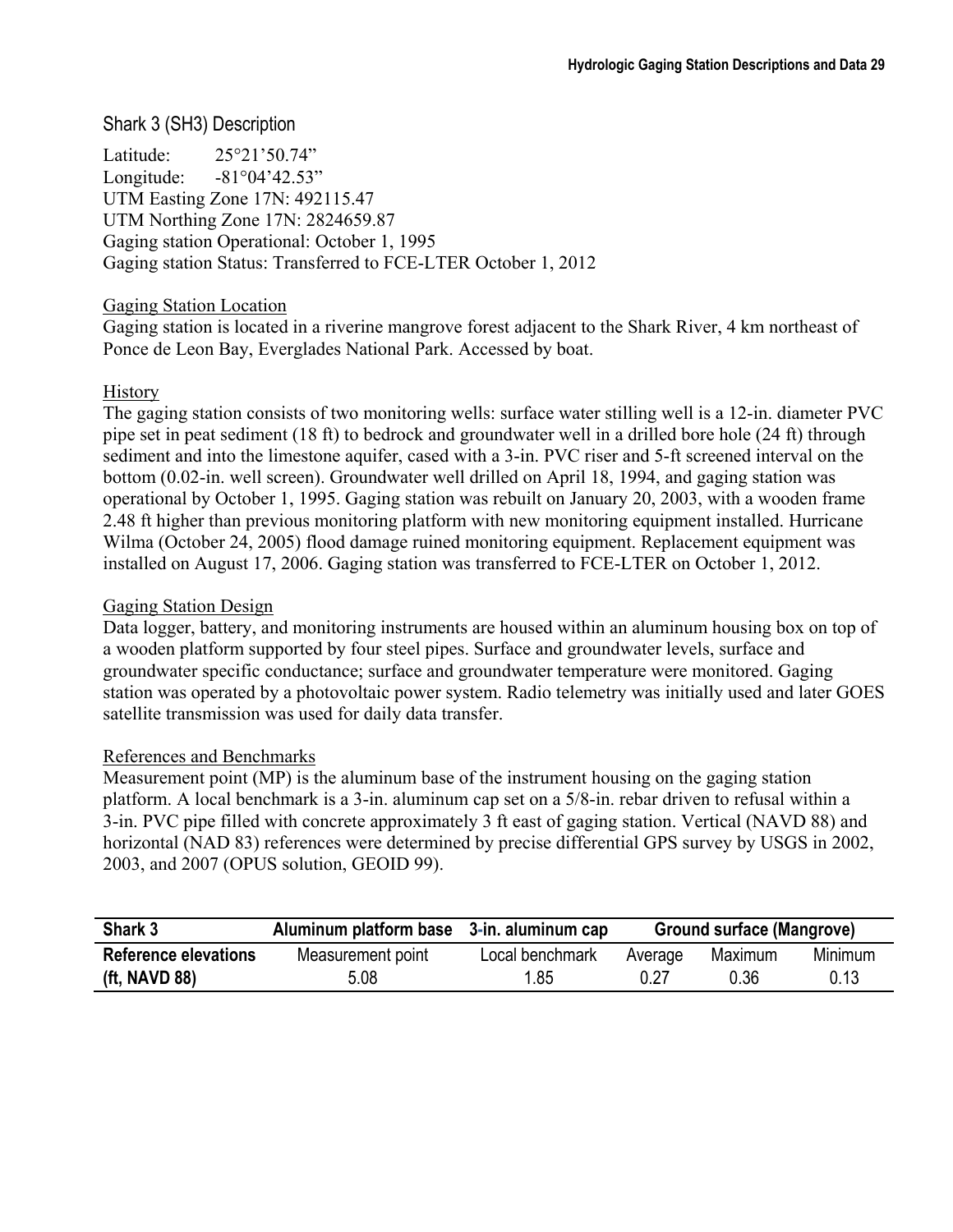## Shark 3 (SH3) Data

SH3 gaging station was operated for 16.9 years (October 1995–September 2012). Overall, data quality was fair, because of the impact the harsh coastal saline environment and dense tree canopy had on sensor reliability, PV power and data transmission. Overall, data quality was good-excellent. Hourly surface-water and groundwater level monitoring in began in 1995 (water year 1996). Both surface water and groundwater salinity measurements begin in 1996 and water temperature monitoring was started in 1999. Water level time-series measurement interval was changed to 15 min in 2003 and for salinity and temperature in 2007.

| Shark 3                                                     |           | Surface water |             |           | <b>Groundwater</b> |             |
|-------------------------------------------------------------|-----------|---------------|-------------|-----------|--------------------|-------------|
| Period of record (hourly)                                   | Level     | Salinity      | Temperature | Level     | Salinity           | Temperature |
| <b>Begin</b>                                                | 10/1/1995 | 5/13/1996     | 4/20/1999   | 10/1/1995 | 5/13/1996          | 4/20/1999   |
| End                                                         | 1/16/2003 | 4/9/2007      | 4/9/2007    | 1/16/2003 | 4/9/2007           | 4/9/2007    |
| Period of record (15 min)                                   |           |               |             |           |                    |             |
| <b>Begin</b>                                                | 1/17/2003 | 4/10/2007     | 4/10/2007   | 1/17/2003 | 4/10/2007          | 4/10/2007   |
| End                                                         | 9/30/2012 | 9/30/2012     | 9/30/2012   | 9/30/2012 | 9/30/2012          | 9/30/2012   |
| Successful collection of<br>data (% of days during<br>POR). | 76        | 70            | 81          | 77        | 68                 | 72          |

Overall, SH3 data quality was good, but due to harsh site conditions, there was data loss, due to equipment failure. Water pumping to sample salinity was used for 5 years with fair success and was discontinued because of excessive maintenance and equipment failure. Gaging station platform was rebuilt in January 2003 and new monitoring equipment was installed. Notable data loss occurred from Tropical Storm Harvey (September 21, 1999); Hurricane Katrina (August 25, 2005) and Hurricane Wilma (October 24, 2005) flooding and high winds caused catastrophic equipment failure and a 10-month loss of gaging station monitoring. SH3 instantaneous water data are available at South Florida Hydrologic Database,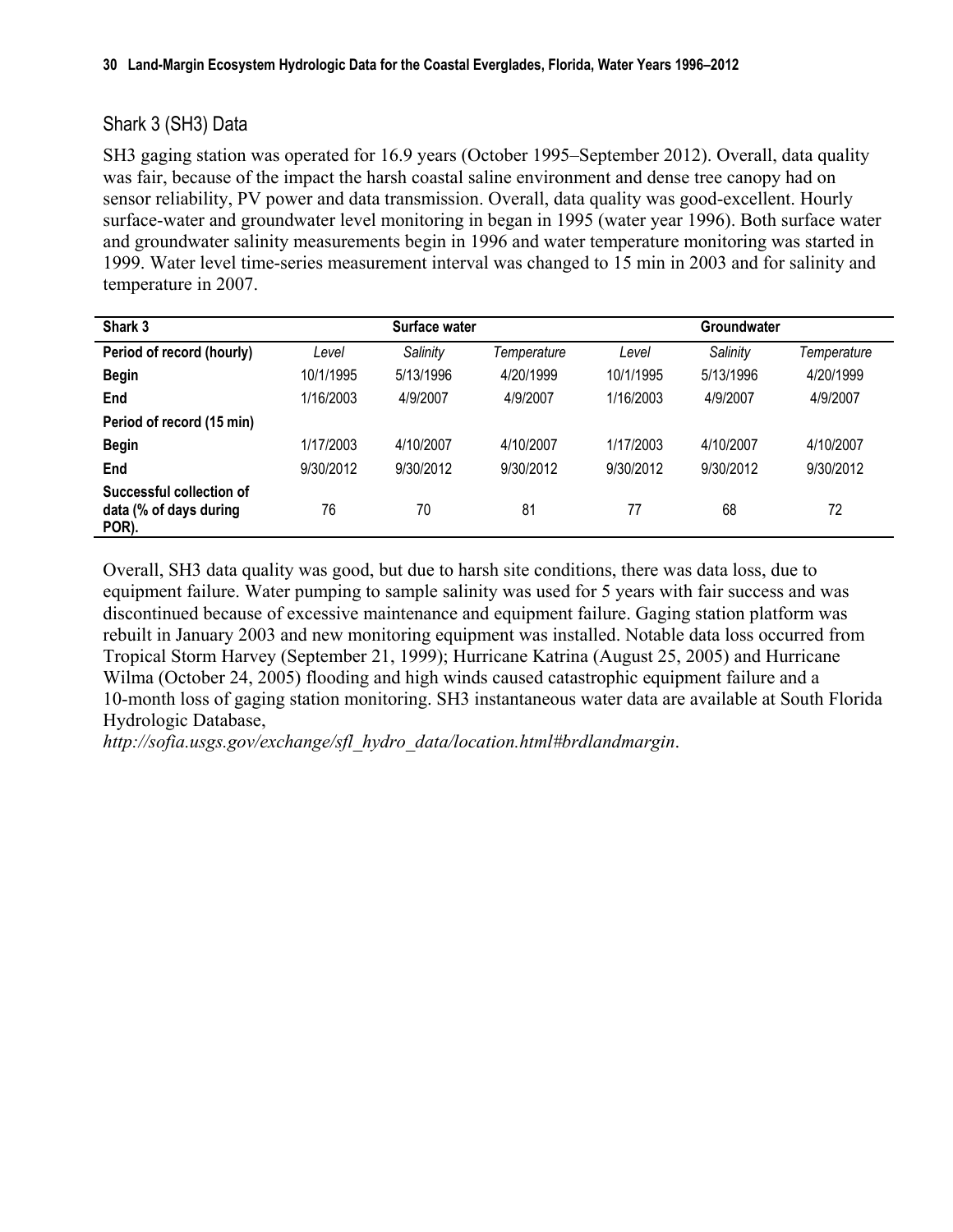#### Shark 4 (SH4) Description

Latitude: 25°25'24.55" Longitude: -81°03'37.61" UTM Easting Zone 17N: 493921.38 UTM Northing Zone 17N: 2811842.48 Gaging station Operational: January 27, 1995 Gaging station Status: Discontinued September 26, 2012

#### Gaging Station Location

Gaging station is located in a riverine mangrove forest adjacent to Harney River, 5 km northwest of Tarpon Bay, Everglades National Park. Accessed by boat or helicopter via walkway linked to USGS gaging station 'SH5'.

#### **History**

The gaging station consists of two monitoring wells: surface water stilling well is a 12-in. diameter PVC pipe set in peat sediment (10 ft) to bedrock and groundwater well in a drilled bore hole (17 ft) through sediment and into the limestone aquifer, cased with a 3-in. PVC riser and 5-ft screened interval on the bottom (0.02-in. well screen). Groundwater well drilled on April 13, 1994, and gaging station was operational by January 27, 1995. Gaging station was rebuilt on February 5, 2003, with a wooden frame 2.78 ft higher than previous monitoring platform with new monitoring equipment installed. Gaging station was discontinued on September 26, 2012.

#### Gaging Station Design

Data logger, battery, and monitoring instruments are housed within an aluminum housing box on top of a wooden platform supported by four steel pipes. Surface-water and groundwater levels, surface-water and groundwater specific conductance; surface-water and groundwater temperature were monitored. Gaging station was operated by a photovoltaic power system. Radio telemetry was initially used and later GOES satellite transmission was used for daily data transfer.

#### References and Benchmarks

Measurement point (MP) is the aluminum base of the instrument housing on the gaging station platform. A local benchmark is a 3-in. aluminum cap set on a 5/8-in. rebar driven to refusal within a 3-in. PVC pipe filled with concrete approximately 4 ft south of gaging station. Vertical (NAVD 88) and horizontal (NAD 83) references were determined by precise differential GPS survey by USGS in 2001 and 2007 (OPUS solution, GEOID 99).

| Shark 4                     | Aluminum platform base 3-in. aluminum cap |                 | Ground surface (Mangrove) |         |         |
|-----------------------------|-------------------------------------------|-----------------|---------------------------|---------|---------|
| <b>Reference elevations</b> | Measurement point                         | Local benchmark | Average                   | Maximum | Minimum |
| (ft, NAVD 88)               | 5.23                                      | 1.63            | 0.37                      | 0.42    | 0.32    |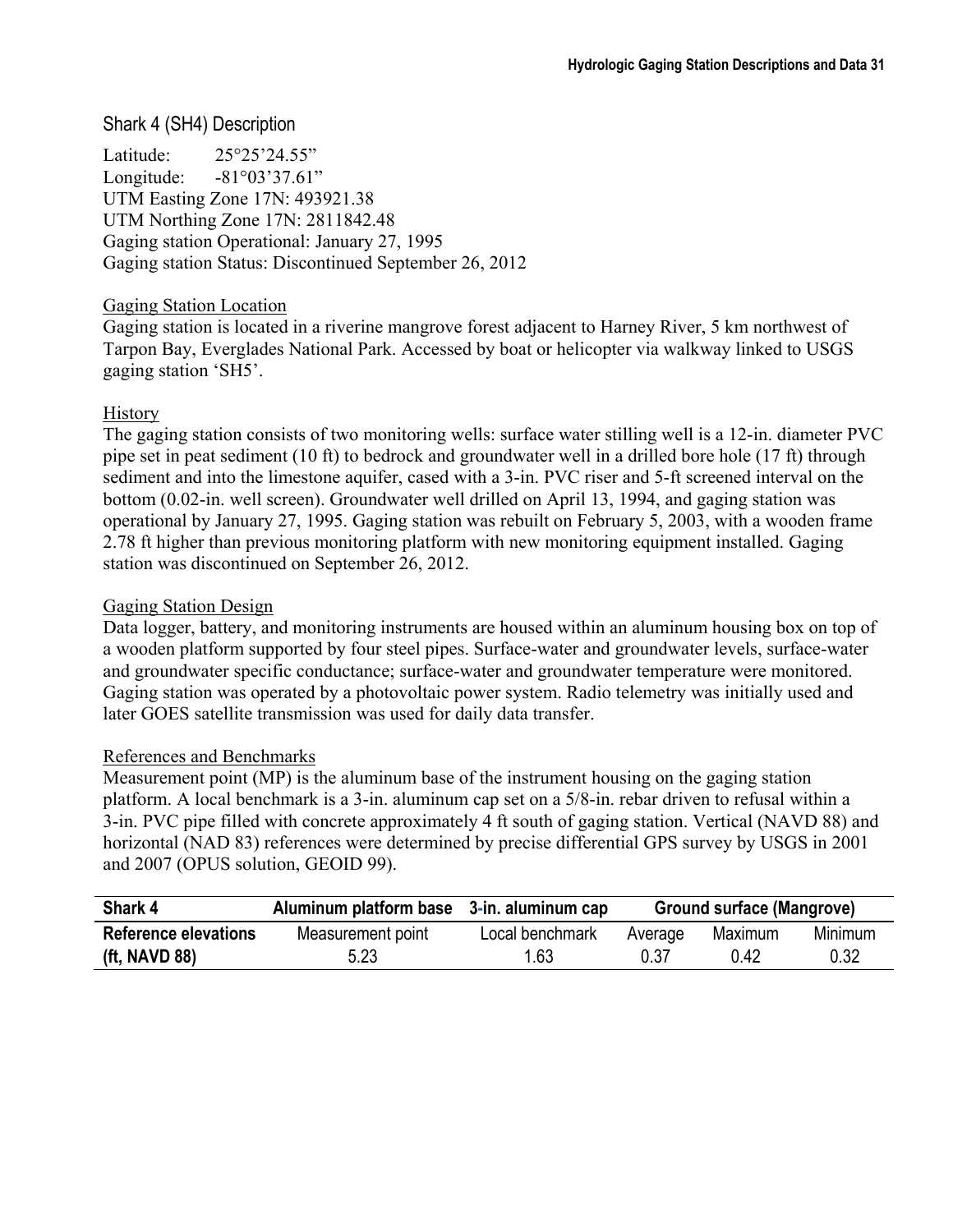## Shark 4 (SH4) Data

SH4 gaging station was operated for 17.75 years (January 1995–September 2012). Overall, data quality was good. Hourly surface-water and groundwater level monitoring in began in 1995 (water year 1996). Both surface-water and groundwater salinity measurements begin in 1996 and water temperature monitoring was started in 1999. Water level time-series measurement interval was changed to 15 min in 2003 and for salinity and temperature in 2008.

| Shark 4                                             |           | Surface water |             |           | <b>Groundwater</b> |             |
|-----------------------------------------------------|-----------|---------------|-------------|-----------|--------------------|-------------|
| Period of record (hourly)                           | Level     | Salinity      | Temperature | Level     | Salinity           | Temperature |
| <b>Begin</b>                                        | 1/27/1995 | 4/28/1996     | 7/1/1999    | 1/27/1995 | 4/28/1996          | 5/4/1999    |
| End                                                 | 2/4/2003  | 3/18/2008     | 3/18/2008   | 2/4/2003  | 3/18/2008          | 3/18/2008   |
| Period of record (15 min)                           |           |               |             |           |                    |             |
| <b>Begin</b>                                        | 2/5/2003  | 3/19/2008     | 3/19/2008   | 2/5/2003  | 3/19/2008          | 3/19/2008   |
| End                                                 | 9/26/2012 | 9/26/2012     | 9/26/2012   | 9/26/2012 | 9/26/2012          | 9/26/2012   |
| Successful collection of (%<br>of days during POR). | 88        | 79            | 79          | 81        | 77                 | 77          |

SH4 data quality was good. Water pumping to sample salinity was used for 5 years with modest success, but was discontinued because of excessive maintenance and equipment failure. Gaging station platform was rebuilt in January 2003 and new monitoring equipment was installed. Hurricane Katrina (August 25, 2005) and Hurricane Wilma (October 24, 2005) caused notable wind and water damage to equipment. SH4 instantaneous water data are available at South Florida Hydrologic Database, *[http://sofia.usgs.gov/exchange/sfl\\_hydro\\_data/location.html#brdlandmargin](http://sofia.usgs.gov/exchange/zucker_woods_patino/index.php)*.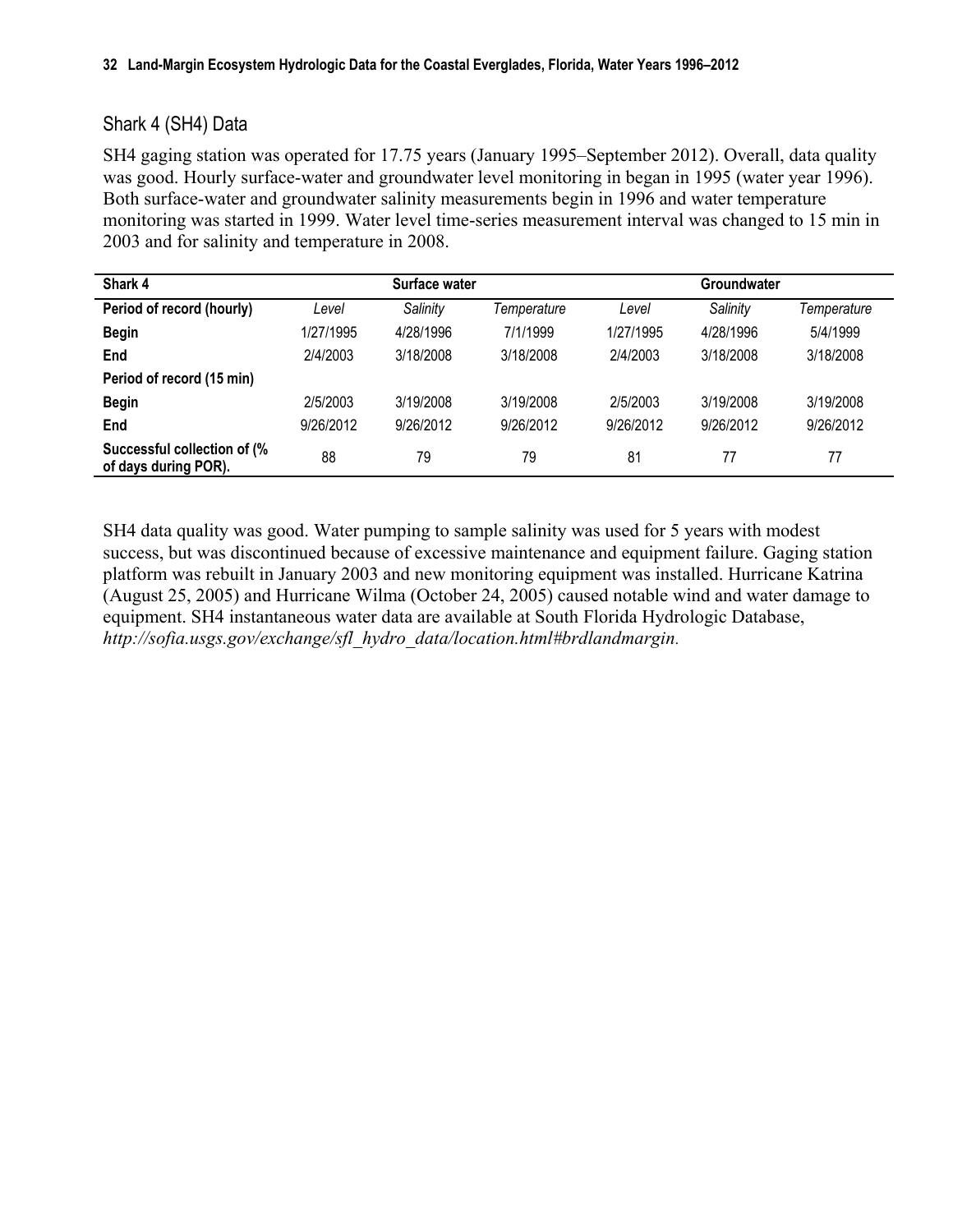## Shark 5 (SH5) Description

Latitude: 25°25'16.77" Longitude: -81°03'34.89" UTM Easting Zone 17N: 493997.24 UTM Northing Zone 17N: 2811603.13 Gaging station Operational: October 12, 1995 Gaging station Status: Discontinued September 26, 2012

#### Gaging Station Location

Gaging station is located in a coastal sawgrass marsh near a fringe mangrove forest that extends 0.3 km north to south edge of the Harney River, Everglades National Park. Accessed by helicopter or boat via walkway linked to USGS gaging station 'SH4'.

#### **History**

The gaging station consists of two monitoring wells: surface water stilling well is a 12-in. diameter PVC pipe set in peat sediment (8 ft) to bedrock and groundwater well in a drilled bore hole (16 ft) through sediment and into the limestone aquifer, cased with a 3-in. PVC riser and 5-ft screened interval on the bottom (0.02-in. well screen). Groundwater well was drilled on April 28, 1995, and gaging station was operational by October 12, 1995. Gaging station was rebuilt on February 5, 2003, with a wooden frame 2.22 ft higher than previous monitoring platform with new monitoring equipment installed. Gaging station was discontinued on September 26, 2012.

#### Gaging Station Design

Data logger, battery, and monitoring instruments are housed within an aluminum housing box on top of a wooden platform supported by four steel pipes. Surface-water and groundwater levels, surface-water and groundwater specific conductance, surface-water and groundwater temperature, and rainfall were monitored. Gaging station was operated by a photovoltaic power system. Radio telemetry was initially used and later GOES satellite was used transmission for daily data transfer.

#### References and Benchmarks

Measurement point (MP) is the aluminum base of the instrument housing on the gaging station platform. A local benchmark is a 3-in. aluminum cap set on a 5/8-in. rebar driven to refusal within a 3-in. PVC pipe filled with concrete approximately 4 ft south of gaging station. Vertical (NAVD 88) and horizontal (NAD 83) references were determined by precise differential GPS survey by USGS in 2000, 2001, 2002, 2003 and 2007 (OPUS solution, GEOID 99).

| Shark 5                     | Aluminum platform base 3-in. aluminum cap |                 | Ground surface (Marsh) |         |                |
|-----------------------------|-------------------------------------------|-----------------|------------------------|---------|----------------|
| <b>Reference elevations</b> | Measurement point                         | Local benchmark | Average                | Maximum | <b>Minimum</b> |
| (ft, NAVD 88)               | 4 7 1                                     | 0.57            | ი 16                   | Ი 31    | 0.10           |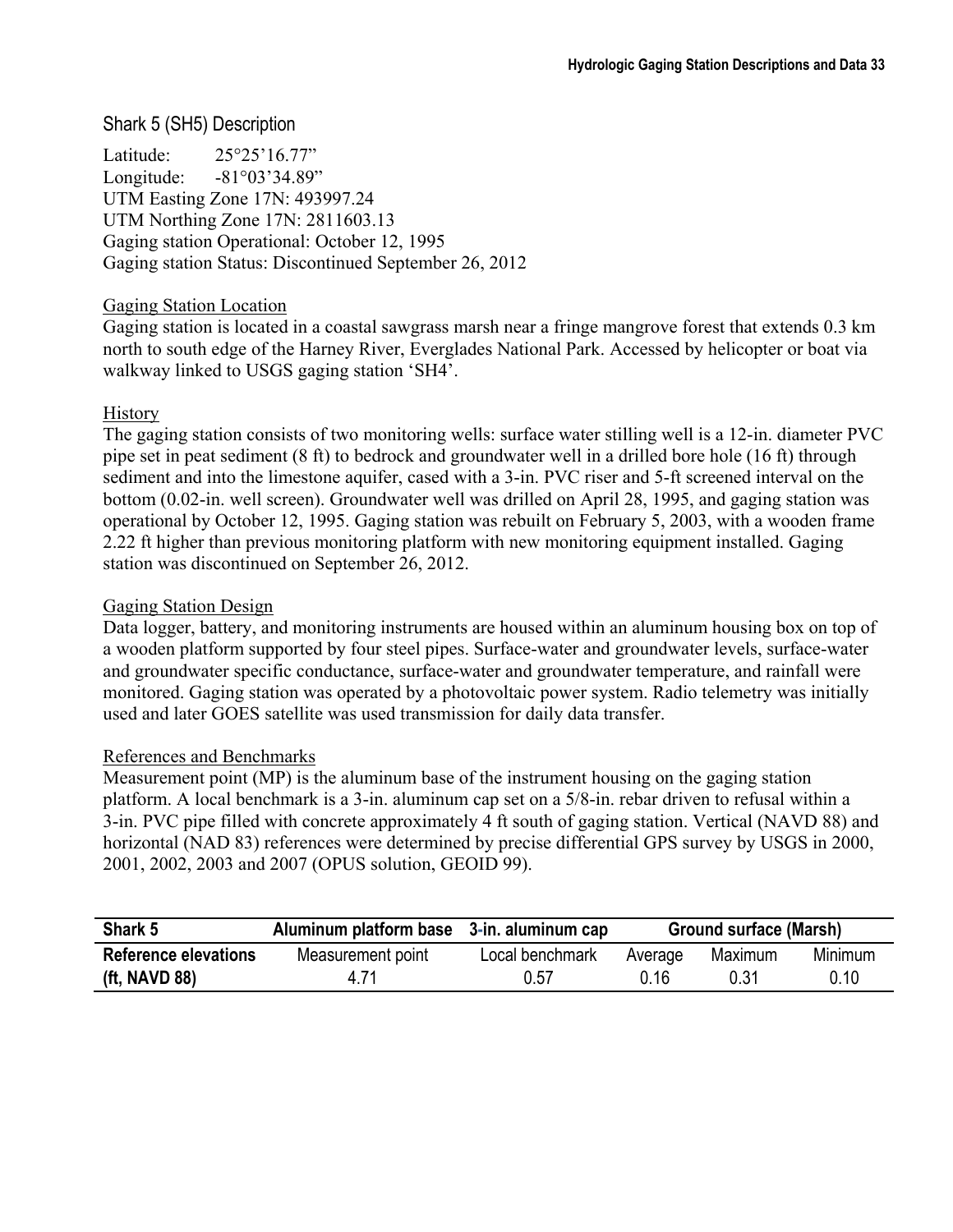### Shark 5 (SH5) Data

SH5 gaging station was operated for 17 years (October 1996–September 2012). Overall, data quantity and quality was good-excellent. Hourly surface-water and groundwater level monitoring began in 1995 (water year 1996). Both surface water and groundwater salinity measurements begin in 1996 and water temperature monitoring was started in 1999. Water level time-series measurement interval was changed to 15 min in 2003 and for salinity and temperature in 2008.

| Shark 5                                                     |            | Surface water |             |            | Groundwater |             | Rainfall  |
|-------------------------------------------------------------|------------|---------------|-------------|------------|-------------|-------------|-----------|
| Period of record (hourly)                                   | Level      | Salinity      | Temperature | Level      | Salinity    | Temperature |           |
| <b>Begin</b>                                                | 10/12/1995 | 4/11/1996     | 5/20/1999   | 10/12/1995 | 4/11/1996   | 5/20/1999   | 9/29/2000 |
| End                                                         | 2/4/2003   | 3/18/2008     | 3/18/2008   | 2/4/2003   | 3/18/2008   | 3/18/2008   | 9/26/2012 |
| Period of record (15 min)                                   |            |               |             |            |             |             |           |
| <b>Begin</b>                                                | 2/5/2003   | 3/19/2008     | 3/19/2008   | 2/5/2003   | 3/19/2008   | 3/19/2008   |           |
| End                                                         | 9/26/2012  | 9/26/2012     | 9/26/2012   | 9/26/2012  | 9/26/2012   | 9/26/2012   |           |
| Successful collection of<br>data (% of days during<br>POR). | 91         | 81            | 82          | 90         | 81          | 82          | 94        |

SH5 data quality was good. Surface water salinity data collection was diminished due to equipment failure. Water pumping to sample salinity was used for 5 years with modest success, but was discontinued because of excessive maintenance and equipment failure. Gaging station platform was rebuilt in January 2003 and new monitoring equipment was installed. Hurricane Katrina (August 25, 2005) and Hurricane Wilma (October 24, 2005) wind and water damage to equipment and some data loss; and in addition, this gaging station had unusual and periodic animal damage to gaging station sensors, wiring and PV system that contributed to months of data loss over 5–6 years. SH5 instantaneous water data are available at South Florida Hydrologic Database, *[http://sofia.usgs.gov/exchange/sfl\\_hydro\\_data/location.html#brdlandmargin.](http://sofia.usgs.gov/exchange/sfl_hydro_data/location.html#brdlandmargin.

)*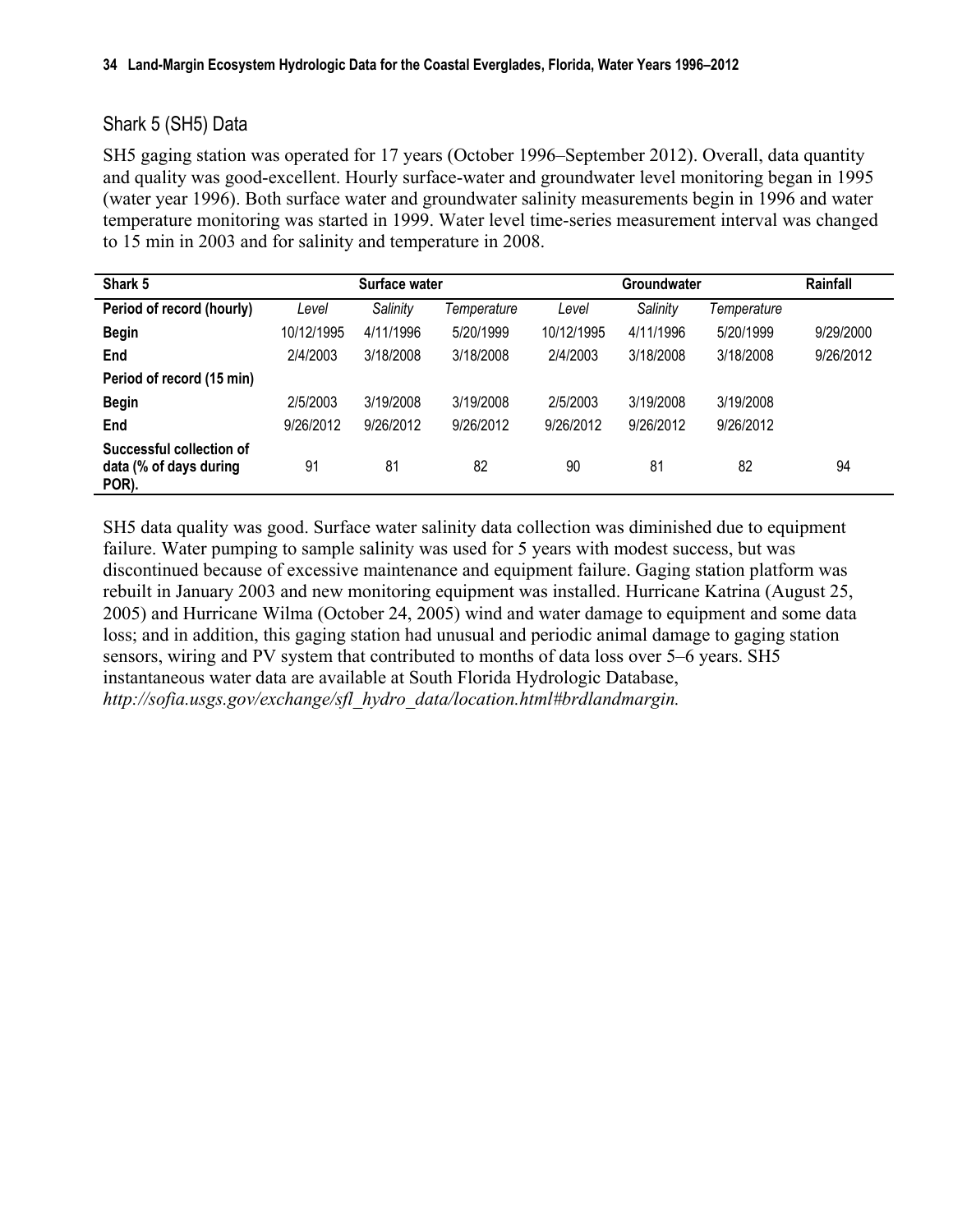## Big Sable Creek (BSC) Description

Latitude: 25°15'58.16" Longitude: -81°09'44.16" UTM Easting Zone 17N: 483661.15000 UTM Northing Zone 17N: 2794429.18000 Gaging Station Operational: July 26, 2001 Gaging Station Status: Transferred to NPS-Everglades on October 1, 2012

### Gaging Station Location

Gaging station is located in a tidal mudflat at end of right fork of Big Sable Creek and adjacent to mangrove forest, 0.4 km east of Gulf of Mexico, Everglades National Park. Accessed by boat.

## **History**

The gaging station consists of a surface water stilling well is a 12-in. diameter CMP pipe set in mud sediment (1 ft) to creek bottom. Gaging station was built on October 16, 2000, and was operational by July 26, 2001. Hurricane Wilma (October 24,. 2005) flood damage ruined monitoring equipment. Replacement equipment was installed on August 3, 2006. Gaging station platform was reconstructed August 20, 2009, with a stainless steel frame 0.08 ft higher than previous monitoring platform with new monitoring equipment installed.

#### Gaging Station Design

Data logger, battery, and monitoring instruments are housed within an aluminum housing box on top of a wooden platform (rebuilt with stainless steel) supported by four steel pipes. Surface-water level, surface-water specific conductance; surface-water temperature; and rainfall were monitored. Gaging station was operated by a photovoltaic power system. Radio telemetry was initially used and later GOES satellite transmission was used for daily data transfer.

#### References and Benchmarks

Measurement point (MP) is the aluminum base of the instrument housing on the gaging station platform. A local benchmark is a 3-in. aluminum cap set on a 5/8-in. rebar driven to refusal within a 3-in. PVC pipe filled with concrete approximately 80 ft south of gaging station on a small mangrove island. Vertical (NAVD 88) and horizontal (NAD 83) references were determined by precise differential GPS survey by USGS in 2002 (OPUS solution, GEOID 99).

| <b>Big Sable Creek</b>      | Aluminum platform base 3-in. aluminum cap |                 | <b>Ground surface (Creek)</b> |         |         |
|-----------------------------|-------------------------------------------|-----------------|-------------------------------|---------|---------|
| <b>Reference elevations</b> | Measurement point                         | Local benchmark | Average                       | Maximum | Minimum |
| (ft, NAVD 88)               | 4.83                                      | 1.38            |                               | n/a     | n/a     |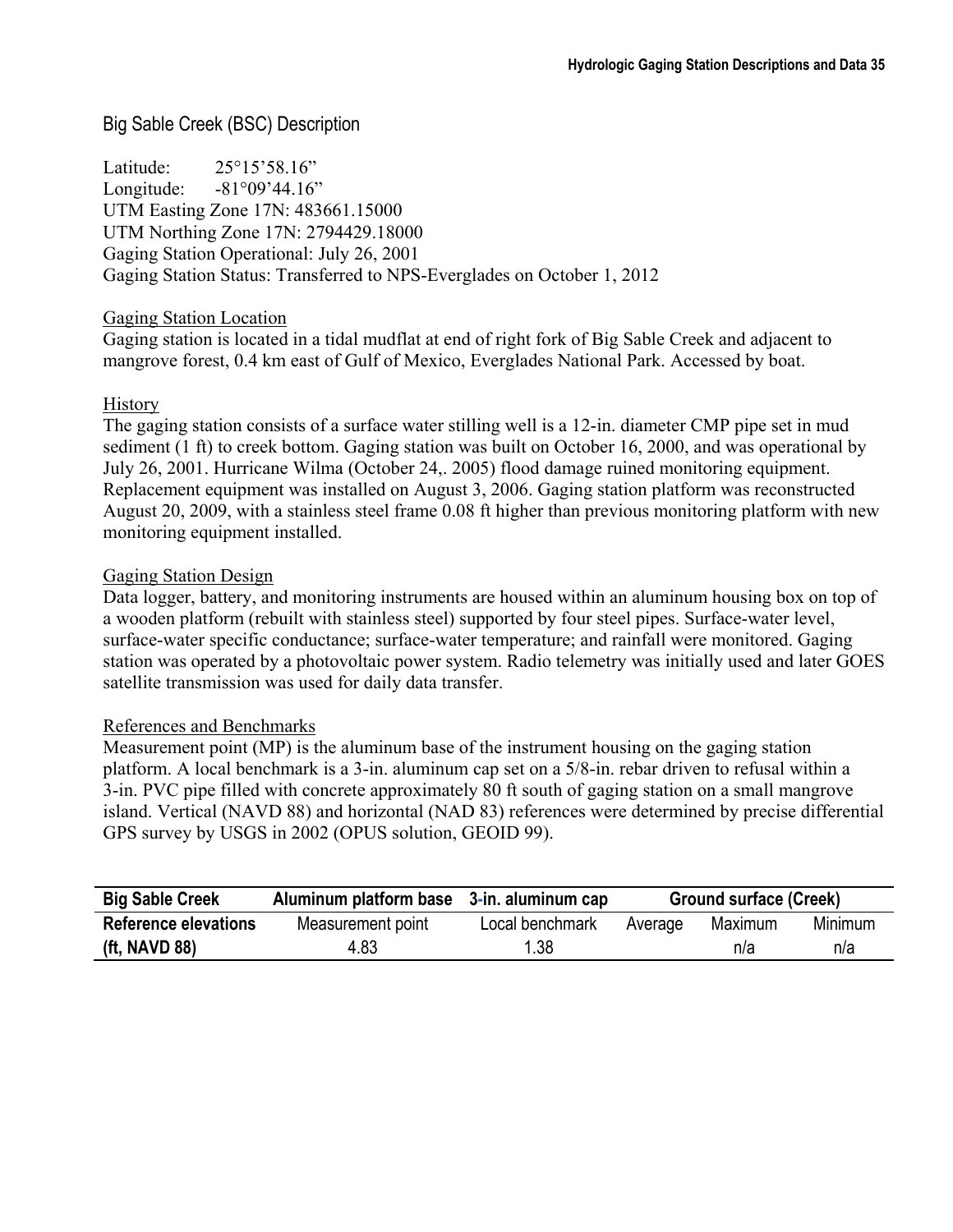## Big Sable Creek (BSC) Data

BSC River gaging station was operated for 11.25 years (July 2001–September 2012). Overall, data quality was good-excellent. In 2001, 15-minute surface-water level measurements and hourly salinity, temperature, and rainfall were started. Temperature and salinity time-series measurement interval was changed to 15 min in 2007.

| <b>Big Sable Creek</b>                                   |           | Surface water |             | Rainfall  |
|----------------------------------------------------------|-----------|---------------|-------------|-----------|
| Period of record (hourly)                                | Level     | Salinity      | Temperature |           |
| <b>Begin</b>                                             |           | 7/26/2001     | 7/26/2001   | 8/10/2001 |
| End                                                      |           | 4/17/2007     | 4/17/2007   | 9/30/2012 |
| Period of record (15 min)                                |           |               |             |           |
| <b>Begin</b>                                             | 7/26/2001 | 4/18/2007     | 4/18/2007   |           |
| End                                                      | 9/30/2012 | 9/30/2012     | 9/30/2012   |           |
| Successful collection of data<br>(% of days during POR). | 86        | 84            | 84          | 92        |

BSC data quality was good. Note: The gaging station had no groundwater well and only monitored river stage parameters. Hurricane Katrina (August 25, 2005) and Hurricane Wilma (October 24, 2005) flooding and high winds caused catastrophic equipment failure and a 10-month loss of gaging station monitoring. New monitoring equipment was added in 2006 (post-Wilma) and the platform was rebuilt with stainless steel frame in August 2009. BSC instantaneous water data are available at South Florida Hydrologic Database, *[http://sofia.usgs.gov/exchange/sfl\\_hydro\\_data/location.html#brdlandmargin](http://sofia.usgs.gov/exchange/sfl_hydro_data/location.html#brdlandmargin.
)*.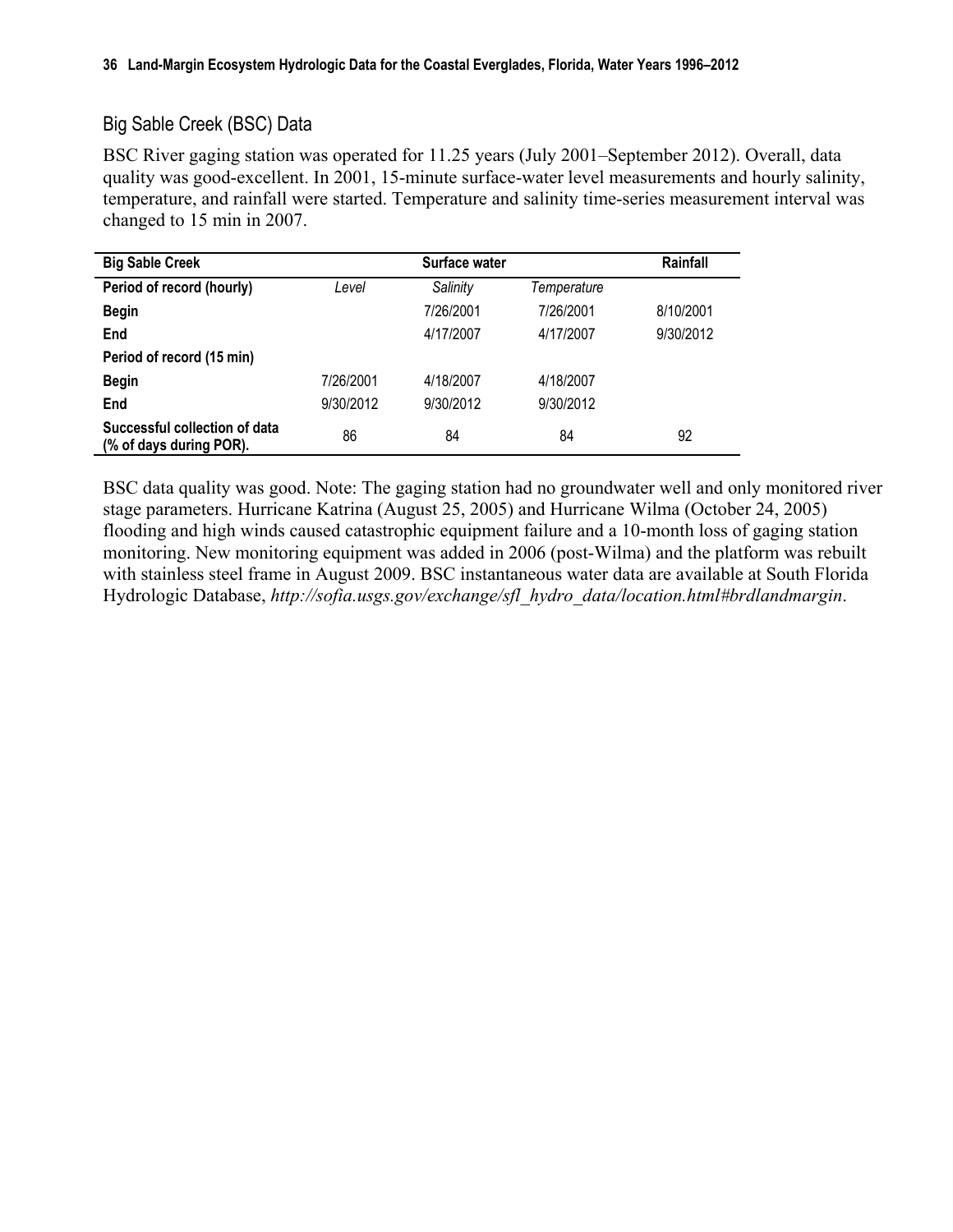## **Acknowledgments**

Project funds provided since 2006 by the U.S. Army Corps of Engineers, Memorandum of Agreement and Interagency Agreement W912EP-03, Comprehensive Everglades Restoration Plan (CERP), Monitoring and Assessment Plan (MAP). Thanks to G. Ronnie Best and the Priority Ecosystem Science Program and Pamela Tellis of the Everglades Depth Estimation Network (EDEN). USGS staff salaries are supported through the USGS Southeast Ecological Science Center (Kenneth G. Rice, director). Special thanks to Bryan McCloskey and Heather Henkel for their invaluable assistance to incorporate the data into the SOFIA Hydrologic Database. The field work in Everglades National Park was carried out under NPS permit number EVER-2012-SCI-0009 (or previous NPS permits). Special thanks to NPS employees Kevin Kotun, Roy Sonenshein, Damon Rondeau, Raymond Snow, Erik Stabenau, Robert Johnson, and Everglades National Park superintendent, Dan Kimball.

Thanks to the National Park Service Global Climate Change Study, the National Biological Survey, and U.S. Geological Survey Global Climate Change program. Special thanks to William Nuttle, Bernard J. Cosby, Robert Johnson, Hal Wanless, Michael Robblee, William Robertson Jr., Michael Soukup, James Snyder, and William Loftus for their initial study proposal. There are too numerous staff and volunteers to list all, but special acknowledgement to Christa Walker, Kevin Whelan, Fara Ilami, Greg Ward, Trish Lavin, Stephanie Beeler, Tim Montfort, Eric Agterberg, Matt Seiler, Stephanie Cleaves, Suzanne Cwahla, and all the international interns (especially the Netherlanders).

## **References Cited**

- Fennema, R.J., Neidrauer, C.J., Johnson, R.A., MacVicar, T.K., and Perkins, W.A., 1994, A computer model to simulate natural Everglades hydrology, *in* Davis, S.M., and Ogden, J.C., (eds.),
- Everglades—The ecosystem and its restoration: Delray Beach, Florida, St. Lucie Press, p. 249–290 Larsen, M.C., 2008, Water resources discipline policy on accepting furnished records: U.S. Geological Survey, WRD Discipline Policy Memorandum 2008.01.
- Nuttle, W.K., and Cosby, B.J., 1993, Dynamics of groundwater, surface water and salinity related to the mangrove/marsh ecotone: Homestead, Florida, Everglades National Park, Year 1Annual Report, 12 p.
- Odum, W.E., and McIvor, C.C., 1990, Mangroves, *in* Myers, R.L., and Ewel, J.J., (eds.), Ecosystems of Florida: Orlando, Florida, University of Central Florida Press, p. 517–548.
- Schaffranek, R.W., Smith, T.J., III, and Holmes, C.W., 2001, An investigation of the interrelation of Everglades hydrology and Florida Bay dynamics to ecosystem processes in South Florida: U.S. Geological Survey Fact Sheet 49-01, 3 p.
- Smith, T.J., III, 2004, Development of a long-term sampling network to monitor restoration success in the southwest coastal Everglades—Vegetation, hydrology, and sediments: U.S. Geological Survey Fact Sheet 2004-3015, 4 p.
- Smith, T.J., III, Anderson, G.H., Tiling-Range, G., and Balentine, K.M., 2002, Dynamics of Land Margin Ecosystems: Historical Change, Hydrology, Vegetation, Sediment, and Climate, South Florida Information Access (SOFIA); U.S. Geological Survey at

*[http://sofia.usgs.gov/projects/index.php?project\\_url=dyn\\_margin](http://sofia.usgs.gov/projects/index.php?project_url=dyn_margin)*.

Smith, T.J., III, and Cahoon, D.R., 2003, Wetland sediment surface elevation in the Florida Everglades—response to surface water stage variation, *in* Proceedings, 5th International Symposium on Coastal Engineering and Science of Coastal Sediment Processes: Corpus Christi, Texas, East Meets West Productions.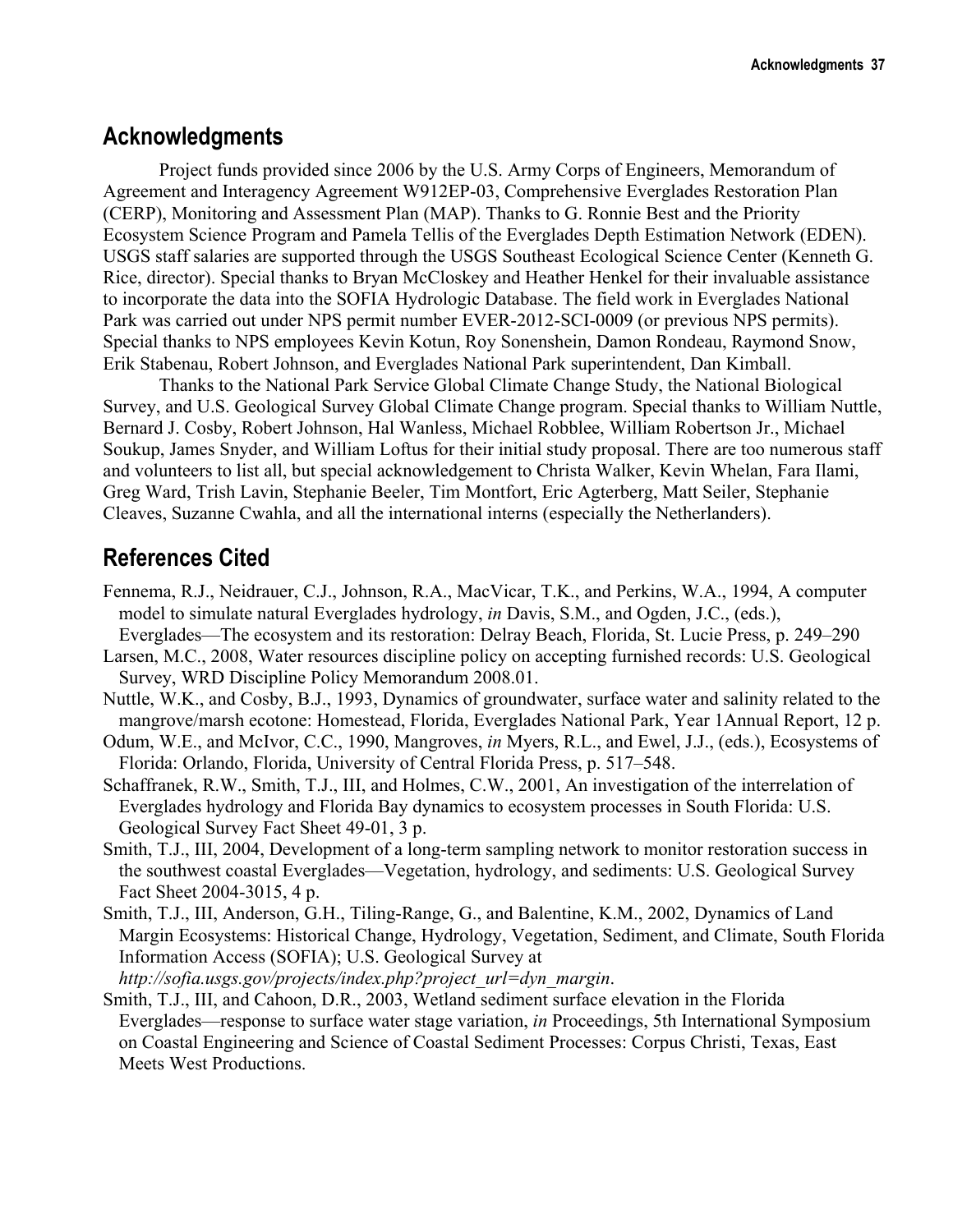- Soukup, M.A., Robertson Jr., W.B., Loftus, W.F., Robblee, M.B., and Snyder, J.R., 1990, Capabilities and interest statement—Global climate change research Southern Florida: Everglades National Park, 24 p.
- United Nations Organization for Education, Science and Culture, 1985, The International System of Units (SI) in Oceanography: UNESCO Technical Paper In Marine Sciences, v. 45, 124 p.
- U.S. Geological Survey, 2014, South Florida Information Access (SOFIA): U.S. Geological Survey South Florida hydrology database accessed March 6, 2014, at